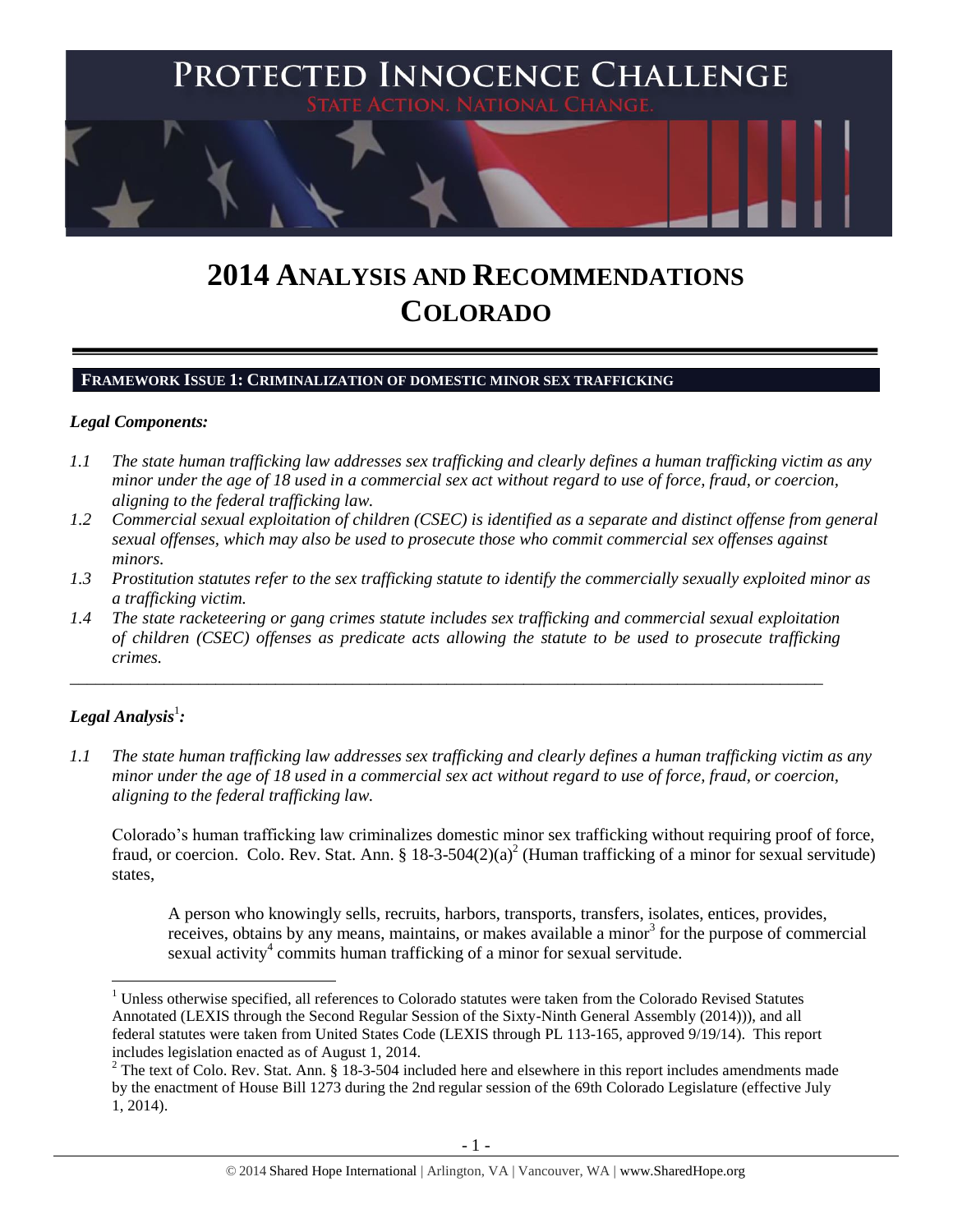<span id="page-1-1"></span>A conviction under Colo. Rev. Stat. Ann. § 18-3-504(2) is punishable as a Class 2 felony by imprisonment for 8–24 years, a fine of \$5,000–\$1,000,000, 5 or both. Colo. Rev. Stat. Ann. §§ 18-3-504(2)(b), 18-1.3-  $401(1)(a)(III)(A),<sup>6</sup> (1)(a)(V)(A).<sup>7</sup>$ 

<sup>4</sup> "Commercial sexual activity" is defined as "sexual activity for which anything of value is given to, promised to, or received by a person." Colo. Rev. Stat. Ann. § 18-3-502(3) (Definitions). Pursuant to Colo. Rev. Stat. Ann. § 18-3- 502(11),

"Sexual activity" means:

<span id="page-1-0"></span> $\overline{\phantom{a}}$ 

- (a) Sexual contact, as defined in section 18-3-401(4) [Definitions];
- (b) Sexual intrusion, as defined in section 18-3-401(5) [Definitions];
- (c) Sexual penetration, as defined in section 18-3-401(6) [Definitions];

(d) Sexual exploitation of a child, pursuant to section  $18-6-403(3)(a)$  and  $(3)(d)$  [Sexual exploitation of a child]; or

(e) An obscene performance, as defined in section 18-7-101 [Definitions].

The text of Colo. Rev. Stat. Ann. § 18-3-502 included here and elsewhere in this report includes amendments made by the enactment of House Bill 1273 during the 2nd regular session of the 69th Colorado Legislature (effective July 1, 2014).

 $5$  The fines cited in this report are applicable to felonies committed on or after July 1, 1985, while the sentences of imprisonment apply to felonies committed after July 1, 1993. Sentencing ranges for felonies committed before July 1, 1993 are laid out in Colo. Rev. Stat. Ann. § 18-1.3-401(1)(a)(I), (II), and (IV). The text of Colo. Rev. Stat. Ann. § 18-1.3-401 included here and elsewhere in this report includes amendments made by the enactment of House Bill 1273 and Senate Bill 206 during the 2nd regular session of the 69th Colorado Legislature (effective July 1, 2014). <sup>6</sup> Unless otherwise specified, the sentences of imprisonment for all felonies provided throughout this report are based on the assumption that the defendant has no prior felony convictions and that none of the aggravating factors listed in Colo. Rev. Stat. Ann. § 18-1.3-401(8), (9), or (10) (Felonies classified―presumptive penalties) are present. "The court may consider aggravating circumstances such as serious bodily injury caused to the victim or the use of a weapon in the commission of a crime, notwithstanding the fact that such factors constitute elements of the offense." Colo. Rev. Stat. Ann. § 18-1.3-401(8)(f). If a defendant has 2 prior felony convictions, the defendant "shall not be eligible to receive a fine in lieu of any sentence to imprisonment. . . but shall be sentenced to at least the minimum sentence specified." Colo. Rev. Stat. Ann. § 18-1.3-401(1)(a)(III)(E).

<sup>7</sup> Colo. Rev. Stat. Ann. § 18-3-504(2) (Human trafficking of a minor for sexual servitude) is defined as an unlawful sexual offense pursuant to Colo. Rev. Stat. Ann. § 18-3-411(1) (Sex offenses against children). (The text of Colo. Rev. Stat. Ann. § 18-3-411 included here and elsewhere in this report includes amendments made by the enactment of House Bill 1273 during the 2nd regular session of the 69th Colorado Legislature (effective July 1, 2014)). As such, Colo. Rev. Stat. Ann. 18-3-504(2) may be subject to a penalty enhancement as a crime of violence pursuant to Colo. Rev. Stat. Ann. § 18-1.3-406(2)(b)(I) (Mandatory sentences for violent crimes). A "crime of violence" is an aggravating factor pursuant to Colo. Rev. Stat. Ann. § 18-1.3-401(8)(a)(I) and includes all felony unlawful sex offenses as defined in Colo. Rev. Stat. Ann. § 18-3-411(1) (Sex offenses against children) "in which the defendant caused bodily injury to the victim or in which the defendant used threat, intimidation, or force against the victim." Colo. Rev. Stat. Ann. § 18-1.3-406(2)(b)(I). A defendant convicted of a crime of violence must be sentenced "for a term of incarceration of at least the midpoint in, but not more than twice the maximum of, the presumptive range" for the offense. Colo. Rev. Stat. Ann. § 18-1.3-406(1)(a). However, where an "unlawful sex offense," as defined in Colo. Rev. Stat. Ann. § 18-3-411(1) is also a "sex offense," as defined in Colo. Rev. Stat. Ann. § 18-1.3-1003(5)(a), and "the defendant caused bodily injury to the victim or . . . used threat, intimidation, or force against the victim," the offense becomes a sex offense constituting a crime of violence and the defendant "shall be sentenced to the department of corrections for an indeterminate term of incarceration of at least the midpoint in the presumptive range specified in section  $18-1.3-401(1)(a)(V)(A)$  up to a maximum of the person's natural life, as provided in section 18-1.3-1004 (1)." Colo. Rev. Stat. Ann. §§ 18-1.3-406(1)(b), (2)(b)(I), 18-1.3-1004(1)(b). Pursuant to Colo. Rev. Stat. Ann. § 18-1.3-401(1)(b)(III), a defendant convicted of a crime of violence may not be sentenced to pay a fine in lieu of imprisonment. Additionally, "A person convicted of two or more separate crimes of violence arising

<sup>&</sup>lt;sup>3</sup> "Minor" is defined as "a person less than eighteen years of age." Colo. Rev. Stat. Ann. § 18-3-502(8). The text of Colo. Rev. Stat. Ann. § 18-3-502 included here and elsewhere in this report includes amendments made by the enactment of House Bill 1273 during the 2nd regular session of the 69th Colorado Legislature (effective July 1, 2014).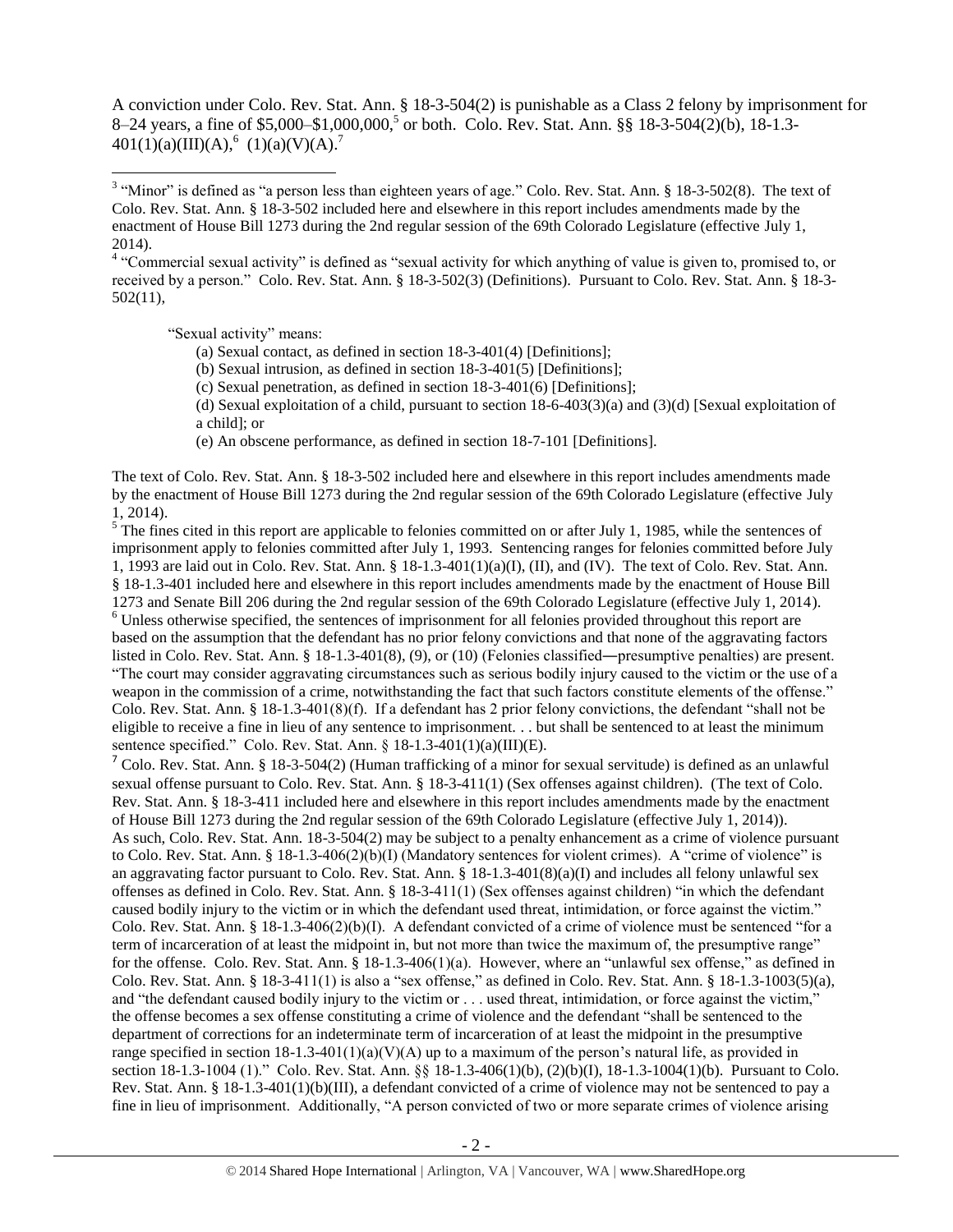*1.2 Commercial sexual exploitation of children (CSEC) is identified as a separate and distinct offense from general sexual offenses, which may also be used to prosecute those who commit commercial sex offenses against minors.*

The following laws make CSEC a distinct crime in Colorado:<sup>8</sup>

1. Colo. Rev. Stat. Ann. § 18-6-403(3) (Sexual exploitation of a child) states,

A person commits sexual exploitation of a child if, for any purpose, he or she knowingly: (a) Causes, induces, entices, or permits a child to engage in, or be used for, any explicit sexual conduct<sup>9</sup> for the making of any sexually exploitative material;<sup>10</sup> or

<span id="page-2-2"></span><span id="page-2-1"></span><span id="page-2-0"></span>. . .

 $\overline{\phantom{a}}$ 

(d) Causes, induces, entices, or permits a child to engage in, or be used for, any explicit sexual conduct for the purpose of producing a performance.

out of the same incident shall be sentenced for such crimes so that sentences are served consecutively rather than concurrently." Colo. Rev. Stat. Ann. § 18-1.3-406(1)(a).

<sup>&</sup>lt;sup>8</sup> All crimes set out in Section 1.2 are unlawful sexual offenses pursuant to Colo. Rev. Stat. Ann. § 18-3-411(1) (Sex offenses against children). An "unlawful sex offense," as defined in Colo. Rev. Stat. Ann. § 18-3-411(1) (Sex offenses against children), includes the following offenses: Colo. Rev. Stat. Ann. § 18-3-305 (Enticement of a child), § 18-3-405 (Sexual assault on a child), § 18-6-403 (Sexual exploitation of a child), § 18-6-404 (Procurement of a child for sexual exploitation), § 18-7-402 (Soliciting for child prostitution), § 18-7-403 (Pandering of a child), § 18-7-403.5 (Procurement of a child), § 18-7-404 (Keeping a place of child prostitution), § 18-7-405 (Pimping of a child), § 18-7-405.5 (Inducement of child prostitution), § 18-7-406 (Patronizing a prostituted child), § 18-3-306(3) (Internet luring of a child) (when a Class 4 felony), § 18-3-405.4 (Internet sexual exploitation of a child), § 18-3- 504(2) (Human trafficking of a minor for sexual servitude), or "criminal attempt, conspiracy, or solicitation to commit" any of these crimes. (*See supra* not[e 7.](#page-1-0)) In addition to the penalty enhancements applicable to an unlawful sex offense, the crimes set out in Section 1.2 are also subject to penalty enhancements provided in the Colorado Sex Offender Lifetime Supervision Act of 1998, Colo. Rev. Stat. Ann. §§ 18-1.3-1001 to -1012. These penalty enhancements are either mandatory or discretionary, depending on the offense. Under Colo. Rev. Stat. Ann. § 18- 1.3-1004(1)(a), "Except as otherwise provided in this subsection (1) and in subsection (2) of this section, the district court . . . shall sentence a sex offender . . . for an indeterminate term of at least the minimum of the presumptive range . . . for the level of offense committed and a maximum of the sex offender's natural life." Colo. Rev. Stat. Ann. § 18-1.3-1003(4) defines "sex offender" as "a person who is convicted of or pleads guilty or nolo contendere to a sex offense." A "sex offense" is defined in Colo. Rev. Stat. Ann. § 18-1.3-1003(5) to include the following: Colo. Rev. Stat. Ann. § 18-3-405 (Sexual assault on a child), § 18-3-305 (Enticement of a child), § 18-7-406 (Patronizing a prostituted child), § 18-3-306(3) (Internet luring of a child), if it is a Class 4 felony, or § 18-3-405.4 (Internet sexual exploitation of a child). These offenses are subject to the mandatory penalty enhancement provided in Colo. Rev. Stat. Ann. § 18-1.3-1004(1)(a). See People v. Harrison, 165 P.3d 859, 860 (Colo. App. 2007) (stating that "indeterminate sentencing [under Colo. Rev. Stat. Ann.  $\S$  18-1.3-1004(1)(a)] is (1) mandatory for the fourteen types of inchoate or completed [sex] offenses enumerated in § 18-1.3-1003(5), and (2) also appropriate, but only under certain circumstances (including the need for a sexually violent predator assessment), for nine other types of offenses specified in § 18-1.3-1004(4)[ Colo. Rev. Stat. Ann. § 18-1.3-1004(4) was repealed by the passage of House Bill 1310 during the 2nd regular session of the 68th Colorado Legislature, eff. June 7, 2012]"). In addition, Colo. Rev. Stat. Ann. § 18-1.3-401(1)(b)(II.5) provides that a defendant convicted of a sex offense, as defined in Colo. Rev. Stat. Ann. § 18-1.3-1003(5), may not be sentenced to pay a fine in lieu of imprisonment.  $9^{\circ}$  Colo. Rev. Stat. Ann. § 18-6-403(2)(e) defines "explicit sexual conduct" as "sexual intercourse, erotic fondling, erotic nudity, masturbation, sadomasochism, or sexual excitement."

<sup>&</sup>lt;sup>10</sup> Colo. Rev. Stat. Ann. § 18-6-403(2)(j) defines "sexually exploitative material" as "any photograph, motion picture, video, video tape, print, negative, slide, or other mechanically, electronically, chemically, or digitally reproduced visual material that depicts a child engaged in, participating in, observing, or being used for explicit sexual conduct."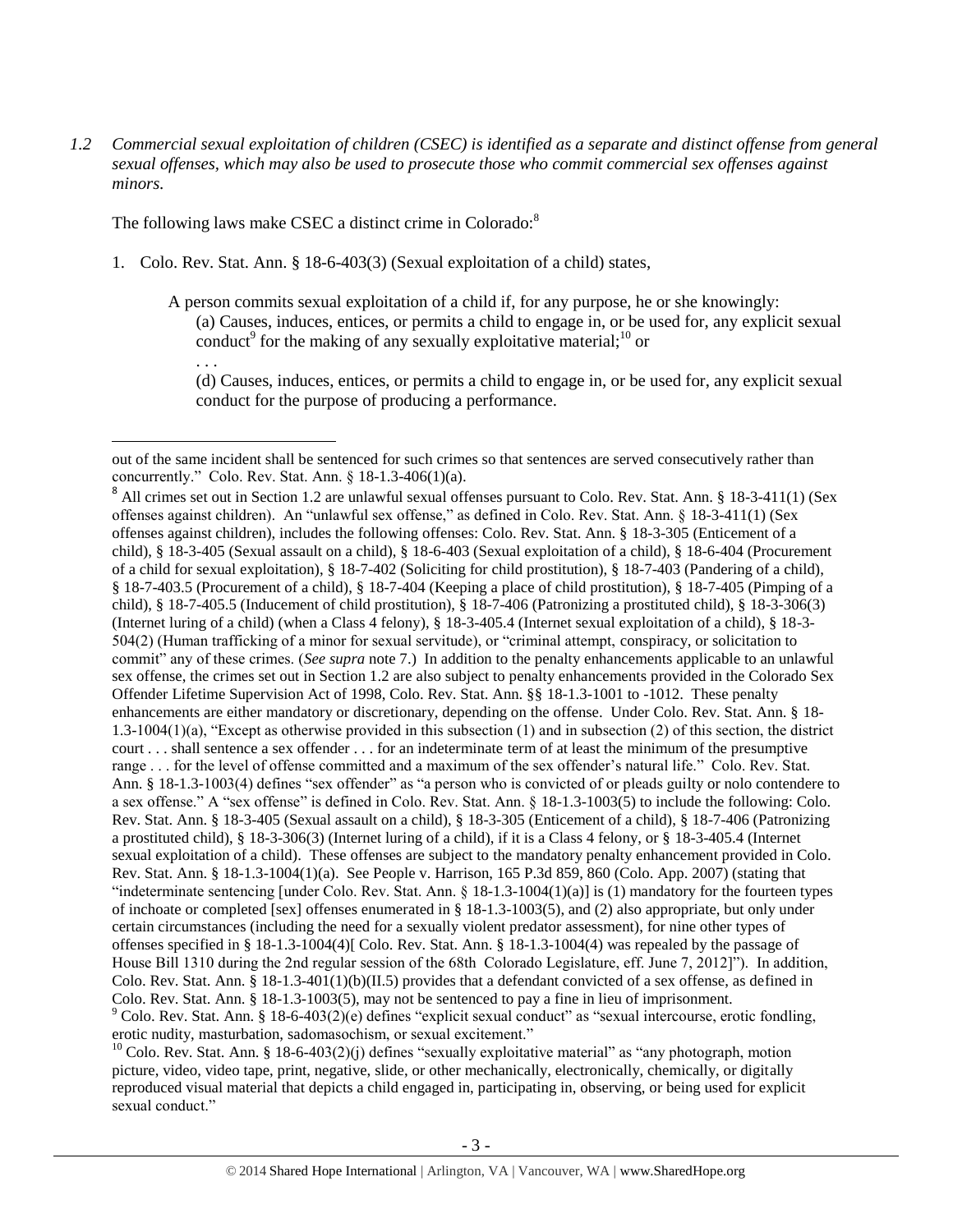A conviction under Colo. Rev. Stat. Ann. § 18-6-403(3)(a), (d) is punishable as a Class 3 felony by imprisonment for 4–12 years, a fine of \$3,000–\$750,000, or both. Colo. Rev. Stat. Ann. §§ 18-6-403(5)(a),  $18-1.3-401(1)(a)(III)(A)^{11}$ ,  $(1)(a)(V)(A)$ .

- 2. Colo. Rev. Stat. Ann. § 18-6-404 (Procurement of a child for sexual exploitation) provides, "Any person who intentionally gives, transports, provides, or makes available, or who offers to give, transport, provide, or make available, to another person a child for the purpose of sexual exploitation of a child commits procurement of a child for sexual exploitation, which is a class 3 felony." A Class 3 felony is punishable by imprisonment for 4–12 years, a fine of \$3,000–\$750,000, or both. Colo. Rev. Stat. Ann. § 18-1.3-401(1)(a)(III)(A), (1)(a)(V)(A).
- 3. Colo. Rev. Stat. Ann. § 18-7-402(1) (Soliciting for child prostitution) makes it a crime when any person

<span id="page-3-1"></span><span id="page-3-0"></span>(a) Solicits another for the purpose of prostitution of a child<sup>12</sup> or by a child;<sup>13</sup>

(b) Arranges or offers to arrange a meeting of persons for the purpose of prostitution of a child or by a child; or

(c) Directs another to a place knowing such direction is for the purpose of prostitution of a child or by a child

A conviction under Colo. Rev. Stat. Ann. § 18-7-402(1) is punishable as a Class 3 felony by imprisonment for 4–12 years, a fine of \$3,000–\$750,000, or both. Colo. Rev. Stat. Ann. §§ 18-7- 402(2), 18-1.3-401(1)(a)(III)(A), (1)(a)(V)(A).

4. Colo. Rev. Stat. Ann. § 18-7-403(1) (Pandering of a child) provides,

Any person who does any of the following for money or other thing of value commits pandering of a child:

(a) Inducing a child by menacing or criminal intimidation to commit prostitution; or (b) Knowingly arranging or offering to arrange a situation in which a child may practice prostitution.

A conviction under Colo. Rev. Stat. Ann. § 18-7-403(1)(a) is punishable as a Class 2 felony by imprisonment for 8–24 years, a fine of \$5,000–\$1,000,000, or both, while a conviction under Colo. Rev. Stat. Ann. § 18-7-403(1)(b) is punishable as a Class 3 felony by imprisonment for 4–12 years, a

l

 $13$  Colo. Rev. Stat. Ann. § 18-7-401(6) (Definitions) defines "prostitution by a child" as,

either a child performing or offering or agreeing to perform any act of sexual intercourse, fellatio, cunnilingus, masturbation, or anal intercourse with any person not the child's spouse in exchange for money or other thing of value or any person performing or offering or agreeing to perform any act of sexual intercourse, fellatio, cunnilingus, masturbation, or anal intercourse with any child not the person's spouse in exchange for money or other thing of value.

<sup>11</sup> *See supra* note [5.](#page-1-1)

 $12$  Colo. Rev. Stat. Ann. § 18-7-401(7) (Definitions) defines "prostitution of a child" as,

either inducing a child to perform or offer or agree to perform any act of sexual intercourse, fellatio, cunnilingus, masturbation, or anal intercourse with any person not the child's spouse by coercion or by any threat or intimidation or inducing a child, by coercion or by any threat or intimidation or in exchange for money or other thing of value, to allow any person not the child's spouse to perform or offer or agree to perform any act of sexual intercourse, fellatio, cunnilingus, masturbation, or anal intercourse with or upon such child. Such coercion, threat, or intimidation need not constitute an independent criminal offense and shall be determined solely through its intended or its actual effect upon the child.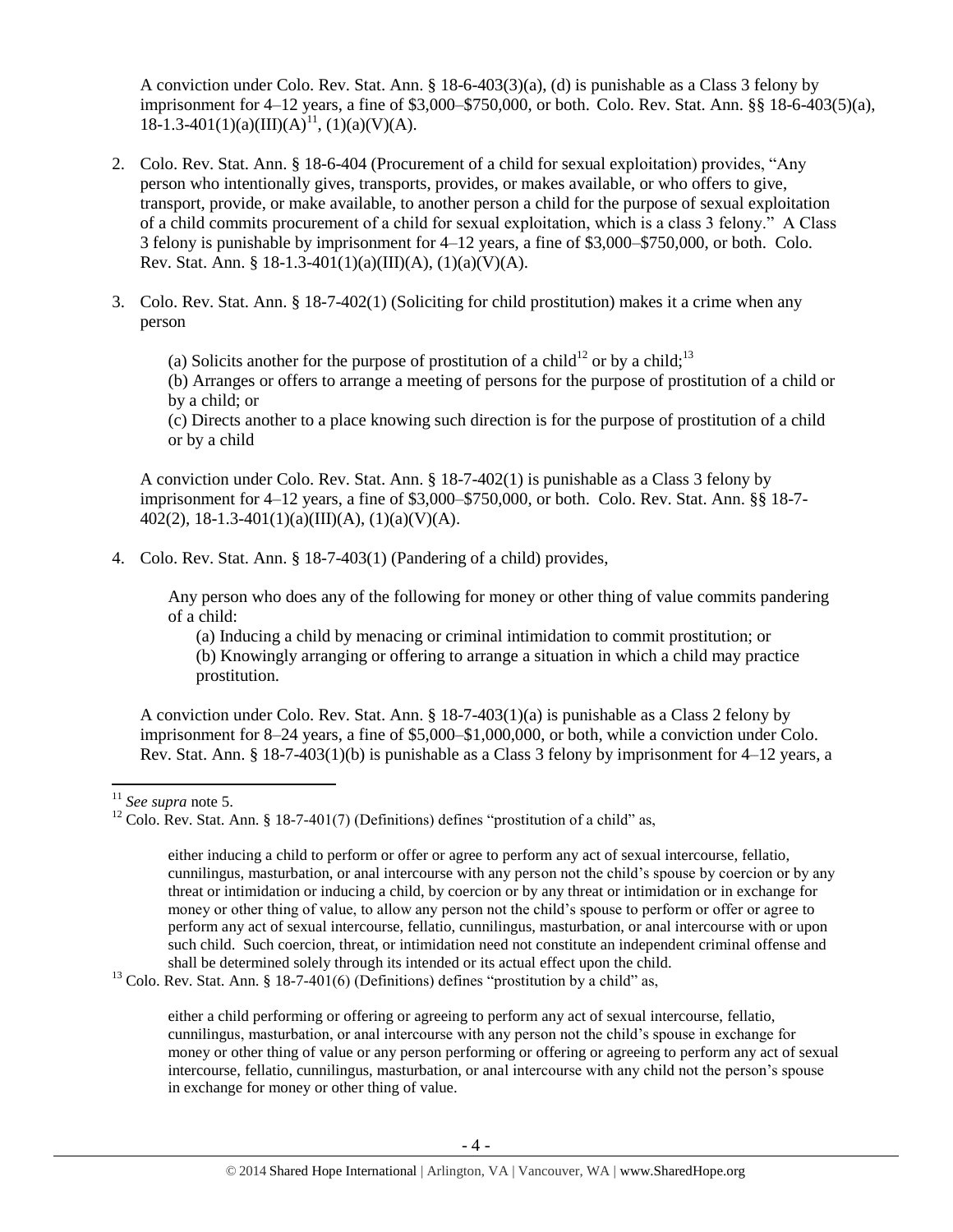fine of \$3,000–\$750,000, or both. Colo. Rev. Stat. Ann. §§ 18-7-403(2), 18-1.3-401(1)(a)(III)(A),  $(1)(a)(V)(A).$ 

5. Colo. Rev. Stat. Ann. § 18-7-403.5 (Procurement of a child) provides, "Any person who intentionally gives, transports, provides, or makes available, or who offers to give, transport, provide, or make available, to another person a child for the purpose of prostitution of the child commits procurement of a child, which is a class 3 felony."

A Class 3 felony is punishable by imprisonment for 4–12 years, a fine of \$3,000–\$750,000, or both. Colo. Rev. Stat. Ann. § 18-1.3-401(1)(a)(III)(A), (1)(a)(V)(A).

6. Colo. Rev. Stat. Ann. § 18-7-404(1) (Keeping a place of child prostitution) states,

Any person who has or exercises control over the use of any place which offers seclusion or shelter for the practice of prostitution and who performs any one or more of the following commits keeping a place of child prostitution if he:

(a) Knowingly grants or permits the use of such place for the purpose of prostitution of a child or by a child; or

(b) Permits the continued use of such place for the purpose of prostitution of a child or by a child after becoming aware of facts or circumstances from which he should reasonably know that the place is being used for purposes of such prostitution.

A conviction under Colo. Rev. Stat. Ann. § 18-7-404(1) is punishable as a Class 3 felony by imprisonment for 4–12 years, a fine of \$3,000–\$750,000, or both. Colo. Rev. Stat. Ann. §§ 18-7- 404(2), 18-1.3-401(1)(a)(III)(A), (1)(a)(V)(A).

- 7. Colo. Rev. Stat. Ann. § 18-7-405 (Pimping of a child) states, "Any person who knowingly lives on or is supported or maintained in whole or in part by money or other thing of value earned, received, procured, or realized by a child through prostitution commits pimping of a child, which is a class 3 felony." A Class 3 felony is punishable by imprisonment for 4–12 years, a fine of \$3,000–\$750,000, or both. Colo. Rev. Stat. Ann. §§ 18-1.3-401(1)(a)(III)(A), (1)(a)(V)(A).
- 8. Colo. Rev. Stat. Ann. § 18-7-405.5(1) (Inducement of child prostitution) states, "Any person who by word or action, other than conduct specified in section 18-7-403 (1)(a) [Pandering of a child], induces a child to engage in an act which is prostitution by a child, as defined in section 18-7-401 (6) [Definitions], commits inducement of child prostitution." A conviction under Colo. Rev. Stat. Ann. § 18-7-405.5(1) is punishable as a Class 3 felony by imprisonment for 4–12 years, a fine of \$3,000– \$750,000, or both. Colo. Rev. Stat. Ann. §§ 18-7-405.5(2), 18-1.3-401(1)(a)(III)(A), (1)(a)(V)(A).
- 9. Colo. Rev. Stat. Ann. § 18-7-406(1) (Patronizing a prostituted child) provides,

Any person who performs any of the following with a child not his spouse commits patronizing a prostituted child:

(a) Engages in an act which is prostitution of a child or by a child, as defined in section 18-7- 401(6) or (7); or

(b) Enters or remains in a place of prostitution with intent to engage in an act which is prostitution of a child or by a child . . . .

A conviction under Colo. Rev. Stat. Ann. § 18-7-406(1) is punishable as a Class 3 felony by imprisonment for 4–12 years, a fine of \$3,000–\$750,000, or both. Colo. Rev. Stat. Ann. §§ 18-7-  $406(2)$ ,  $18-1.3-401(1)(a)(III)(A)$ ,  $(1)(a)(V)(A)$ . However, as a sex offense under Colo. Rev. Stat. Ann. § 18-1.3-1003(5)(a) (Definitions), the penalty must be enhanced to an indeterminate prison sentence of at least 4 years to life and a possible fine of \$3,000–\$750,000, which may not be imposed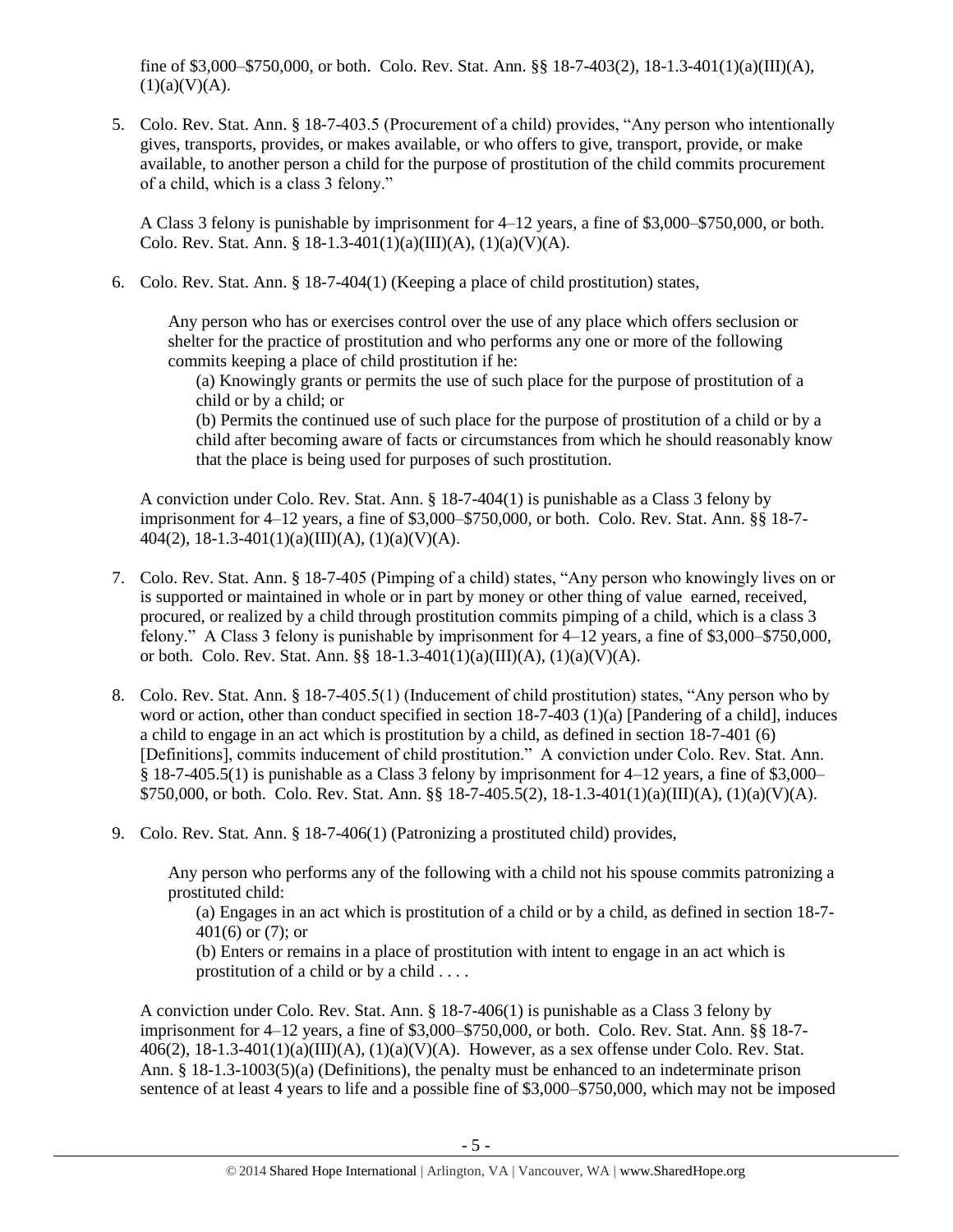in lieu of a prison sentence. Colo. Rev. Stat. Ann. §§ 18-1.3-401(1)(a)(V)(C.5), (1)(b)(II.5), 18-1.3-  $1004(1)(a)$ , 18-1.3-1003(4), (5)(a)(X).<sup>14</sup>

Other crimes against children that are not specifically commercial in nature but may be used in a case of domestic minor sex trafficking include the following:

1. Colo. Rev. Stat. Ann. § 18-3-305(1) (Enticement of a child) states,

A person commits the crime of enticement of a child if he or she invites or persuades, or attempts to invite or persuade, a child under the age of fifteen years to enter any vehicle, building, room, or secluded place with the intent to commit sexual assault or unlawful sexual contact upon said child. It is not necessary to a prosecution for attempt under this subsection (1) that the child have perceived the defendant's act of enticement.

A conviction under Colo. Rev. Stat. Ann. § 18-3-305(1) is punishable as a Class 4 felony by imprisonment for 2–6 years, a fine of \$2,000–\$500,000, or both. Colo. Rev. Stat. Ann. §§ 18-3-  $305(2)$ ,  $18-1.3-401(1)(a)(III)(A)$ ,  $(1)(a)(V)(A)$ . If the enticement results in bodily injury to the child or the defendant has a prior conviction for enticement of a child or Colo. Rev. Stat. Ann. § 18-3-405 (Sexual assault on a child), a conviction is punishable as a Class 3 felony by imprisonment for 4–12 years, a fine of \$3,000–\$750,000, or both. Colo. Rev. Stat. Ann. §§ 18-3-305(2), 18-1.3-  $401(1)(a)(III)(A), (1)(a)(V)(A)$ . However, as a sex offense under Colo. Rev. Stat. Ann. § 18-1.3-1003(5)(a) (Definitions), the penalty for the Class 4 felony must be enhanced to an indeterminate prison sentence of at least 2 years to life and a possible fine of \$2,000–\$500,000, which may not be imposed in lieu of a prison sentence, and the Class 3 felony must be enhanced to 4 years to life and a possible fine of \$3,000–\$750,000, which may not be imposed in lieu of a prison sentence. Colo. Rev. Stat. Ann. §§ 18-1.3-401(1)(a)(V)(C.5), (1)(b)(II.5), 18-1.3-1004(1)(a), 18-1.3-1003(4), (5)(a)(VII).<sup>15</sup>

2. Colo. Rev. Stat. Ann. § 18-3-405(1) (Sexual assault on a child) states,

Any actor who knowingly subjects another not his or her spouse to any sexual contact commits sexual assault on a child if the victim is less than fifteen years of age and the actor is at least four years older than the victim.

A conviction under Colo. Rev. Stat. Ann. § 18-3-405(1) generally is punishable as a Class 4 felony by imprisonment for 2–6 years, a fine of \$2,000–\$500,000, or both. Colo. Rev. Stat. Ann. §§ 18-3-405(2), 18-1.3-401(1)(a)(III)(A), (1)(a)(V)(A). However, as a sex offense under Colo. Rev. Stat. Ann. § 18-1.3- 1003(5)(a) (Definitions), the penalty for the Class 4 felony must be enhanced to an indeterminate prison sentence of at least 2 years to life and a possible fine of \$2,000–\$500,000, which may not be imposed in lieu of a prison sentence. Colo. Rev. Stat. Ann. §§ 18-1.3-1004(1)(a), 18-1.3-1003(4), (5)(a)(IV), 18-3- 405(2),  $18-1.3-401(1)(a)(III)(A)$ ,  $(1)(a)(V)(A)$ .<sup>16</sup> A conviction under Colo. Rev. Stat. Ann. § 18-3-405(1) is punishable as a Class 3 felony under certain circumstances involving a pattern of sexual abuse or the use of force or threats against the victim.<sup>17</sup> To the extent that a defendant is convicted of a Class 3 felony

 $\overline{\phantom{a}}$ <sup>14</sup> See supra note [8](#page-2-0) for sentencing provisions applicable to defendants convicted of a "sex offense," which includes a violation of Colo. Rev. Stat. Ann. § 18-7-406.

<sup>&</sup>lt;sup>15</sup> See supra note [8](#page-2-0) for sentencing provisions applicable to defendants convicted of a "sex offense," which includes a violation of Colo. Rev. Stat. Ann. § 18-3-305.

<sup>&</sup>lt;sup>16</sup> See supra note [8](#page-2-0) for sentencing provisions applicable to defendants convicted of a "sex offense," which includes a violation of Colo. Rev. Stat. Ann. § 18-3-405.

<sup>&</sup>lt;sup>17</sup> Pursuant to Colo. Rev. Stat. Ann. § 18-3-405(2), a conviction under Colo. Rev. Stat. Ann. § 18-3-405(1) is a Class 3 felony when,

<sup>(</sup>a) The actor applies force against the victim in order to accomplish or facilitate sexual contact; or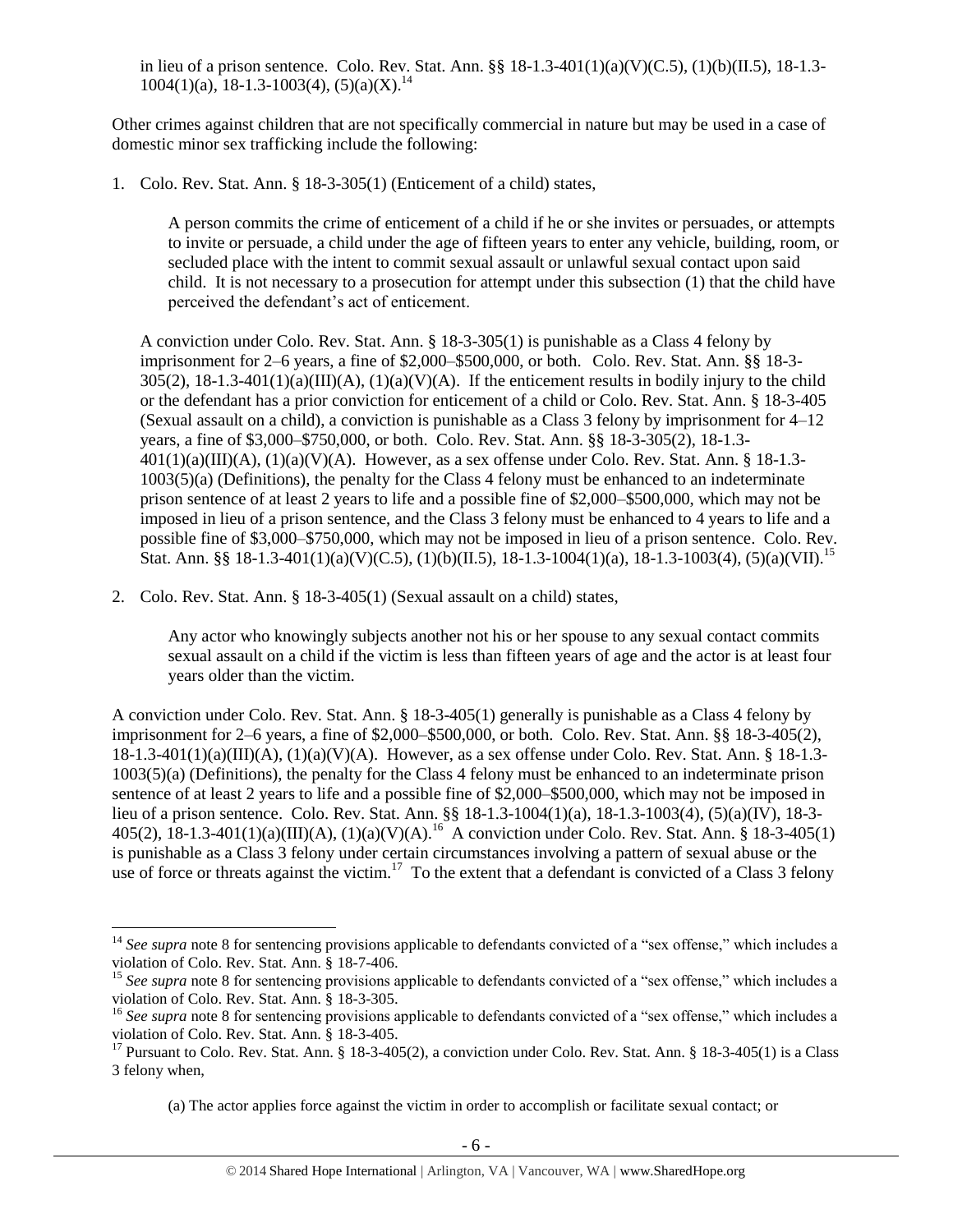violation of Colo. Rev. Stat. Ann. § 18-3-405, Colo. Rev. Stat. Ann. § 18-3-405(3) requires that the penalty be even further enhanced as a crime of violence pursuant to Colo. Rev. Stat. Ann. § 18-1.3- 406(1)(b) (Mandatory sentences for violent crimes), under which the prison sentence is enhanced to an indeterminate sentence of at least 8 years to life imprisonment and a possible fine.<sup>18</sup> Colo. Rev. Stat. Ann. §§ 18-1.3-406(1)(b), 18-1.3-401(1)(a)(III)(A), (1)(a)(V)(A).

3. Colo. Rev. Stat. Ann. § 18-3-306(1) (Internet luring of a child) provides,

An actor commits internet luring of a child if the actor knowingly communicates over a computer or computer network, telephone network, or data network or by a text message or instant message to a person who the actor knows or believes to be under fifteen years of age and, in that communication or in any subsequent communication  $\dots$  describes explicit sexual conduct<sup>19</sup> as defined in section  $18-6-403(2)(e)$ , and, in connection with that description, makes a statement persuading or inviting that person to meet the actor for any purpose, and the actor is more than four years older than the person or than the age the actor believes the person to be.

A conviction under Colo. Rev. Stat. Ann. § 18-3-306(1) generally is punishable as a Class 5 felony by imprisonment for 1–3 years, a fine of \$1,000–\$100,000, or both. Colo. Rev. Stat. Ann. §§ 18-3-  $306(3)$ ,  $18-1.3-401(1)(a)(III)(A)$ ,  $(1)(a)(V)(A)$ . It is punishable as a Class 4 felony by imprisonment for 2–6 years, a possible fine of \$2,000–\$500,000, or both, where the actor intended to engage in sexual exploitation under Colo. Rev. Stat. Ann. § 18-6-403 or sexual contact<sup>20</sup> under Colo. Rev. Stat. Ann. § 18-3-401.<sup>21</sup> Colo. Rev. Stat. Ann. §§ 18-3-306(3), 18-1.3-401(1)(a)(III)(A), (1)(a)(V)(A). However, as a sex offense under Colo. Rev. Stat. Ann. § 18-1.3-1003(5)(a) (Definitions), the penalty for the Class 4 felony must be enhanced to an indeterminate prison sentence of at least 2 years to life and possible fine of \$2,000–\$500,000. Colo. Rev. Stat. Ann. §§ 18-1.3-401(1)(a)(V)(C.5),  $(1)(b)(II.5), 18-1.3-1004(1)(a), 18-1.3-1003(4), (5)(a)(XI).$ 

4. Colo. Rev. Stat. Ann. § 18-3-405.4(1) (Internet sexual exploitation of a child) provides,

<sup>(</sup>b) The actor, in order to accomplish or facilitate sexual contact, threatens imminent death, serious bodily injury, extreme pain, or kidnapping against the victim or another person, and the victim believes that the actor has the present ability to execute the threat; or

<sup>(</sup>c) The actor, in order to accomplish or facilitate sexual contact, threatens retaliation by causing in the future the death or serious bodily injury, extreme pain, or kidnapping against the victim or another person, and the victim believes that the actor will execute the threat; or

<sup>(</sup>d) The actor commits the offense as a part of a pattern of sexual abuse as described in subsection (1) of this section. No specific date or time must be alleged for the pattern of sexual abuse; except that the acts constituting the pattern of sexual abuse, whether charged in the information or indictment or committed prior to or at any time after the offense charged in the information or indictment, shall be subject to the provisions of section 16-5-401 (1) (a), C.R.S., concerning sex offenses against children. The offense charged in the information or indictment shall constitute one of the incidents of sexual contact involving a child necessary to form a pattern of sexual abuse as defined in section 18-3-401 (2.5).

<sup>&</sup>lt;sup>18</sup> *See supra* note [7](#page-1-0) for discussion of the "crime of violence" penalty enhancement potentially applicable to this offense.

<sup>&</sup>lt;sup>19</sup> *See supra* note [9](#page-2-1) for the definition of "explicit sexual conduct."

<sup>&</sup>lt;sup>20</sup> Colo. Rev. Stat. Ann. § 18-3-401(4) (Definitions) defines "sexual contact" as:

the knowing touching of the victim's intimate parts by the actor, or of the actor's intimate parts by the victim, or the knowing touching of the clothing covering the immediate area of the victim's or actor's intimate parts if that sexual contact is for the purposes of sexual arousal, gratification, or abuse.

<sup>&</sup>lt;sup>21</sup> See supra note [8](#page-2-0) for sentencing provisions applicable to defendants convicted of a "sex offense," which includes a violation of Colo. Rev. Stat. Ann. § 18-3-306, when it is punishable as a Class 4 felony. Additionally, Colo. Rev. Stat. Ann. § 18-1.3-406 (Mandatory sentences for violent crimes) may impose enhanced penalties on defendants who violate Colo. Rev. Stat. Ann. § 18-7-406(1).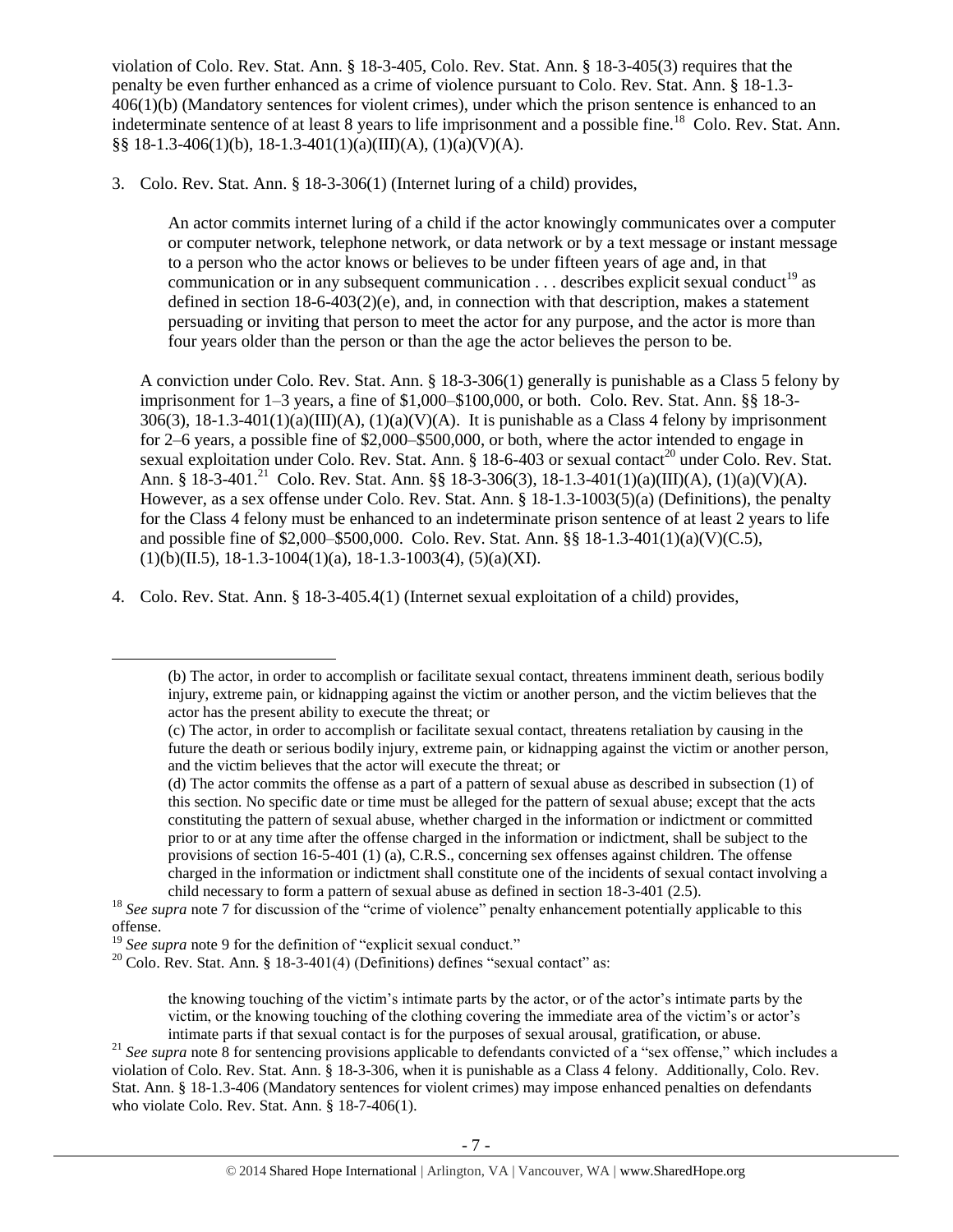An actor commits internet sexual exploitation of a child if the actor knowingly importunes, invites, or entices through communication via a computer network or system, telephone network, or data network or by a text message or instant message, a person whom the actor knows or believes to be under fifteen years of age and at least four years younger than the actor, to:

(a) Expose or touch the person's own or another person's intimate parts while communicating with the actor via a computer network or system, telephone network, or data network or by a text message or instant message; or

(b) Observe the actor's intimate parts via a computer network or system, telephone network, or data network or by a text message or instant message.

A conviction under Colo. Rev. Stat. Ann. § 18-3-405.4(1) is punishable as a Class 4 felony by imprisonment for 2–6 years, a fine of \$2,000–\$500,000, or both. Colo. Rev. Stat. Ann. §§ 18-3-  $405.4(3)$ ,  $18-1.3-401(1)(a)(III)(A)$ ,  $(1)(a)(V)(A)$ . However, as a sex offense under Colo. Rev. Stat. Ann. § 18-1.3-1003(5)(a) (Definitions), the penalty is enhanced to an indeterminate prison sentence of at least 2 years to life and a possible fine of \$2,000–\$500,000. Colo. Rev. Stat. Ann. §§ 18-1.3-  $401(1)(a)(V)(C.5), (1)(b)(II.5), 18-1.3-1004(1)(a), 18-1.3-1003(4), (5)(a)(XII).^{22}$ 

*1.3 Prostitution statutes refer to the sex trafficking statute to identify the commercially sexually exploited minor as a trafficking victim.* 

Colo. Rev. Stat. Ann. § 18-7-201 (Prostitution) does not refer to Colo. Rev. Stat. Ann. § 18-3-504 (Human trafficking of a minor for sexual servitude) when a minor is involved.

- 1.3.1 Recommendation: Amend Colo. Rev. Stat. Ann. § 18-7-201 (Prostitution) when a minor is involved to refer to Colo. Rev. Stat. Ann. § 18-3-504 (Human trafficking of a minor for sexual servitude) to ensure the identification of trafficking victims.
- *1.4 The state racketeering or gang crimes statute includes sex trafficking and commercial sexual exploitation of children (CSEC) offenses as predicate acts allowing the statute to be used to prosecute trafficking crimes.*

The government may prosecute traffickers and facilitators under the Colorado Organized Crime Control Act.<sup>23</sup> Colo. Rev. Stat. Ann. § 18-17-104 (Prohibited activities) which provides,

(1) (a) It is unlawful for any person who knowingly has received any proceeds derived, directly or indirectly, from a pattern of racketeering activity or through the collection of an unlawful debt to use or invest, whether directly or indirectly, any part of such proceeds or the proceeds derived from the investment or use thereof in the acquisition of any title to, or any right, interest, or equity in, real property or in the establishment or operation of any enterprise.

(2) It is unlawful for any person, through a pattern of racketeering activity or through the collection of an unlawful debt, to knowingly acquire or maintain, directly or indirectly, any interest in or control of any enterprise or real property.

(3) It is unlawful for any person employed by, or associated with, any enterprise to knowingly conduct or participate, directly or indirectly, in such enterprise through a pattern of racketeering activity or the collection of an unlawful debt.

(4) It is unlawful for any person to conspire or endeavor to violate any of the provisions of subsection (1), (2), or (3) of this section.

Colo. Rev. Stat. Ann. § 18-17-103(5)<sup>24</sup> (Definitions) defines "racketeering activity" as

. . . .

<sup>&</sup>lt;sup>22</sup> See supra note [8](#page-2-0) for sentencing provisions applicable to defendants convicted of a "sex offense," which includes a violation of Colo. Rev. Stat. Ann. § 18-3-405.4.

 $^{23}$  Colo. Rev. Stat. Ann. § 18-17-101 et seq.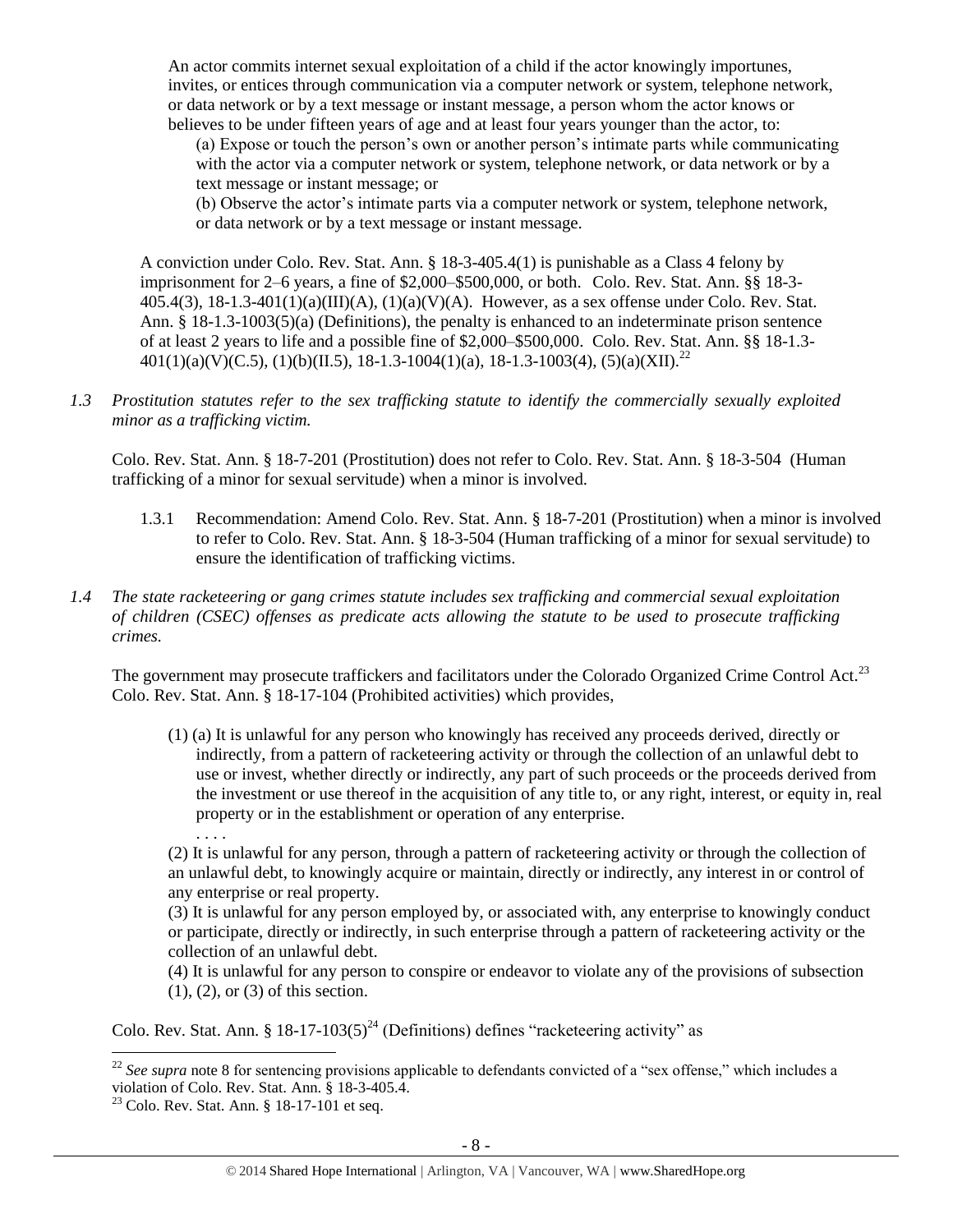to commit, to attempt to commit, to conspire to commit, or to solicit, coerce, or intimidate another person to commit:

(a) Any conduct defined as "racketeering activity" under  $18$  U.S.C. § 1961 (1) (A), (1) (B), (1) (C), and (1) (D) [Racketeer Influenced and Corrupt Organizations Act]<sup>25</sup>; or

(b) Any violation of the following provisions of the Colorado statutes or any criminal act committed in any jurisdiction of the United States which, if committed in this state, would be a crime under the following provisions of the Colorado statutes:

(I) Offenses against the person, [including Colo. Rev. Stat. Ann. § 18-3-504 (Human trafficking for sexual servitude)];

(V) Offenses involving the family relation, as defined in section 18-6-403 (sexual exploitation of children);

(VI) Offenses relating to morals, as defined in sections . . . 18-7-203 (pandering), 18-7-206 (pimping), 18-7-402 (soliciting for child prostitution), 18-7-403 (pandering of a child), 18-7- 404 (keeping a place of child prostitution), and 18-7-405 (pimping of a child);

. . . .

. . .

"Pattern of racketeering activity" is defined as "engaging in at least two acts of racketeering activity which are related to the conduct of the enterprise, if at least one of such acts occurred in this state after July 1, 1981, and if the last of such acts occurred within ten years (excluding any period of imprisonment) after a prior act of racketeering activity." Colo. Rev. Stat. Ann. § 18-17-103(3).

A conviction under Colo. Rev. Stat. Ann. § 18-17-104 is punishable as a Class 2 felony by imprisonment for 8–24 years, a fine of \$5,000–\$1,000,000, or both, and an additional fine of up to \$25,000 or, where the trafficker "derived pecuniary value, or . . . caused personal injury or property damage or other loss, . . . a fine that does not exceed three times the gross value gained or three times the gross loss caused, whichever is the greater, plus court costs and the costs of investigation and prosecution, reasonably incurred." Colo. Rev. Stat. Ann. §§ 18-17-105(1)(a), (2), 18-1.3-401(1)(a)(III)(A), (1)(a)(V)(A)<sup>26</sup>.

A defendant convicted of racketeering under Colo. Rev. Stat. Ann. § 18-17-104 (Prohibited activities) is subject to mandatory criminal asset forfeiture. Colo. Rev. Stat. Ann. § 18-17-105(1)(b) (Criminal penalties) requires traffickers convicted under Colo. Rev. Stat. Ann. § 18-17-104 to

[f]orfeit to the state any interest, including proceeds, he has acquired or maintained in violation of section 18-17-104 and any interest in, security of, claim against, or property or contractual right of any kind affording a source of influence over any enterprise which has established, operated, controlled, conducted, or participated in the conduct of in violation of section 18-17-104.

Additionally, where the offender is convicted of Colo. Rev. Stat. Ann. § 18-17-104 (Prohibited activities), Colo. Rev. Stat. Ann. § 18-17-106 (Civil remedies) authorizes the victim to file a civil action. Under Colo. Rev. Stat. Ann. § 18-17-106(7), the victim may be able to receive triple damages, attorney fees and the costs of the investigation to a victim in a civil action.

 $\overline{\phantom{a}}$ <sup>24</sup> The text of Colo. Rev. Stat. Ann. § 18-17-103 included here and elsewhere in this report includes amendments made by the enactment ofenactment of House Bill 1273 during the 2nd regular session of the 69th Colorado Legislature (effective July 1, 2014).

<sup>&</sup>lt;sup>25</sup> 18 U.S.C. 1961(1)(B) defines "racketeering activity" in part as "any act which is indictable under any of the following provisions of title 18, United States Code: . . . sections 1581–1592 (relating to peonage, slavery, and trafficking in persons)  $\ldots$  sections 2251, 2251A, 2252, and 2260 (relating to sexual exploitation of children)  $\ldots$ ." <sup>26</sup> *See supra* note [5.](#page-1-1)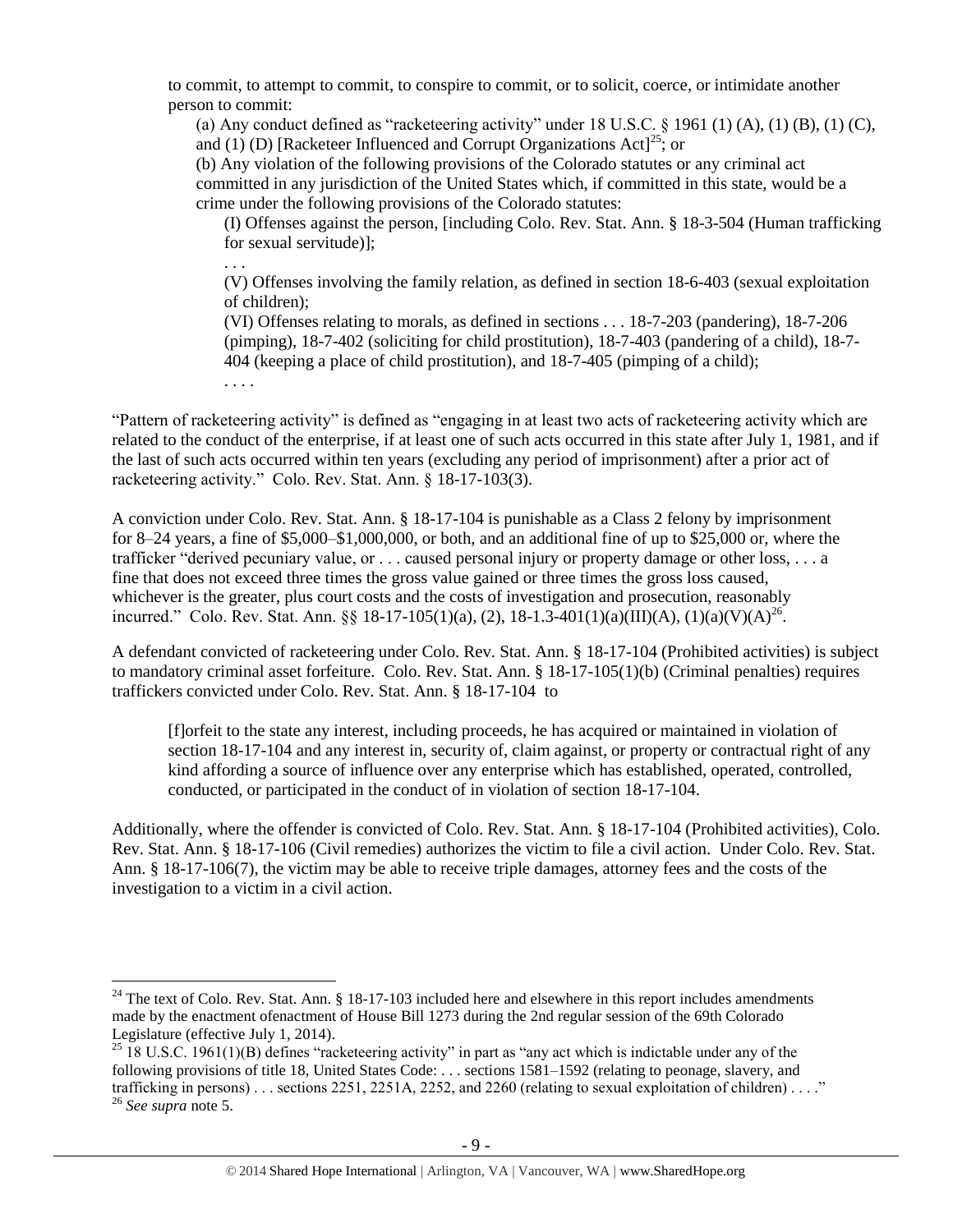# © 2014 Shared Hope International | Arlington, VA | Vancouver, WA | www.SharedHope.org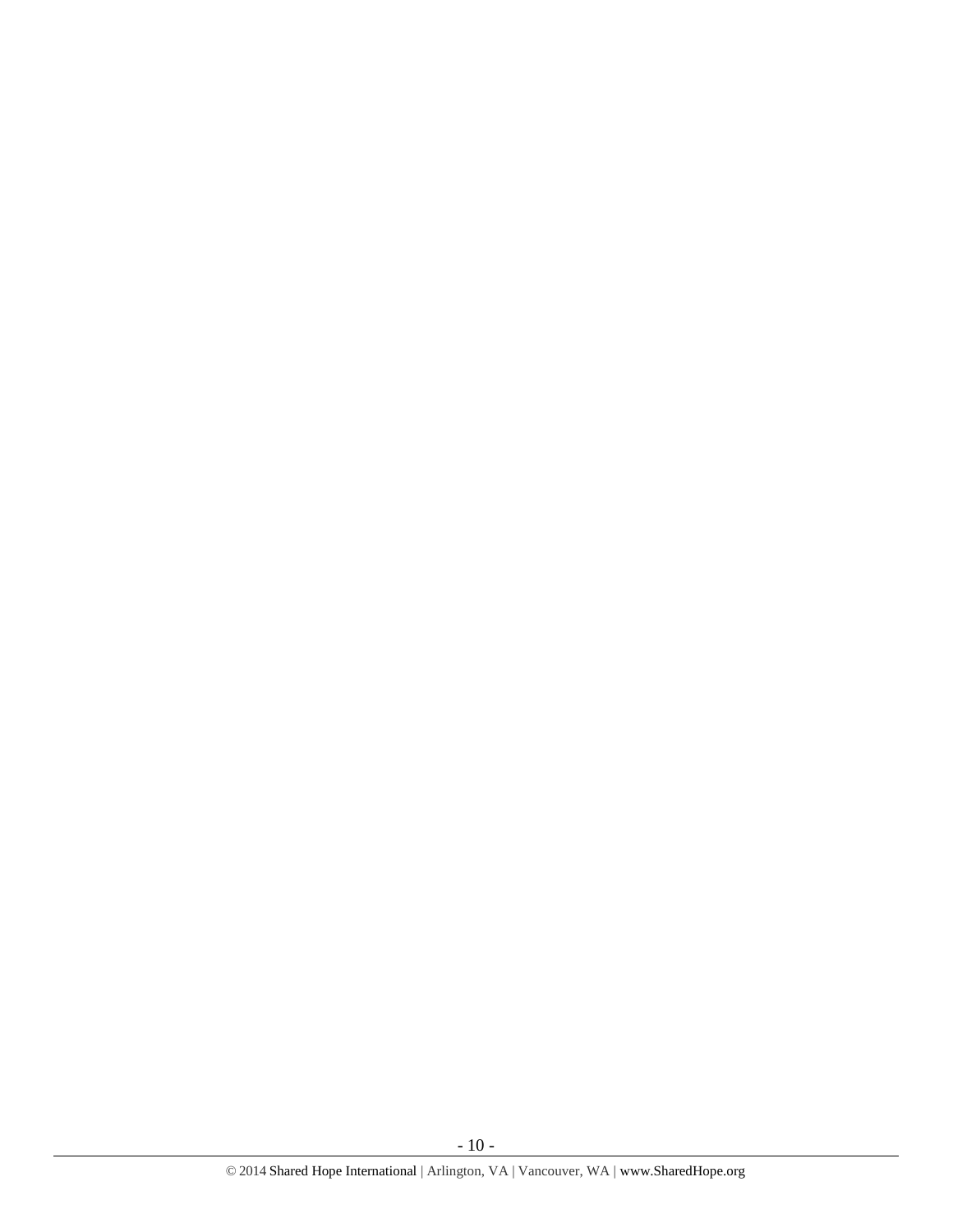#### **FRAMEWORK ISSUE 2: CRIMINAL PROVISIONS FOR DEMAND**

## *Legal Components:*

- *2.1 The state sex trafficking law can be applied to the buyers of commercial sex acts with a victim of domestic minor sex trafficking.*
- *2.2 Buyers of commercial sex acts with a minor can be prosecuted under commercial sexual exploitation of children (CSEC) laws.*
- *2.3 Solicitation laws differentiate buying sex acts with an adult and buying sex acts with a minor under 18.*
- *2.4 Penalties for buyers of commercial sex acts with minors are as high as federal penalties.*
- *2.5 Using the Internet to lure, entice, or purchase, or attempt to lure, entice, or purchase commercial sex acts with a minor is a separate crime or results in an enhanced penalty for buyers.*
- *2.6 No age mistake defense is permitted for a buyer of commercial sex acts with any minor under 18.*
- *2.7 Base penalties for buying sex acts with a minor under 18 are sufficiently high and not reduced for older minors.*
- *2.8 Financial penalties for buyers of commercial sex acts with minors are sufficiently high to make it difficult for buyers to hide the crime.*
- *2.9 Buying and possessing child pornography carries penalties as high as similar federal offenses.*
- *2.10 Convicted buyers of commercial sex acts with minors and child pornography are required to register as sex offenders.*

\_\_\_\_\_\_\_\_\_\_\_\_\_\_\_\_\_\_\_\_\_\_\_\_\_\_\_\_\_\_\_\_\_\_\_\_\_\_\_\_\_\_\_\_\_\_\_\_\_\_\_\_\_\_\_\_\_\_\_\_\_\_\_\_\_\_\_\_\_\_\_\_\_\_\_\_\_\_\_\_\_\_\_\_\_\_\_\_

## *Legal Analysis:*

*2.1 The state sex trafficking law can be applied to the buyers of commercial sex acts with a victim of domestic minor sex trafficking.*

Colo. Rev. Stat. Ann. § 18-3-504<sup>27</sup> (Human trafficking of a minor for sexual servitude) can apply to buyers of commercial sex with minors following federal precedent through the term "obtain."<sup>28</sup> Pursuant to Colo. Rev. Stat. Ann. § 18-3-504(2)(a), a person commits human trafficking if he or she "knowingly . . . obtains by any means . . . a minor for the purpose of commercial sexual activity . . ." Colo. Rev. Stat. Ann. § 18-3-504(3) states that "a person does not need to receive any of the proceeds of any commercial sexual activity to commit an offense described in this section," indicating that the Colorado General Assembly intended to apply the statute to any person involved in a trafficking offense. Since the Colorado human trafficking law contains the same language that federal prosecutors have used to prosecute buyers of sex with minors under the federal sex trafficking law, 18 U.S.C. § 1591, by charging that the buyers attempted to "obtain"<sup>29</sup> a person under 18 to engage in commercial sex, a buyer who "obtains" or attempts to obtain a minor for "commercial sexual activity" could face prosecution under Colo. Rev. Stat. Ann. § 18-3-504(2)(a).

 $\overline{a}$ <sup>27</sup> *See supra* note [2.](#page-0-0)

<sup>&</sup>lt;sup>28</sup> See United States v. Jungers, 702 F.3d 1066 ( $8<sup>th</sup>$  Cir. 2013). In this case, the Eighth Circuit specifically addressed whether the federal sex trafficking law, 18 U.S.C. § 1591 (Sex trafficking of children or by force, fraud, or coercion) applies to buyers when it reversed a District of South Dakota ruling that Congress did not intend the string of verbs constituting criminal conduct under 18 U.S.C. § 1591(a)(1) ("recruits, entices, harbors, transports, provides, obtains, or maintains") to reach the conduct of buyers. United States v. Jungers, 834 F. Supp. 2d 930, 931 (D.S.D. 2011). Holding that the conduct of buyers who obtain a child for commercial sex can violate 18 U.S.C. § 1591(a)(1), the Eighth Circuit illustrated through hypothetical buyer scenarios that, under certain circumstances, most of the terms in the string of verbs constituting criminal conduct under 18 U.S.C. § 1591(a)(1) could apply to buyers. While other terms may apply to buyers' conduct under state law as well, the analysis here focuses on the term "obtains" which is most likely to apply in the majority of buyer cases. United States v. Jungers establishes persuasive authority for state courts interpreting the same language used under state law to the extent such interpretation does not conflict with the state constitution.

 $^{29}$  18 U.S.C. § 1591(a).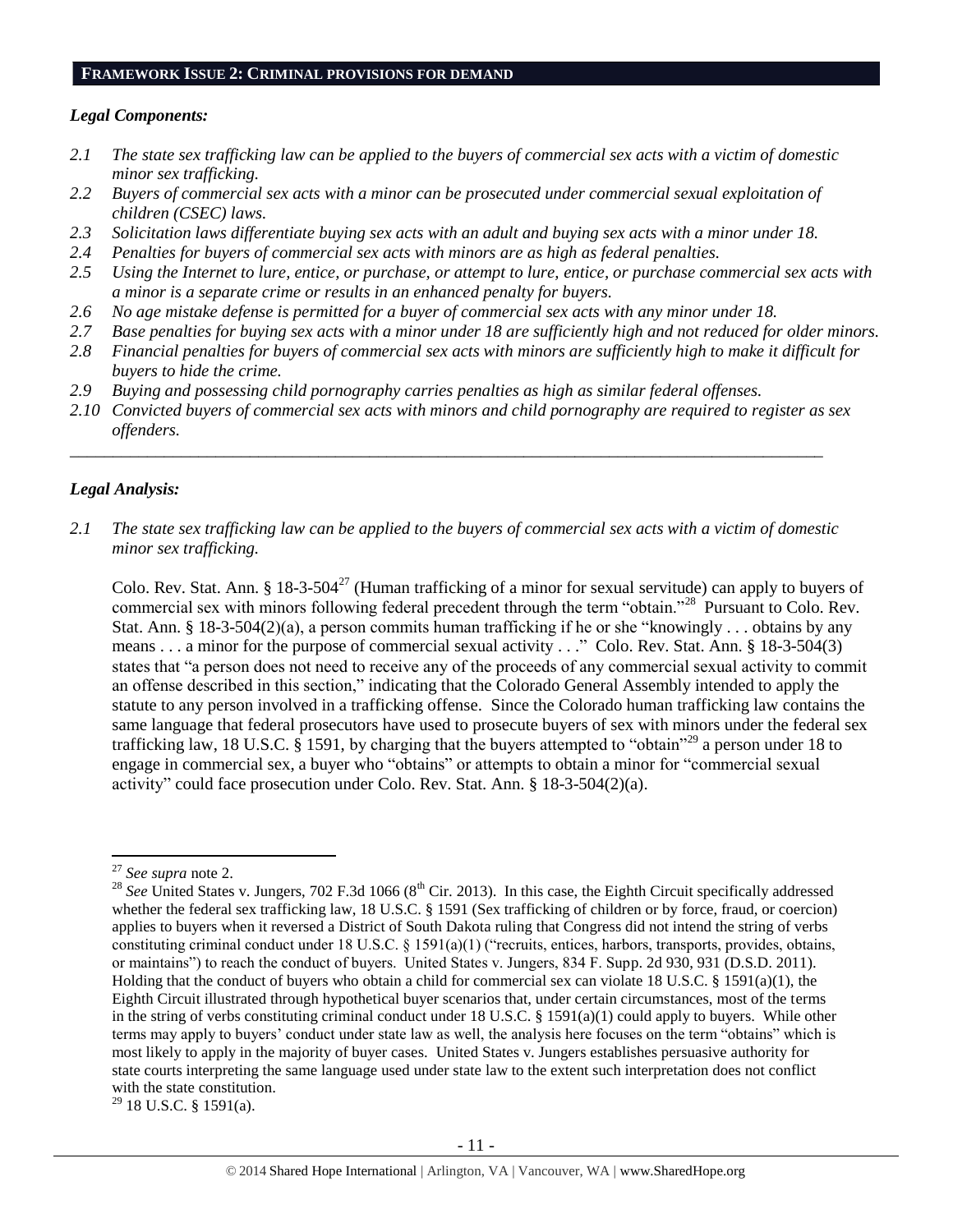*2.2 Buyers of commercial sex acts with a minor can be prosecuted under commercial sexual exploitation of children (CSEC) laws.*

Colorado's CSEC laws include the crime of buying sex with a minor. Colo. Rev. Stat. Ann. § 18-7-406(1) (Patronizing a prostituted child) applies to any person who "[e]ngages in an act which is prostitution of a child or by a child,"<sup>30</sup> or "[e]nters or remains in a place of prostitution with intent to engage in an act which is prostitution of a child or by a child."<sup>31</sup>

<span id="page-11-0"></span>Under Colo. Rev. Stat. Ann. § 18-7-402(1) (Soliciting for child prostitution),<sup>32</sup> a buyer could be prosecuted for soliciting "another for the purpose of prostitution of a child or by a child."

Finally, a buyer may be prosecuted under Colo. Rev. Stat. Ann. § 18-7-405.5 (Inducement of child prostitution) if the buyer "by word or action, other than conduct specified in section 18-7-403 (1)(a) [Pandering of a child], induces a child to engage in an act which is prostitution by a child."

A conviction under any of the above provisions is punishable as a Class 3 felony by imprisonment for 4–12 years, a fine of \$3,000–\$750,000, or both. Colo. Rev. Stat. Ann. §§ 18-7-406(2), 18-7-402(2), 18-7-405.5(2), 18-1.3-401(1)(a)(III)(A), (1)(a)(V)(A)<sup>33</sup>. However, for Colo. Rev. Stat. Ann. § 18-7-406(1) (Patronizing a prostituted child), as a sex offense under Colo. Rev. Stat. Ann. § 18-1.3-1003(5)(a), the penalty must be enhanced to an indeterminate prison sentence of at least 4 years to life and a possible fine of \$3,000–\$750,000. Colo. Rev. Stat. Ann. §§ 18-1.3-401(1)(a)(V)(C.5), (1)(b)(II.5), 18-1.3-1004(1)(a), 18-1.3-1003(4), (5)(a)(X).<sup>34</sup>

Several of Colorado's sexual offenses also could be used to prosecute certain buyers of commercial sex acts with a minor. $35$ 

*2.3 Solicitation laws differentiate buying sex acts with an adult and buying sex acts with a minor under 18.*

Colorado law differentiates between patronizing a child and an adult for prostitution. Colo. Rev. Stat. Ann. § 18-7-406(1) (Patronizing a prostituted child)<sup>36</sup> and Colo. Rev. Stat. Ann. § 18-7-402(1) (Soliciting for child prostitution)<sup>37</sup> apply to buyers who patronize or solicit children. A violation of either statute is a Class 3 felony by imprisonment for 4–12 years, a fine of \$3,000–\$750,000, or both. Colo. Rev. Stat. Ann. §§ 18-7-406(2), 18-7-402(2), 18-1.3-401(1)(a)(III)(A), (1)(a)(V)(A)<sup>38</sup>. However, as a sex offense under Colo. Rev. Stat. Ann. § 18-1.3-1003(5)(a) (Definitions), the penalty for patronizing a prostituted child under Colo. Rev. Stat. Ann. § 18-7-406(1) is enhanced to an indeterminate prison sentence of at least 4 years to life and a possible fine of \$3,000–\$750,000. Colo. Rev. Stat. Ann. §§ 18-1.3-  $401(1)(a)(V)(C.5), (1)(b)(II.5), 18-1.3-1004(1)(a), 18-1.3-1003(4), (5)(a)(X).$ <sup>39</sup>

In contrast, Colo. Rev. Stat. Ann. § 18-7-205(1) (Patronizing a prostitute), Colorado's age-neutral patronizing prostitution law, states,

l

<sup>&</sup>lt;sup>30</sup> See supra note [12](#page-3-0) for the definition of "prostitution of a child" and note [13](#page-3-1) for the definition of "prostitution by a child."

 $31$  Colo. Rev. Stat. Ann. § 18-7-401(2) (Definitions) defines a "child" as "a person under the age of eighteen years." <sup>32</sup> *See People v. Emerterio*, 819 P.2d 516, 518 (Colo. App. 1991) ("Defendant's status as the person seeking the illicit acts does not change the fact that he also solicited victim to provide him with children to perform those acts for money. Thus, defendant's conduct was proscribed by the statute . . . ."), *rev'd on other grounds*, 839 P.2d 1161 (Colo. 1992).

<sup>33</sup> *See supra* note [5.](#page-1-1)

<sup>&</sup>lt;sup>34</sup> See supra note [8](#page-2-0) for sentencing provisions applicable to defendants convicted of a "sex offense," which includes a violation of Colo. Rev. Stat. Ann. § 18-7-406.

<sup>35</sup> *See supra* Section 1.2 for a full discussion of applicable sexual offense laws.

<sup>36</sup> *See supra* Section 1.2 for the provisions of Colo. Rev. Stat. Ann. § 18-7-406(1).

<sup>37</sup> *See supra* note [32.](#page-11-0)

<sup>38</sup> *See supra* note [5.](#page-1-1)

<sup>39</sup> *See supra* note [8.](#page-2-0)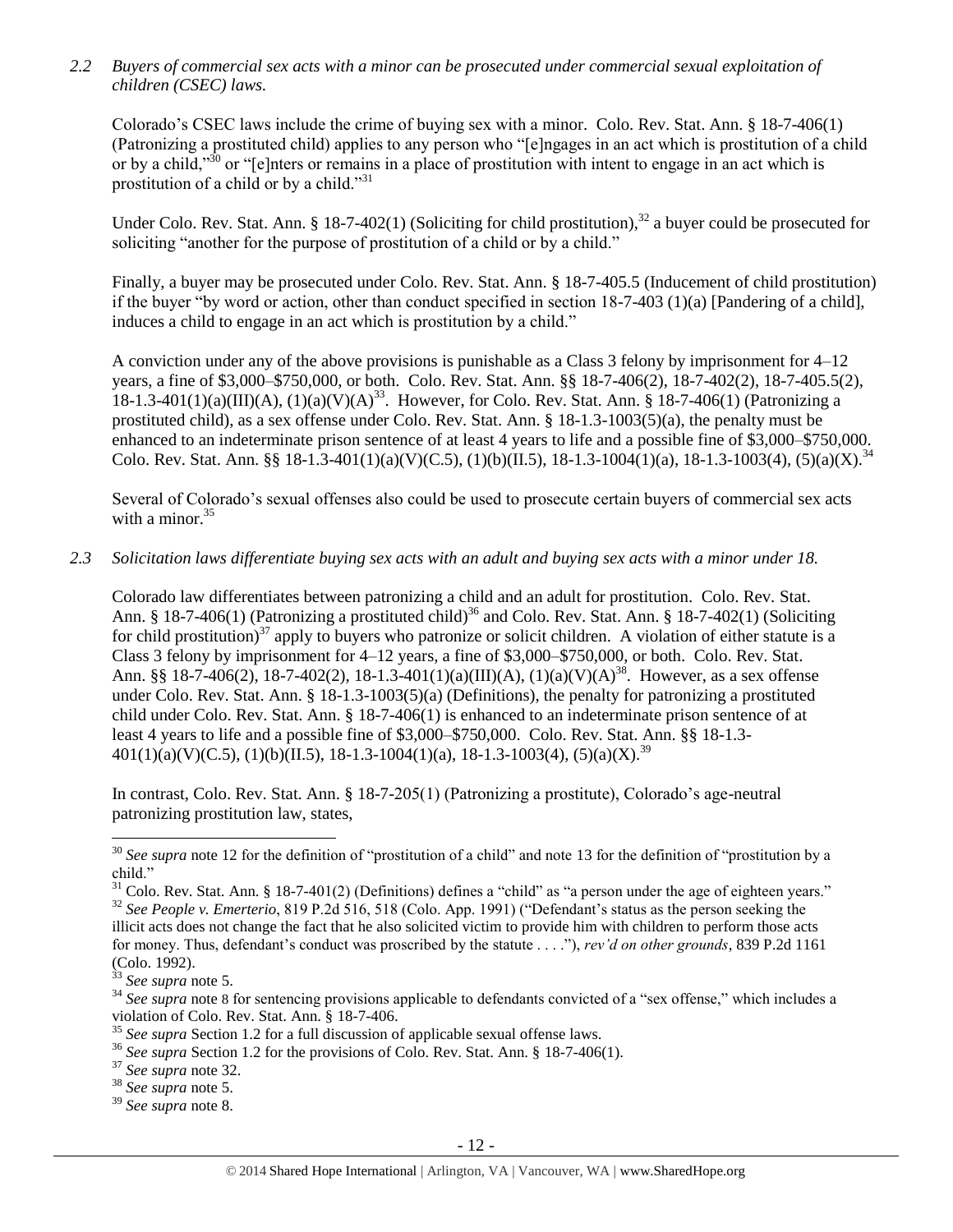Any person who performs any of the following with a person not his spouse commits patronizing a prostitute:

(a) Engages in an act of sexual intercourse or of deviate sexual conduct with a prostitute; or

(b) Enters or remains in a place of prostitution with intent to engage in an act of sexual intercourse or deviate sexual conduct.

A conviction under Colo. Rev. Stat. Ann. § 18-7-205(1) is punishable as a Class 1 misdemeanor by imprisonment for 6–18 months, a fine of \$500–\$5,000, or both, as well as an additional fine of up to \$5,000. Colo. Rev. Stat. Ann. §§ 18-7-205(2), 18-1.3-501(1)(a).

## *2.4 Penalties for buyers of commercial sex acts with minors are as high as federal penalties.*

A buyer convicted under Colo. Rev. Stat. Ann. § 18-3-504<sup>40</sup> (Human trafficking of a minor for sexual servitude) faces a Class 2 felony punishable by imprisonment for 8–24 years, a fine of \$5,000–\$1,000,000, or both. Colo. Rev. Stat. Ann. §§ 18-3-504(2)(b), 18-1.3-401(1)(a)(III)(A), (1)(a)(V)(A).<sup>41</sup>

Convictions under Colo. Rev. Stat. Ann. § 18-7-405.5 (Inducement of child prostitution) and § 18-7-402(1) (Soliciting for child prostitution)<sup>42</sup> are punishable as Class 3 felonies by imprisonment for  $4-12$  years, a fine of  $$3,000-\$750,000$ , or both.<sup>43</sup> Colo. Rev. Stat. Ann. §§ 18-7-405.5(2), 18-7-402(2), 18-1.3-401(1)(a)(III)(A),  $(1)(a)(V)(A).$ 

Convictions under Colo. Rev. Stat. Ann. § 18-7-406(1) (Patronizing a prostituted child) are also subject to imprisonment for 4–12 years, a fine of \$3,000–\$750,000, or both. Colo. Rev. Stat. Ann. §§ 18-7-406(2), 18- 1.3-401(1)(a)(III)(A), (1)(a)(V)(A). However, as a sex offense under Colo. Rev. Stat. Ann. § 18-1.3-1003(5)(a) (Definitions), the penalty must be enhanced to an indeterminate prison sentence of at least 4 years to life and a possible fine of \$3,000–\$750,000.<sup>44</sup> Colo. Rev. Stat. Ann. §§ 18-1.3-401(1)(a)(V)(C.5), (1)(b)(II.5), 18-1.3- $1004(1)(a)$ , 18-1.3-1003(4), (5)(a)(X).

<span id="page-12-0"></span>In comparison, if the victim is under the age of 14, a conviction under the Trafficking Victims Protection Act  $(TVPA)<sup>45</sup>$  for child sex trafficking is punishable by 15 years to life imprisonment and a fine not to exceed \$250,000. 18 U.S.C. §§ 1591(b)(1), 3559(a)(1), 3571(b)(3). If the victim is between the ages of 14–17, a conviction is punishable by 10 years to life imprisonment and a fine not to exceed \$250,000. 18 U.S.C. §§ 1591(b)(2), 3559(a)(1), 3571(b)(3). A conviction is punishable by mandatory life imprisonment, however, if the buyer has a prior conviction for a federal sex offense<sup>46</sup> against a minor. 18 U.S.C. § 3559(e)(1). To the

<span id="page-12-1"></span>l <sup>40</sup> *See supra* note [2.](#page-0-0)

<sup>41</sup> *See supra* note [5.](#page-1-1)

<sup>42</sup> *See supra* note [32.](#page-11-0)

<sup>&</sup>lt;sup>43</sup> See supra note [7](#page-1-0) for discussion of the "crime of violence" penalty enhancement potentially applicable to these offenses.

<sup>&</sup>lt;sup>44</sup> See supra note [8](#page-2-0) for sentencing provisions applicable to defendants convicted of a "sex offense," which includes a violation of Colo. Rev. Stat. Ann. § 18-7-406.

<sup>&</sup>lt;sup>45</sup> Trafficking Victims Protection Act (TVPA) of 2000, Pub. L. No. 106-386, 114 Stat. 1464, 1466 (codified in scattered sections of 18 and 22 U.S.C.).

<sup>&</sup>lt;sup>46</sup> Pursuant to 18 U.S.C. § 3559(e)(2), "federal sex offense" is defined as,

an offense under section 1591 [18 USCS § 1591] (relating to sex trafficking of children), 2241 [18 USCS § 2241] (relating to aggravated sexual abuse), 2242 [18 USCS § 2242] (relating to sexual abuse),  $2244(a)(1)$  [18 USCS §  $2244(a)(1)$ ] (relating to abusive sexual contact),  $2245$  [18 USCS § 2245] (relating to sexual abuse resulting in death), 2251 [18 USCS § 2251] (relating to sexual exploitation of children), 2251A [18 USCS § 2251A] (relating to selling or buying of children), 2422(b) [18 USCS § 2422(b)] (relating to coercion and enticement of a minor into prostitution), or 2423(a) [18 USCS § 2423(a)] (relating to transportation of minors).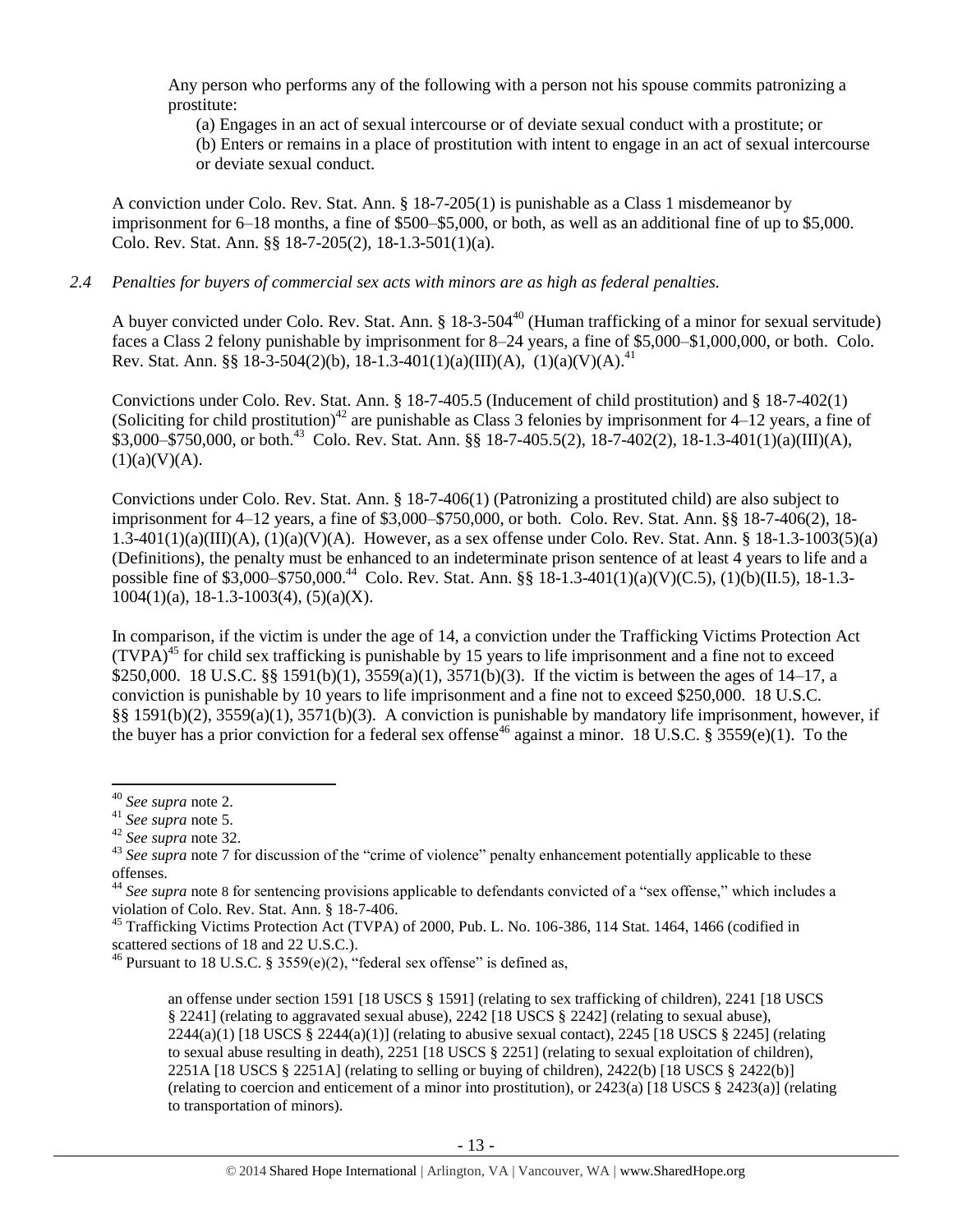extent buyers can be prosecuted under other federal CSEC laws, $^{47}$  a conviction is punishable by penalties ranging from a fine not to exceed \$250,000 to life imprisonment and a fine not to exceed \$250,000.<sup>48</sup>

*2.5 Using the Internet to lure, entice, or purchase, or attempt to lure, entice, or purchase commercial sex acts with a minor is a separate crime or results in an enhanced penalty for buyers.*

Colorado has enacted two laws, Colo. Rev. Stat. Ann. § 18-3-306(1) (Internet luring of a child) and § 18-3- 405.4(1) (Internet sexual exploitation of a child), which are not expressly commercial but directly address use of the Internet to lure, entice, or purchase minors for the purpose of sexual conduct. However, these offenses apply only where the buyer knew or believed the victim to be under 15 years old, leaving minors who are 15–17 years old unprotected. First, Colo. Rev. Stat. Ann. § 18-3-405.4(1) (Internet sexual exploitation of a child) provides,

An actor commits internet sexual exploitation of a child if the actor knowingly importunes, invites, or entices through communication via a computer network or system, telephone network, or data network or by a text message or instant message, a person whom the actor knows or believes to be under fifteen years of age and at least four years younger than the actor, to:

(a) Expose or touch the person's own or another person's intimate parts while communicating with the actor via a computer network or system, telephone network, or data network or by a text message or instant message; or

(b) Observe the actor's intimate parts via a computer network or system, telephone network, or data network or by a text message or instant message.

A conviction under Colo. Rev. Stat. Ann. § 18-3-405.4(1) is punishable as a Class 4 felony by imprisonment for 2–6 years, a fine of \$2,000–\$500,000, or both. Colo. Rev. Stat. Ann. §§ 18-3-405.4(3), 18-1.3-  $401(1)(a)(III)(A)$ ,  $(1)(a)(V)(A)^{49}$ . However, as a sex offense under Colo. Rev. Stat. Ann. § 18-1.3-1003(5)(a) (Definitions), the penalty must be enhanced to an indeterminate prison sentence of at least 4 years to life and a possible fine of \$3,000–\$750,000.<sup>50</sup> Colo. Rev. Stat. Ann. §§ 18-1.3-401(1)(a)(V)(C.5), (1)(b)(II.5), 18-1.3-1004(1)(a), 18-1.3-1003(4), (5)(a)(XII).

Additionally, Colo. Rev. Stat. Ann. § 18-3-306(1) (Internet luring of a child) states,

An actor commits internet luring of a child if the actor knowingly communicates over a computer or computer network, telephone network, or data network or by a text message or instant message to a person who the actor knows or believes to be under fifteen years of age and, in that communication or in any subsequent communication by computer, computer network, telephone network, data network, text message, or instant message, describes explicit sexual conduct<sup>51</sup> as defined in [section 18-6-](https://www.lexis.com/research/buttonTFLink?_m=0545d54bb3ab2fe03ee287d34806e7bd&_xfercite=%3ccite%20cc%3d%22USA%22%3e%3c%21%5bCDATA%5bC.R.S.%2018-3-306%5d%5d%3e%3c%2fcite%3e&_butType=4&_butStat=0&_butNum=2&_butInline=1&_butinfo=COCODE%2018-6-403&_fmtstr=FULL&docnum=1&_startdoc=1&wchp=dGLbVzB-zSkAb&_md5=937d1f974c5b2e4c88bf5b6e2c34877b) [403\(2\)\(e\),](https://www.lexis.com/research/buttonTFLink?_m=0545d54bb3ab2fe03ee287d34806e7bd&_xfercite=%3ccite%20cc%3d%22USA%22%3e%3c%21%5bCDATA%5bC.R.S.%2018-3-306%5d%5d%3e%3c%2fcite%3e&_butType=4&_butStat=0&_butNum=2&_butInline=1&_butinfo=COCODE%2018-6-403&_fmtstr=FULL&docnum=1&_startdoc=1&wchp=dGLbVzB-zSkAb&_md5=937d1f974c5b2e4c88bf5b6e2c34877b) and, in connection with that description, makes a statement persuading or inviting the person to meet the actor for any purpose, and the actor is more than four years older than the person or than the

 $\overline{a}$ 

<sup>&</sup>lt;sup>47</sup> 18 U.S.C. §§ 2251A(b) (Selling or buying of children), 2251(a) (Sexual exploitation of children), 2423(a) (Transportation of a minor with intent for minor to engage in criminal sexual activity), 2422(a) (Coercion and enticement), 2252(a)(2), (a)(4) (Certain activities relating to material involving the sexual exploitation of minors). <sup>48</sup> 18 U.S.C. §§ 2251A(b) (conviction punishable by imprisonment for 30 years to life and a fine), 2251(e) (conviction punishable by imprisonment for 15–30 years and a fine), 2423(a) (conviction punishable by imprisonment for 10 years to life and a fine), 2422(a) (conviction punishable by a fine, imprisonment up to 20 years, or both),  $2252(a)(2)$ , (4) (stating that a conviction under subsection (a)(2) is punishable by imprisonment for 5–20 years and a fine, while a conviction under subsection (a)(4) is punishable by imprisonment up to 10 years, a fine, or both); *see also* 18 U.S.C. §§ 3559(a)(1) (classifying all of the above listed offenses as felonies), 3571(b)(3) (providing a fine up to \$250,000 for any felony conviction).

<sup>49</sup> *See supra* note [5.](#page-1-1)

<sup>&</sup>lt;sup>50</sup> See supra note [8](#page-2-0) for sentencing provisions applicable to defendants convicted of a "sex offense," which includes a violation of Colo. Rev. Stat. Ann. § 18-3-405.4.

<sup>51</sup> *See supra* note [9](#page-2-1) for the definition of "explicit sexual conduct."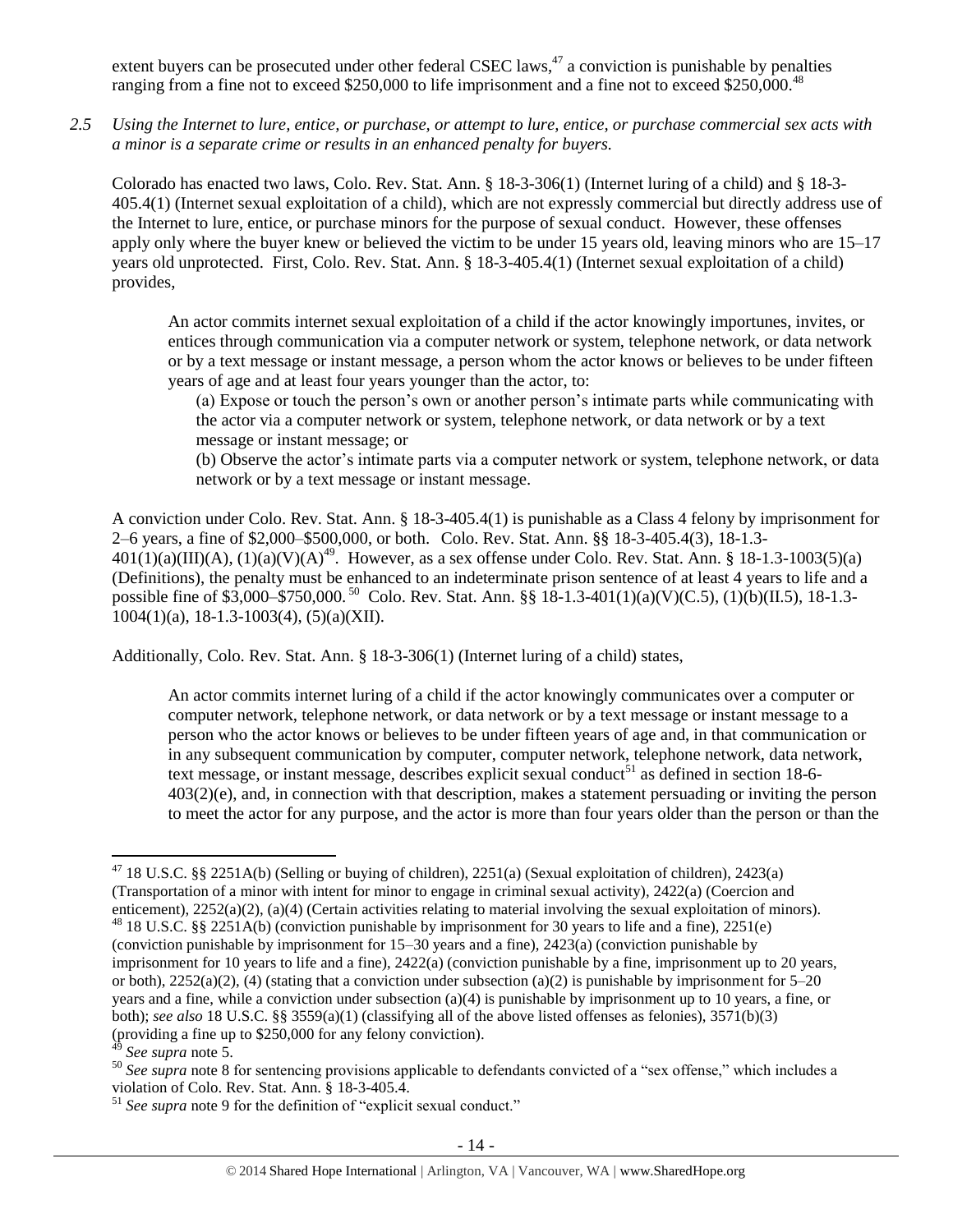age the actor believes the person to be.

A conviction under Colo. Rev. Stat. Ann. § 18-3-306(1) is punishable as a Class 5 felony by imprisonment for 1–3 years, a fine of \$1,000–\$100,000, or both, unless the crime was "committed with the intent to meet for the purpose of engaging in sexual exploitation as defined in section 18-6-403 or sexual contact as defined in section 18-3-401," in which case the violation will be a Class 4 felony by imprisonment for 2–6 years, a fine of \$2,000– \$500,000, or both. Colo. Rev. Stat. Ann. §§ 18-3-306(3), 18-1.3-401(1)(a)(III)(A), (1)(a)(V)(A). However, as a sex offense under Colo. Rev. Stat. Ann. § 18-1.3-1003(5)(a) (Definitions), the penalty for the Class 4 felony must be enhanced to 2 years to life and a possible fine of \$2,000–\$500,000. Colo. Rev. Stat. Ann. §§ 18-1.3-  $401(1)(a)(V)(C.5), (1)(b)(II.5), 18-1.3-1004(1)(a), 18-1.3-1003(4), (5)(a)(XI).$ <sup>52</sup>

## *2.6 No age mistake defense is permitted for a buyer of commercial sex acts with any minor under 18.*

Colo. Rev. Stat. Ann. § 18-3-504<sup>53</sup> (Human trafficking of a minor for sexual servitude) expressly eliminates a mistake of age defense. Colo. Rev. Stat. Ann. § 18-3-504(2)(a)(c)(III), (IV) states that it is not a defense that "[t]he defendant did not know the minor's age or reasonably believed the minor to be eighteen years of age or older" or "the minor or another person represented the minor to be eighteen years of age or older."

There is no mistake of age defense available to buyers who are convicted under Colo. Rev. Stat. Ann. § 18-7- 402 (Soliciting for child prostitution),<sup>54</sup> § 18-7-405.5 (Inducement of child prostitution), or § 18-7-406 (Patronizing a prostituted child). Colo. Rev. Stat. Ann. § 18-7-407 (Criminality of conduct) states, "In any criminal prosecution under sections 18-7-402 to 18-7-407, it shall be no defense that the defendant did not know the child's age or that he reasonably believed the child to be eighteen years of age or older."

*2.7 Base penalties for buying sex acts with a minor under 18 are sufficiently high and not reduced for older minors.*

Neither Colo. Rev. Stat. Ann. § 18-3-504<sup>55</sup> (Human trafficking of a minor for sexual servitude) nor Colorado's CSEC laws that are applicable to buyers, Colo. Rev. Stat. Ann. § 18-7-406(1) (Patronizing a prostituted child), § 18- 7-402(1) (Soliciting for child prostitution) and § 18-7-405.5 (Inducement of child prostitution), stagger penalties based on the age of the minor victim.

*2.8 Financial penalties for buyers of commercial sex acts with minors are sufficiently high to make it difficult for buyers to hide the crime.* 

A buver convicted under Colo. Rev. Stat. Ann. § 18-3-504<sup>56</sup> (Human trafficking of a minor for sexual servitude) faces fines ranging from \$5,000–\$1,000,000. Colo. Rev. Stat. Ann. §§ 18-3-504(2)(b), 18-1.3-  $401(1)(a)(III)(A), (1)(a)(V)(A)<sup>57</sup>.$ 

Buyers convicted of Colo. Rev. Stat. Ann. § 18-7-402(1)(a) (Soliciting for child prostitution),<sup>58</sup> § 18-7-405.5(1) (Inducement of child prostitution), or § 18-7-406(1) (Patronizing a prostituted child), all Class 3 felonies, may be required to pay a fine of \$3,000–\$750,000. Colo. Rev. Stat. Ann. §§ 18-7-402(2), 18-7-405.5(2), 18-7- 406(2), 18-1.3-401(1)(a)(III)(A).

 $\overline{a}$ 

<sup>&</sup>lt;sup>52</sup> See supra note [8](#page-2-0) for sentencing provisions applicable to defendants convicted of a "sex offense," which includes a violation of Colo. Rev. Stat. Ann. § 18-3-306, when it is punishable as a Class 4 felony.

<sup>53</sup> *See supra* note [2.](#page-0-0)

<sup>54</sup> *See supra* note [32.](#page-11-0)

<sup>55</sup> *See supra* note [2.](#page-0-0)

<sup>56</sup> *See supra* note [2.](#page-0-0)

<sup>57</sup> *See supra* note [5.](#page-1-1)

<sup>58</sup> *See supra* note [32.](#page-11-0)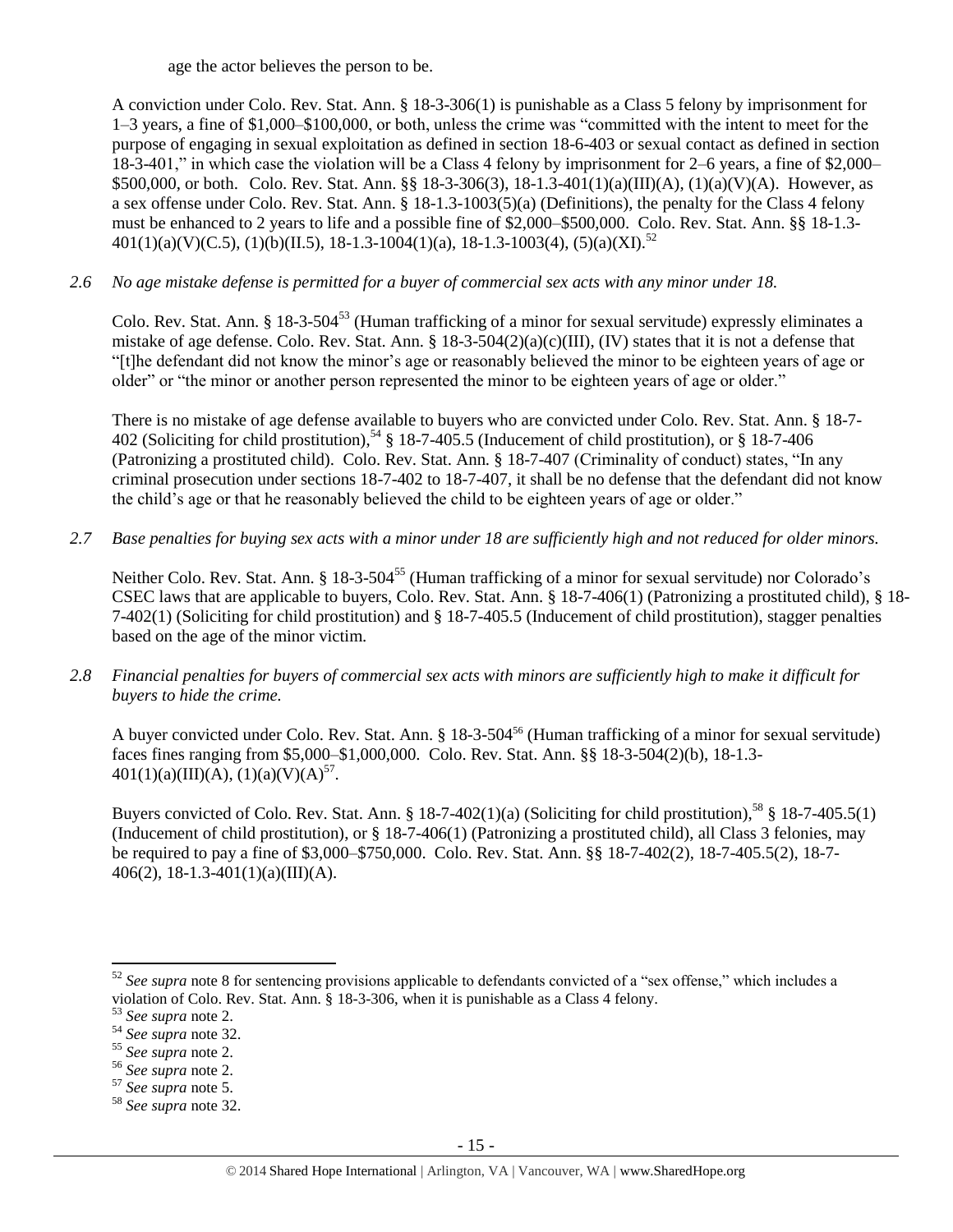Restitution for victims of human trafficking is mandatory following a conviction for a trafficking offense in Colorado. Colo. Rev. Stat. Ann. § 18-1.3-603<sup>59</sup> (Assessment of restitution – corrective orders) establishes that

<span id="page-15-0"></span>For a conviction for human trafficking for involuntary servitude, as described in section 18-3-503, or human trafficking for sexual servitude, as described in section 18-3-504, the court shall order restitution, if appropriate, pursuant to this section even if the victim is unavailable to accept payment of restitution.

Additionally, the court is mandated to consider orders of restitution in cases involving any felony or misdemeanor conviction. Pursuant to Colo. Rev. Stat. Ann. § 18-1.3-603(1) (Assessment of restitution corrective orders),

(1) Every order of conviction of a felony [or] misdemeanor . . . shall include consideration of restitution."<sup>60</sup>

<span id="page-15-1"></span>(2) The court shall base its order for restitution upon information presented to the court by the prosecuting attorney, who shall compile such information through victim impact statements or other means to determine the amount of restitution and the identities of the victims.

. . . .

Colo. Rev. Stat. Ann. § 16-18.5-107(1) (Collection of restitution by the victim) provides in part that "[a]ny victim in whose name a restitution order has been entered shall have a right to pursue collection of the amount of restitution owed to such person in such person's own name." Under Colo. Rev. Stat. Ann. § 16-18.5-109(1), (2) (Declined or unclaimed restitution), even if the victim initially declines restitution or cannot be located when an order for restitution is entered, defendant must pay the state and the victim can claim the restitution within 2 years of the final determination of the case.

Additionally, under Colo. Rev. Stat. Ann. § 18-3-414 (Payment of treatment costs for the victim or victims of a sexual offense against a child), when a victim is under the age of 15, a court may order the person convicted of an unlawful sex offense,<sup>61</sup> including Colo. Rev. Stat. Ann.  $\S$  18-3-504(2) (Human trafficking of a minor for sexual servitude), § 18-7-402(1)(a) (Soliciting for child prostitution), § 18-7-405.5(1) (Inducement of child prostitution), § 18-7-406(1) (Patronizing a prostituted child), or § 18-6-403(3)(b.5) (Sexual exploitation of a child), to pay for part or all of the victim's treatment. Colo. Rev. Stat. Ann. §§ 18-3-414(1), 18-3-411(1).

Colo. Rev. Stat. Ann. § 16-13-303(1)(a)<sup>62</sup> (Class 1 public nuisance) provides a basis for mandatory, civil forfeiture of a buyer's property, by stating

<span id="page-15-2"></span>(1) Every building or part of a building including the ground upon which it is situate and all fixtures and contents thereof, every vehicle, and any real property shall be deemed a class 1 public nuisance when: (a) Used as a public or private place of prostitution<sup>63</sup> or used as a place where the commission of soliciting for prostitution, as defined in section 18-7-202, C.R.S.; pandering, as defined in section

 $59$  The text of Colo. Rev. Stat. Ann. § 18-1.3-603 included here and elsewhere in this report includes amendments made by the enactment of House Bill 1273 during the 2nd regular session of the 69th Colorado Legislature (effective July 1, 2014).

 $60$  Colo. Rev. Stat. Ann. § 18-1.3-602(3)(a) defines "restitution" as "any pecuniary loss suffered by the victim and ... . does not include damages for physical or mental pain and suffering, loss of consortium, loss of enjoyment of life, loss of future earnings, or punitive damages." *See infra* Section 5.10 for further discussion of restitution available to victims.

<sup>61</sup> *See supra* notes [7](#page-1-0) an[d 8.](#page-2-0)

 $62$  The text of Colo. Rev. Stat. Ann. § 16-13-303 included here and elsewhere in this report includes amendments made by the enactment of House Bill 1273 during the 2nd regular session of the 69th Colorado Legislature (effective July 1, 2014).

 $63$  "Place of prostitution" is not defined within Part 3 of Article 13, Title 16. However, under Colo. Rev. Stat. Ann. § 18-7-204(1) (Keeping a place of prostitution) a person "commits keeping a place of prostitution" if the person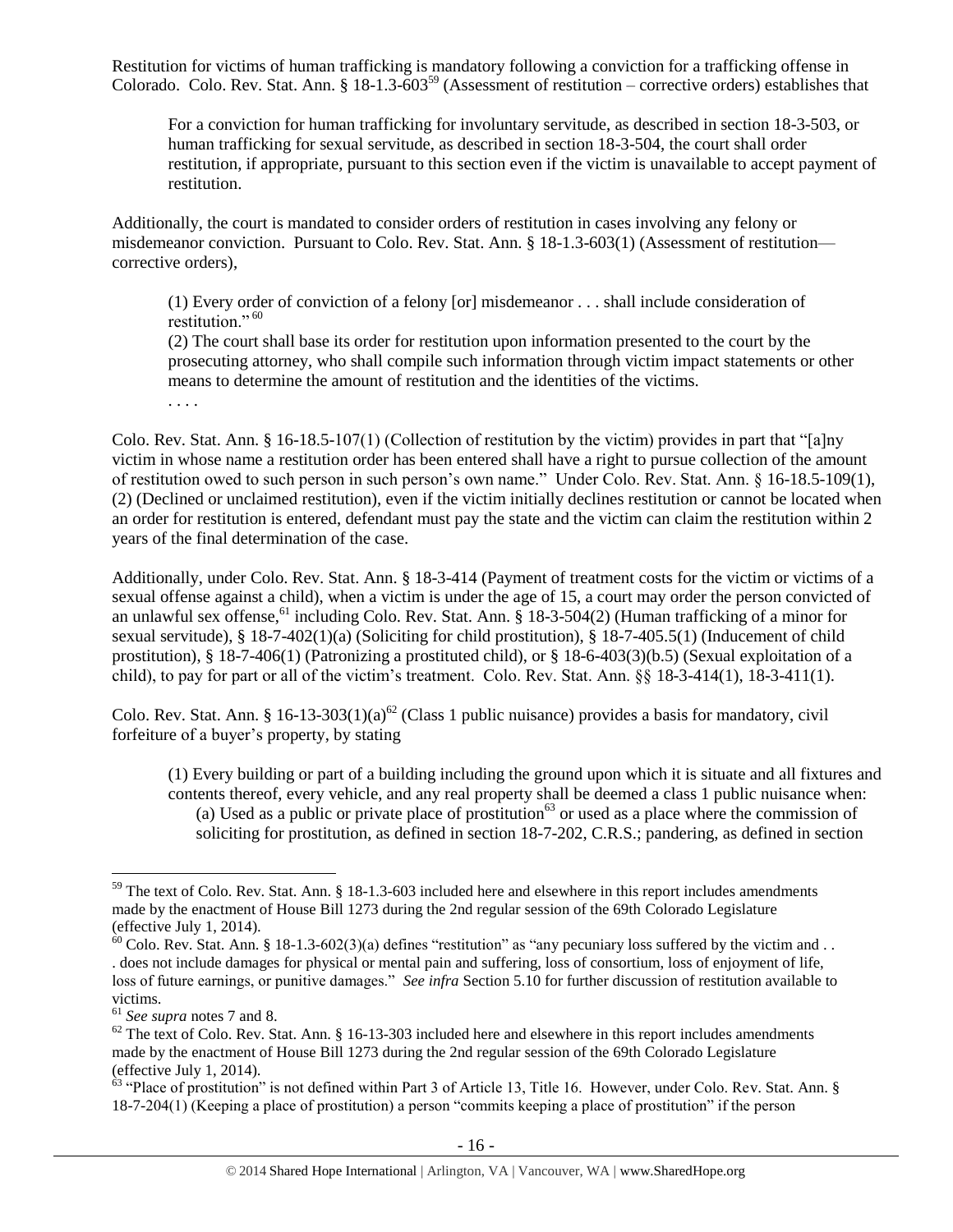18-7-203, C.R.S.; keeping a place of prostitution, as defined in section 18-7-204, C.R.S.; pimping, as defined in section 18-7-206, C.R.S.; or human trafficking, as described in section 18-3-503 or 18-3-504, C.R.S.; occurs. . . .

Seizure of this property is governed by Colo. Rev. Stat. Ann. §16-13-315 which provides,

(1) Any personal property subject to seizure, confiscation, or forfeiture under the provisions of this part 3 may be seized:

(a) Pursuant to any writ, order, or injunction issued under the provisions of this part 3; or

(b) Under the authority of a search warrant; or

(c) By any peace officer or agent of a seizing agency with probable cause to believe that such property is a public nuisance or otherwise subject to confiscation and forfeiture under this part 3 if the seizure is incident to a lawful search or arrest.

Disposition of forfeited property is governed by Colo. Rev. Stat. Ann. §16-13-311 which provides, in relevant part,

(3) . . . Property forfeited under this section or proceeds therefrom shall be distributed or applied in the following order:

(I) To payment of the balances due on any liens . . . the order of their priority;

(II) To compensate an innocent partial owner for the fair market value of his or her interest in the property;

(III) To any person who suffers bodily injury, property damage, or property loss as a result of the conduct constituting a public nuisance that resulted in such forfeiture, if said person petitions the court therefor prior to the hearing dividing the proceeds pursuant to this section and the court finds that such person suffered said damages as a result of the subject acts that resulted in the forfeiture; (IV) To the law enforcement agency in possession of the property for reasonable fees and costs of sale, maintenance, and storage of the property;

(V) To the district attorney for actual and reasonable expenses related to the costs of prosecuting the forfeiture proceeding and title transfer not to exceed ten percent of the value of the property; (VI) One percent of the value of the property to the clerk of the court for administrative costs associated with compliance with this section;

(VII) The balance shall be delivered, upon order of the court, as follows:

(A) Fifty percent to the general fund of the governmental body or bodies with budgetary authority over the seizing agency for public safety purposes or, if the seizing agency was a multijurisdictional task force, fifty percent to be distributed in accordance with the appropriate intergovernmental agreement; and

(B) The remaining amount to the managed service organization contracting with the unit within the department of human services that administers behavioral health programs and services, including those related to mental health and substance abuse, serving the judicial district where the forfeiture proceeding was prosecuted to fund detoxification and substance abuse treatment. Moneys appropriated to the managed service organization shall be in addition to, and shall not be used to supplant, other funding appropriated to such unit.

*2.9 Buying and possessing child pornography carries penalties as high as similar federal offenses.*

 $\overline{a}$ 

Colo. Rev. Stat. Ann. § 18-6-403(3)(b.5) (Sexual exploitation of a child) criminalizes the possession of child pornography. Colo. Rev. Stat. Ann. § 18-6-403(3)(b.5) provides that "[a] person commits sexual exploitation of a child if, for any purpose he or she knowingly: . . . [p]ossesses or controls any sexual exploitative material for any purpose." A conviction under Colo. Rev. Stat. Ann. § 18-6-403(3)(b.5) is punishable as a Class 6 felony by

<sup>&</sup>quot;exercises control over the use of any place which offers seclusion or shelter for the practice of prostitution" and knowingly or negligently permits prostitution to occur in the place of prostitution.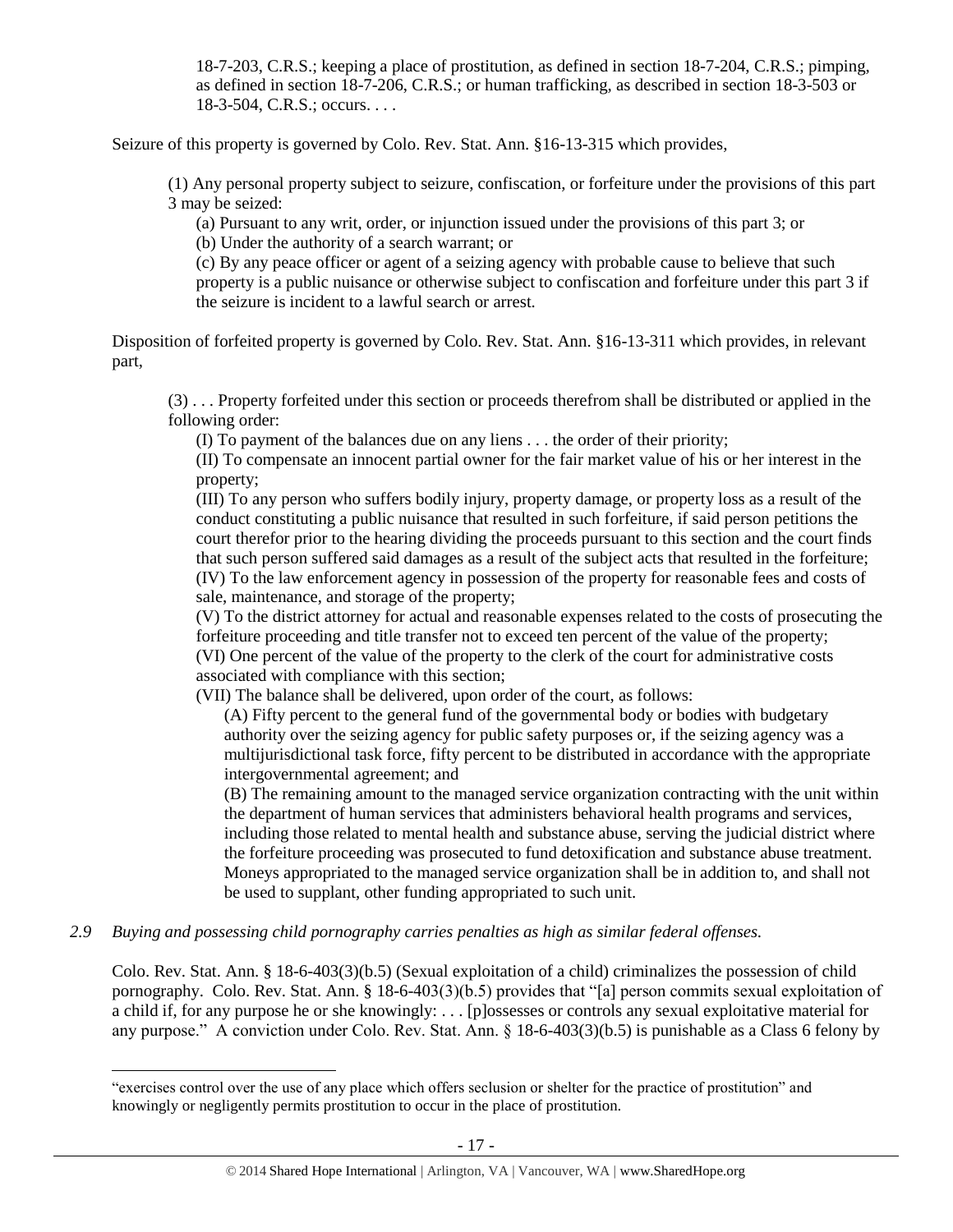imprisonment for 1–1½ years, a fine of \$1,000–\$100,000, or both, unless it is the defendant's second offense or the material in possession is a video or motion picture or more than 20 sexually exploitative items, in which case it is punishable as a Class 4 felony by imprisonment for 2–6 years, a fine of \$2,000–\$500,000, or both. Colo. Rev. Stat. Ann. §§ 18-6-403(5)(b), 18-1.3-401(1)(a)(III)(A)<sup>64</sup>, 18-1.3-401(1)(a)(V)(A).

In comparison, a federal conviction for possession of child pornography<sup> $65$ </sup> is generally punishable by imprisonment for 5–20 years and a fine not to exceed \$250,000.<sup>66</sup> Subsequent convictions, however, are punishable by imprisonment up to 40 years and a fine not to exceed \$250,000. $^{67}$ 

- 2.9.1 Recommendation: Increase the penalty for those who possess child pornography under Colo. Rev. Stat. Ann. § 18-6-403(3)(b.5) (Sexual exploitation of a child) to align with federal penalties.
- *2.10 Convicted buyers of commercial sex acts with minors and child pornography are required to register as sex offenders.*

Under Colo. Rev. Stat. Ann. § 16-22-103(1)(a) (Sex offender registration),

Effective July 1, 1998, the following persons shall be required to register pursuant to the provisions of section 16-22-108 and shall be subject to the requirements and other provisions specified in this article: (a) Any person who was convicted on or after July 1, 1991, in the state of Colorado, of an unlawful sexual offense, as defined in section  $18-3-411(1)$ ,  $^{68}$  C.R.S., enticement of a child, as described in section 18-3-305, C.R.S., or internet luring of a child, as described in section 18-3-306, C.R.S.

Additionally, buyers of sex with minors who are convicted of unlawful sexual behavior will be required to register as a sex offender. Colo. Rev. Stat. Ann. § 16-22-103(2)(a). "Unlawful sexual behavior" includes convictions under Colo. Rev. Stat. Ann. § 18-3-504(2) (Human trafficking of a minor for sexual servitude),18- 7-402(1)(a) (Soliciting for child prostitution),<sup>69</sup> § 18-7-405.5(1) (Inducement of child prostitution), § 18-7-406(1) (Patronizing a prostituted child), or § 18-6-403(3)(b.5) (Sexual exploitation of a child). Colo. Rev. Stat. Ann. § 16-22-102(9).<sup>70</sup>

<span id="page-17-0"></span><sup>64</sup> *See supra* note [5.](#page-1-1)

<sup>&</sup>lt;sup>65</sup> 18 U.S.C. §§ 2252(a)(2), (a)(4) (Certain activities relating to material involving the sexual exploitation of minors),  $2252A(a)(2)$ –(3) (Certain activities relating to material constituting or containing child pornography), 1466A(a), (b) (Obscene visual representations of the sexual abuse of children).

 $66$  18 U.S.C. §§ 2252(b) (stating that a conviction under subsection (a)(2) is punishable by imprisonment for 5–20 years and a fine, while a conviction under subsection (a)(4) is punishable by imprisonment up to 10 years, a fine, or both),  $2252A(b)(1)$  (a conviction is punishable by imprisonment for 5–20 years and a fine),  $1466A(a)$ , (b) (stating that a conviction under subsection (a) is "subject to the penalties provided in section  $2252A(b)(1)$ ," imprisonment for 5–20 years and a fine, while a conviction under subsection (b) is "subject to the penalties provided in section 2252A(b)(2)," imprisonment up to 10 years, a fine, or both); *see also* 18 U.S.C. §§ 3559(a)(1) (classifying all of the above listed offenses as felonies), 3571(b)(3) (providing a fine up to \$250,000 for any felony conviction).

 $67$  18 U.S.C. §§ 2252(b) (stating if a person has a prior conviction under subsection (a)(2), or a list of other statutes, a conviction is punishable by a fine and imprisonment for 15–40 years, but if a person has a prior conviction under subsection (a)(4), or a list of other statutes, a conviction is punishable by a fine and imprisonment for  $10-20$  years),  $2252A(b)(1)$  (stating if a person has a prior conviction under subsection (a)(2), (a)(3), or a list of other statutes, a conviction is punishable by a fine and imprisonment for  $15-40$  years),  $1466A(a)$ , (b) (stating that the penalty scheme for section 2252A(b) applies); *see also* 18 U.S.C. §§ 3559(a)(1) (classifying all of the above listed offenses as felonies), 3571(b)(3) (providing a fine up to \$250,000 for any felony conviction).

<sup>&</sup>lt;sup>68</sup> See supra note note 7 for the definition of "unlawful sexual offense."

<sup>69</sup> *See supra* note [32.](#page-11-0)

 $70$  The text of Colo. Rev. Stat. Ann. § 16-22-102 included here and elsewhere in this report includes amendments made by the enactment of House Bill 1273 during the 2nd regular session of the 69th Colorado Legislature (effective July 1, 2014).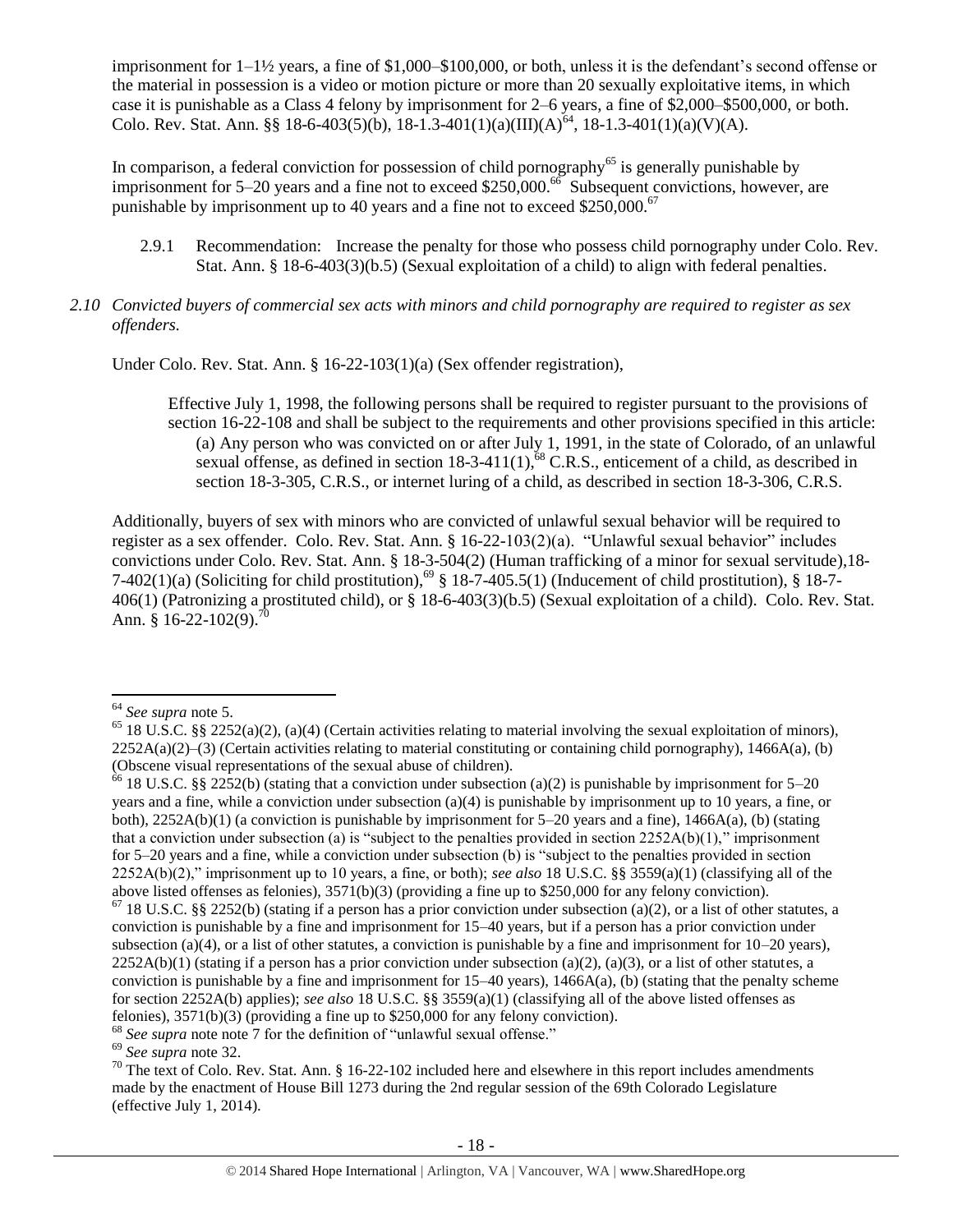#### **FRAMEWORK ISSUE 3: CRIMINAL PROVISIONS FOR TRAFFICKERS**

## *Legal Components:*

- *3.1 Penalties for trafficking a child for sexual exploitation are as high as federal penalties.*
- *3.2 Creating and distributing child pornography carries penalties as high as similar federal offenses.*
- *3.3 Using the Internet to lure, entice, recruit or sell commercial sex acts with a minor is a separate crime or results in an enhanced penalty for traffickers.*
- *3.4 Financial penalties for traffickers, including asset forfeiture, are sufficiently high.*
- *3.5 Convicted traffickers are required to register as sex offenders.*
- *3.6 Laws relating to termination of parental rights for certain offenses include sex trafficking or commercial sexual exploitation of children (CSEC) offenses in order to remove the children of traffickers from their control and potential exploitation.*

*\_\_\_\_\_\_\_\_\_\_\_\_\_\_\_\_\_\_\_\_\_\_\_\_\_\_\_\_\_\_\_\_\_\_\_\_\_\_\_\_\_\_\_\_\_\_\_\_\_\_\_\_\_\_\_\_\_\_\_\_\_\_\_\_\_\_\_\_\_\_\_\_\_\_\_\_\_\_\_\_\_\_\_\_\_\_\_\_*

## *Legal Analysis:*

*3.1 Penalties for trafficking a child for sexual exploitation are as high as federal penalties.* 

A conviction under Colo. Rev. Stat. Ann. § 18-3-504<sup>71</sup> (Human trafficking of a minor for sexual servitude) is a Class 2 felony punishable by imprisonment for 8–24 years, a fine of \$5,000–\$1,000,000, or both. Colo. Rev. Stat. Ann. §§ 18-3-504(2)(b), 503(2), 18-1.3-401(1)(a)(III)(A),<sup>72</sup> (1)(a)(V)(A).

Traffickers may also be prosecuted under several of Colorado's CSEC laws. A conviction under Colo. Rev. Stat. Ann. § 18-7-402(1) (Soliciting for child prostitution) is punishable as a Class 3 felony by imprisonment for 4–12 years, a fine of \$3,000–\$750,000, or both. Colo. Rev. Stat. Ann. §§ 18-7-402(2), 18-1.3-401(1)(a)(III)(A),  $(1)(a)(V)(A).^{73}$ 

Colo. Rev. Stat. Ann. § 18-7-403(1) (Pandering of a child) may also be used to prosecute traffickers. A conviction under Colo. Rev. Stat. Ann. § 18-7-403(1)(a) is punishable as a Class 2 felony by imprisonment for 8–24 years, a fine of \$5,000–\$1,000,000, or both, while a conviction under Colo. Rev. Stat. Ann. § 18-7- 403(1)(b) is punishable as a Class 3 felony by imprisonment for 4–12 years, a fine of \$3,000–\$750,000, or both. Colo. Rev. Stat. Ann. §§ 18-7-403(2), 18-1.3-401(1)(a)(III)(A), (1)(a)(V)(A).

Traffickers also may be prosecuted under Colo. Rev. Stat. Ann. § 18-7-403.5 (Procurement of a child), § 18-7- 404(1) (Keeping a place of child prostitution), § 18-7-405 (Pimping of a child), and § 18-7-405.5(1), (2) (Inducement of child prostitution). A conviction under any of these provisions is punishable as a Class 3 felony by imprisonment for 4–12 years, a fine of \$3,000–\$750,000, or both. Colo. Rev. Stat. Ann. §§ 18-7-403.5, 18- 7-404(2), 18-7-405, 18-7-405.5(2), 18-1.3-401(1)(a)(III)(A), (1)(a)(V)(A).

A trafficker also could be prosecuted under Colo. Rev. Stat. Ann. § 18-5-309(1) (Money laundering), which provides,

A person commits money laundering if he or she:

(a) Conducts or attempts to conduct a financial transaction that involves money or any other thing of value that he or she knows or believes to be the proceeds, in any form, of a criminal offense: (I) With the intent to promote the commission of a criminal offense; or

<sup>71</sup> *See supra* note [2.](#page-0-0)

<sup>72</sup> *See supra* note [5.](#page-1-1)

<sup>&</sup>lt;sup>73</sup> See supra Section 1.2 for the relevant substantive provisions of the Colorado statutes listed in this section.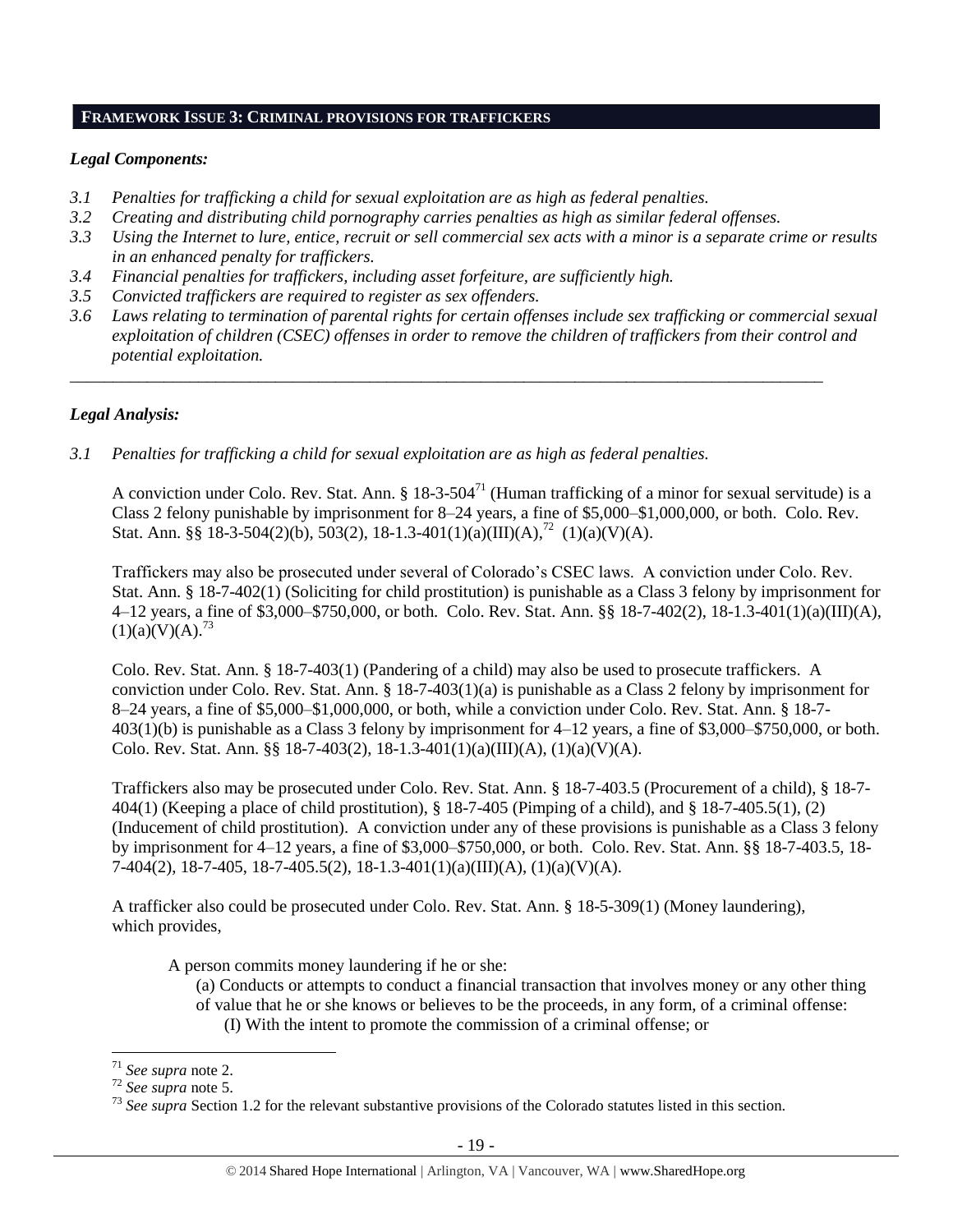- (II) With knowledge or a belief that the transaction is designed in whole or in part to:
	- (A) Conceal or disguise the nature, location, source, ownership, or control of the proceeds of a criminal offense; or
- (B) Avoid a transaction reporting requirement under federal law;

(b) Transports, transmits, or transfers a monetary instrument or moneys:

(I) With the intent to promote the commission of a criminal offense; or

(II) With knowledge or a belief that the monetary instrument or moneys represent the proceeds of a criminal offense and that the transportation, transmission, or transfer is designed, in whole or in part, to:

(A) Conceal or disguise the nature, location, source, ownership, or control of the proceeds of a criminal offense; or

(B) Avoid a transaction reporting requirement under federal law; or

(c) Intentionally conducts a financial transaction involving property that is represented to be the proceeds of a criminal offense, or involving property that the person knows or believes to have been used to conduct or facilitate a criminal offense, to:

(I) Promote the commission of a criminal offense;

(II) Conceal or disguise the nature, location, source, ownership, or control of property that the person believes to be the proceeds of a criminal offense; or

(III) Avoid a transaction reporting requirement under federal law.

A conviction under Colo. Rev. Stat. Ann. § 18-5-309(1) is punishable as a Class 3 felony by imprisonment for 4–12 years, a fine of \$3,000–\$750,000, or both. Colo. Rev. Stat. Ann. §§ 18-5-309(2), 18-1.3-401(1)(a)(III)(A),  $(1)(a)(V)(A).$ 

In comparison, if the victim is under the age of 14, a conviction under the Trafficking Victims Protection Act  $(TVPA)<sup>74</sup>$  for child sex trafficking is punishable by 15 years to life imprisonment and a fine not to exceed \$250,000. 18 U.S.C. §§ 1591(b)(1), 3559(a)(1), 3571(b)(3). If the victim is between the ages of 14–17, a conviction is punishable by 10 years to life imprisonment and a fine not to exceed \$250,000. 18 U.S.C. §§ 1591(b)(2), 3559(a)(1), 3571(b)(3). A conviction is punishable by mandatory life imprisonment, however, if the trafficker has a prior conviction for a federal sex offense<sup>75</sup> against a minor.

*3.2 Creating and distributing child pornography carries penalties as high as similar federal offenses.*

Colo. Rev. Stat. Ann. § 18-6-403(3) (Sexual exploitation of a child) criminalizes the creation and distribution of child pornography. Specifically Colo. Rev. Stat. Ann. § 18-6-403(3) provides,

A person commits sexual exploitation of a child if, for any purpose, he or she knowingly:

(a) Causes, induces, entices, or permits a child to engage in, or be used for, any explicit sexual conduct<sup>76</sup> for the making of any sexually exploitative material;<sup>77</sup> or

(b) Prepares, arranges for, publishes, including but not limited to publishing through digital or electronic means, produces, promotes, makes, sells, finances, offers, exhibits, advertises, deals in, or distributes, including but not limited to distributing through digital or electronic means, any sexually exploitative material; or

. . .

(c) Possesses with the intent to deal in, sell, or distribute, including but not limited to distributing through digital or electronic means, any sexually exploitative material; or

(d) Causes, induces, entices, or permits a child to engage in, or be used for, any explicit sexual conduct for the purpose of producing a performance.

<sup>74</sup> *See supra* note [45.](#page-12-0) 

<sup>75</sup> *See supra* note [46](#page-12-1) for the definition of "federal sex offense."

<sup>76</sup> *See supra* note [9](#page-2-1) for the definition of "explicit sexual conduct."

<sup>&</sup>lt;sup>77</sup> See supra note [10](#page-2-2) for the definition of "sexually exploitative material."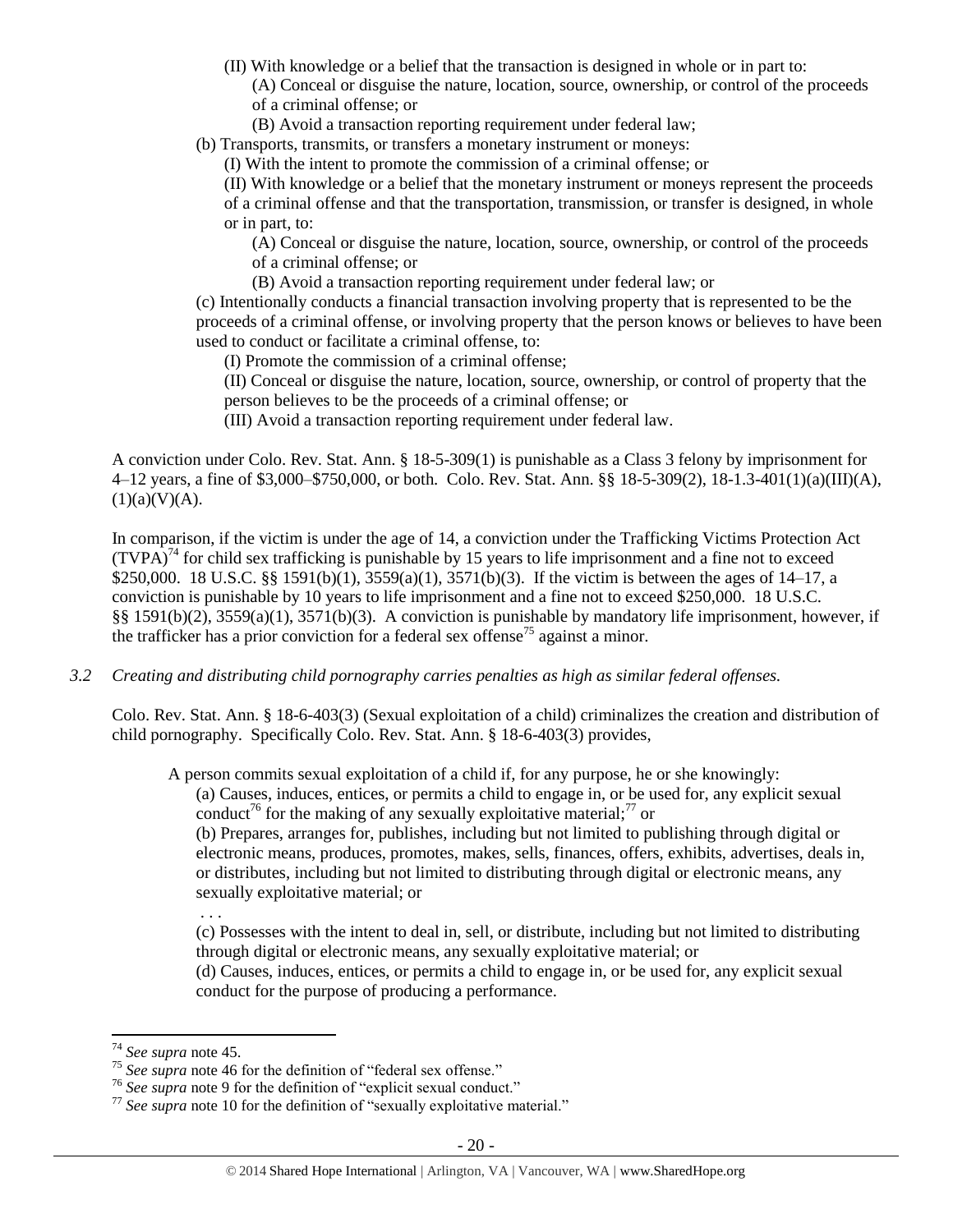A conviction under Colo. Rev. Stat. Ann. § 18-6-403(3)(a), (b), (c), or (d) is punishable as a Class 3 felony by imprisonment for 4–12 years, a fine of \$3,000–\$750,000, or both. Colo. Rev. Stat. Ann. §§ 18-6-403(5)(a), 18-  $1.\overline{3}\cdot401(1)(a)(III)(A), (1)(a)(V)(A)^{78}.$ 

In comparison, if the victim is under the age of 14, a conviction under the TVPA for child sex trafficking is punishable by 15 years to life imprisonment and a fine not to exceed \$250,000. 18 U.S.C. §§ 1591(b)(1),  $3559(a)(1)$ ,  $3571(b)(3)$ . If the victim is between the ages of  $14-17$ , a conviction is punishable by 10 years to life imprisonment and a fine not to exceed \$250,000. 18 U.S.C. §§ 1591(b)(2), 3559(a)(1), 3571(b)(3). A conviction is punishable by mandatory life imprisonment, however, if the trafficker has a prior conviction for a federal sex offense<sup>79</sup> against a minor. Additionally, a federal conviction for distribution of child pornography<sup>80</sup> is generally punishable by imprisonment for  $5-20$  years and a fine not to exceed \$250,000.<sup>81</sup> Subsequent convictions, however, are punishable by imprisonment up to 40 years and a fine not to exceed \$250,000.<sup>82</sup>

*3.3 Using the Internet to lure, entice, recruit or sell commercial sex acts with a minor is a separate crime or results in an enhanced penalty for traffickers.*

Colorado has enacted two laws that relate to using the Internet to lure, entice, recruit, or purchase minors for the purpose of sexual conduct. However, Colo. Rev. Stat. Ann. § 18-3-405.4(1) (Internet sexual exploitation of a child) is not expressly commercial and is unlikely to apply to the conduct of traffickers. Section 18-3-405.4(1) provides,

An actor commits internet sexual exploitation of a child if the actor knowingly importunes, invites, or entices through communication via a computer network or system, telephone network, or data network or by a text message or instant message, a person whom the actor knows or believes to be under fifteen years of age and at least four years younger than the actor, to:

(a) Expose or touch the person's own or another person's intimate parts while communicating with the actor via a computer network or system, telephone network, or data network or by a text message or instant message . . .

. . . .

A conviction under Colo. Rev. Stat. Ann. § 18-3-405.4(1)(a) is punishable as a Class 4 felony by imprisonment for 2–6 years, a fine of \$2,000–\$500,000, or both. Colo. Rev. Stat. Ann. §§ 18-3-405.4(3), 18-1.3-  $401(1)(a)(III)(A), (1)(a)(V)(A).^{83}$  However, as a sex offense under Colo. Rev. Stat. Ann. § 18-1.3-1003(5)(a) (Definitions), the penalty must be enhanced to an indeterminate prison sentence of at least 2 years to life and a possible fine of \$2,000–\$500,000. Colo. Rev. Stat. Ann. §§ 18-1.3-401(1)(a)(V)(C.5), (1)(b)(II.5), 18-1.3-

 $\overline{\phantom{a}}$ 

<sup>83</sup> *See supra* note [5.](#page-1-1)

<sup>78</sup> *See supra* note [5.](#page-1-1)

<sup>79</sup> *See supra* note [46](#page-12-1) for the definition of "federal sex offense."

<sup>&</sup>lt;sup>80</sup> 18 U.S.C. §§ 2252(a)(1), (a)(2), (a)(3) (Certain activities relating to material involving the sexual exploitation of minors),  $2252A(a)(2)$ , (a)(3) (Certain activities relating to material constituting or containing child pornography), 1466A(a) (Obscene visual representations of the sexual abuse of children).

<sup>&</sup>lt;sup>81</sup> 18 U.S.C. §§ 2252(b) (stating that a conviction under subsection (a)(1), (a)(2), or (a)(3) is punishable by imprisonment for 5–20 years and a fine), 2252A(b)(1) (a conviction is punishable by imprisonment for 5–20 years and a fine), 1466A(a), (b) (stating that a conviction under subsection (a) is "subject to the penalties provided in section 2252A(b)(1)," imprisonment for 5–20 years and a fine, while a conviction under subsection (b) is "subject to the penalties provided in section 2252A(b)(2)," imprisonment up to 10 years, a fine, or both); *see also* 18 U.S.C. §§ 3559(a)(1) (classifying all of the above listed offenses as felonies),  $3571(b)(3)$  (providing a fine up to \$250,000 for any felony conviction).

<sup>&</sup>lt;sup>82</sup> 18 U.S.C. §§ 2252(b) (stating if a person has a prior conviction under subsection (a)(1), (a)(2), or (a)(3) or a list of other statutes, a conviction is punishable by a fine and imprisonment for 15–40 years), 2252A(b)(1) (stating if a person has a prior conviction under subsection (a)(2), (a)(3), or a list of other statutes, a conviction is punishable by a fine and imprisonment for 15–40 years), 1466A(a), (b) (stating that the penalty scheme for section 2252A(b) applies); *see also* 18 U.S.C. §§ 3559(a)(1) (classifying all of the above listed offenses as felonies), 3571(b)(3) (providing a fine up to \$250,000 for any felony conviction).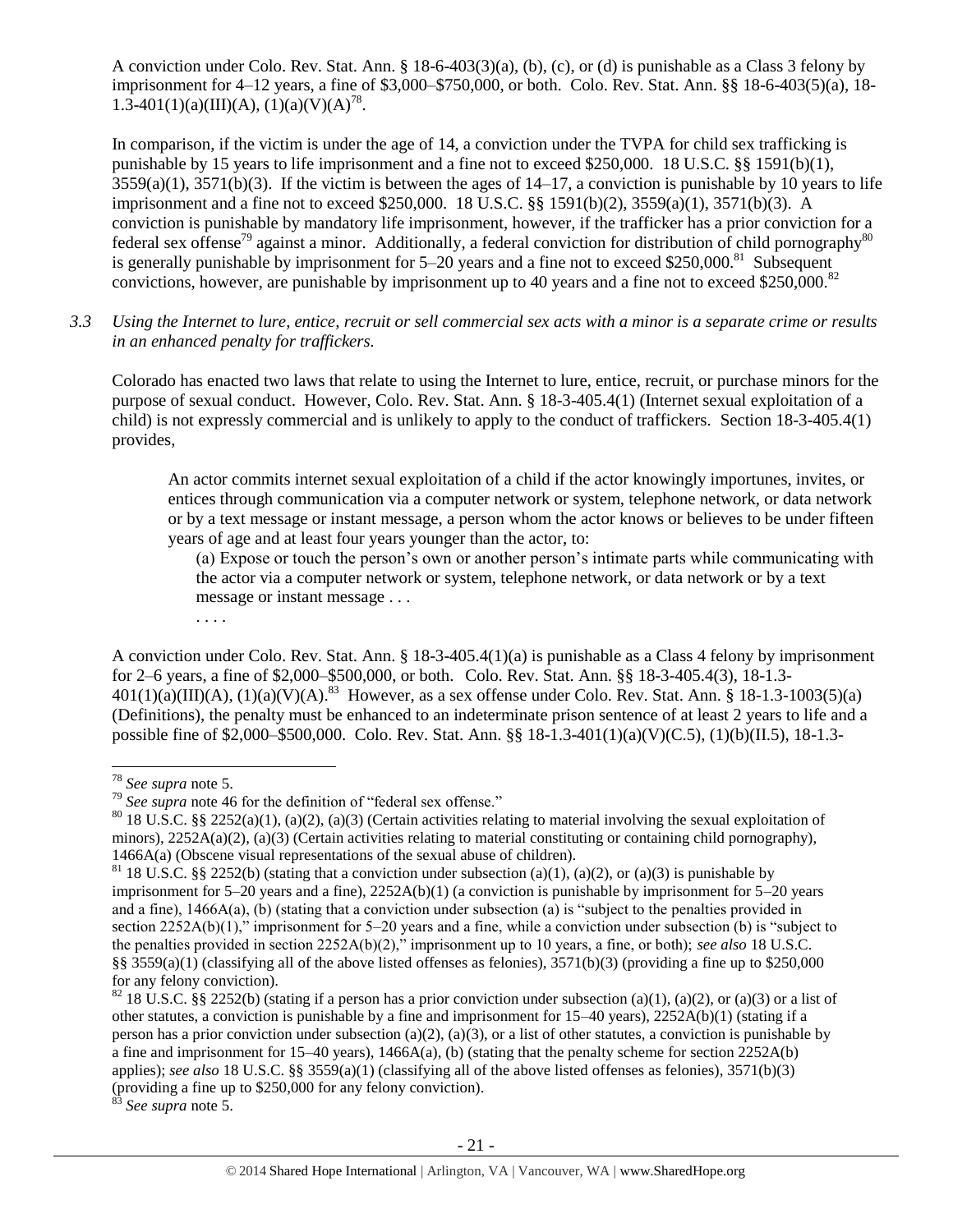$1004(1)(a)$ , 18-1.3-1003(4), (5)(a)(XII).<sup>84</sup>

Colo. Rev. Stat. Ann. § 18-3-306(1) (Internet luring of a child) may apply to traffickers in certain circumstances. Section 18-3-306(1) states,

An actor commits internet luring of a child if the actor knowingly communicates over a computer or computer network, telephone network, or data network or by a text message or instant message to a person who the actor knows or believes to be under fifteen years of age and, in that communication or in any subsequent communication by computer, computer network, telephone network, data network, text message, or instant message, describes explicit sexual conduct<sup>85</sup> as defined in section 18-6-403(2)(e), and, in connection with that description, makes a statement persuading or inviting the person to meet the actor for any purpose, and the actor is more than four years older than the person or than the age the actor believes the person to be.

A conviction under Colo. Rev. Stat. Ann. § 18-3-306(1) is punishable as a Class 5 felony by imprisonment for 1–3 years, a fine of \$1,000–\$100,000, or both, unless the crime was "committed with the intent to meet for the purpose of engaging in sexual exploitation as defined in section 18-6-403 or sexual contact as defined in section 18-3-401," in which case a violation is a Class 4 felony punishable by imprisonment for 2–6 years, a fine of \$2,000–\$500,000, or both. Colo. Rev. Stat. Ann. §§ 18-3-306(3), 18-1.3-401(1)(a)(III)(A), (1)(a)(V)(A). However, as a sex offense under Colo. Rev. Stat. Ann. § 18-1.3-1003(5)(a) (Definitions), the penalty for Class 4 felony internet luring must be enhanced to an indeterminate prison sentence of at least 2 years to life and a possible fine of \$2,000–\$500,000. Colo. Rev. Stat. Ann. §§ 18-1.3-401(1)(a)(V)(C.5), (1)(b)(II.5), 18-1.3-  $1004(1)(a)$ , 18-1.3-1003(4), (5)(a)(XI).<sup>86</sup>

*3.4 Financial penalties for traffickers, including asset forfeiture, are sufficiently high.*

Convictions under Colo. Rev. Stat. Ann. § 18-3-504<sup>87</sup> (Human trafficking of a minor for sexual servitude) are a Class 2 felony punishable by fines ranging between \$5,000 and \$1,000,000. Colo. Rev. Stat. Ann. §§ 18-3- 504(2)(b), 18-1.3-401(1)(a)(III)(A), (1)(a)(V)(A).<sup>88</sup>

Traffickers convicted of Colo. Rev. Stat. Ann. § 18-7-402 (Soliciting for child prostitution), § 18-7-403(1)(b) (Pandering of a child), § 18-7-403.5 (Procurement of a child), § 18-7-404(1) (Keeping a place of child prostitution), § 18-7-405.5 (Inducement of child prostitution), § 18-7-405 (Pimping a child), or § 18-5-309 (Money laundering), all Class 3 felonies, may be required to pay fines of \$3,000–\$750,000. Colo. Rev. Stat. Ann. §§ 18-7-402(2), 18-7-403(2), 18-7-403.5, 18-7-404(2), 18-7-405.5(2), 18-7-405, 18-5-309(2), 18-1.3-  $401(1)(a)(III)(A).$ 

Restitution for victims of human trafficking is mandatory following a conviction for a trafficking offense in Colorado. Colo. Rev. Stat. Ann. § 18-1.3-603<sup>89</sup> (Assessment of restitution – corrective orders) establishes that

For a conviction for human trafficking for involuntary servitude, as described in section 18-3-503, or human trafficking for sexual servitude, as described in section 18-3-504, the court shall order restitution, if appropriate, pursuant to this section even if the victim is unavailable to accept payment of restitution.

 $\overline{a}$ 

<sup>&</sup>lt;sup>84</sup> See supra note [8](#page-2-0) for sentencing provisions applicable to defendants convicted of a "sex offense," which includes a violation of Colo. Rev. Stat. Ann. § 18-3-405.4.

<sup>85</sup> *See supra* note [9](#page-2-1) for the definition of "explicit sexual conduct."

<sup>&</sup>lt;sup>86</sup> See supra note [8](#page-2-0) for sentencing provisions applicable to defendants convicted of a "sex offense," which includes a violation of Colo. Rev. Stat. Ann. § 18-3-306, when it is punishable as a Class 4 felony.

<sup>87</sup> *See supra* note [2.](#page-0-0)

<sup>88</sup> *See supra* note [5.](#page-1-1)

<sup>89</sup> *See supra* note [59.](#page-15-0)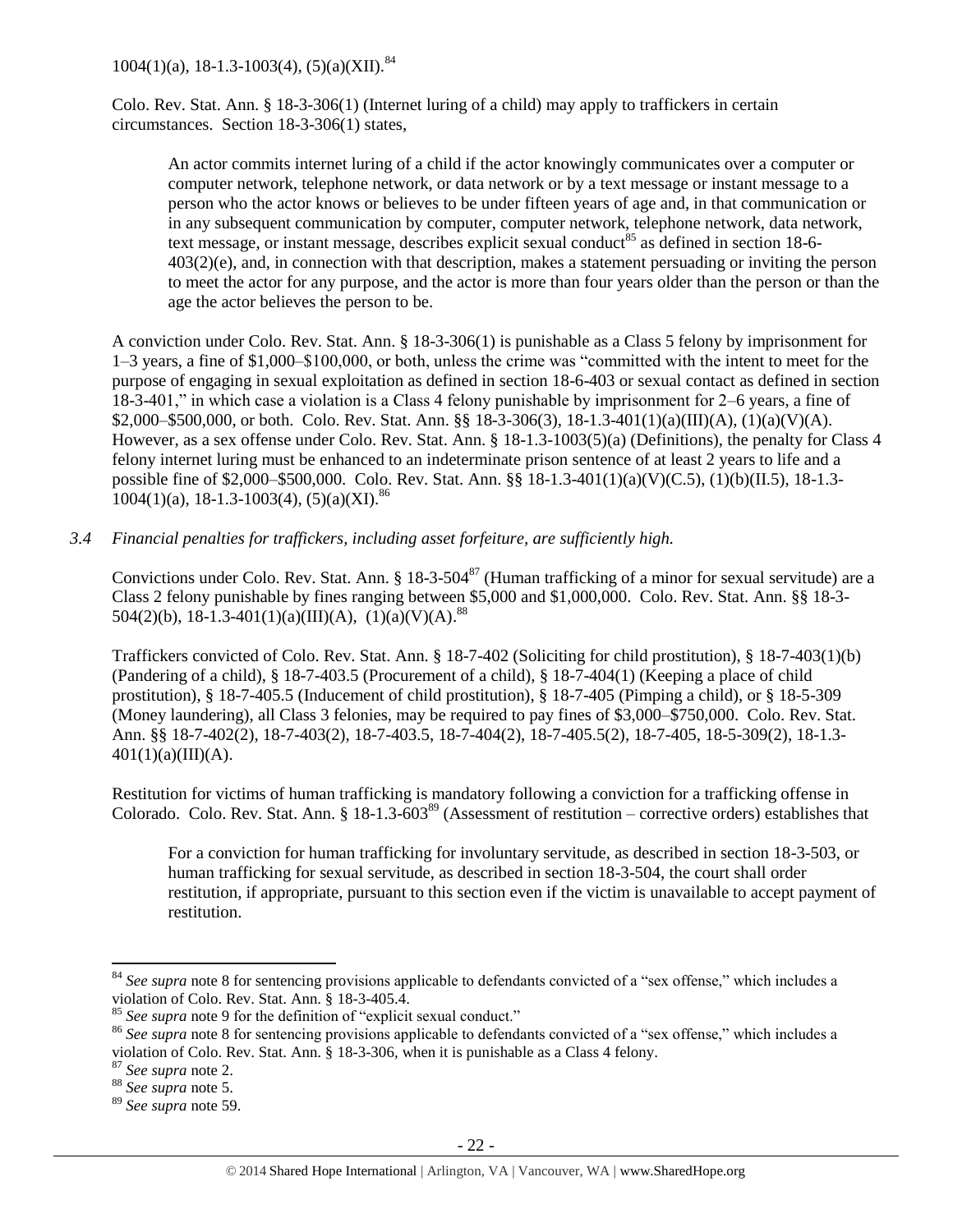Pursuant to Colo. Rev. Stat. Ann. § 18-1.3-603(1) (Assessment of restitution—corrective orders), a court must consider ordering traffickers to pay restitution to their victims for any offense.<sup>90</sup> It states,

(1) Every order of conviction of a felony [or] misdemeanor . . . shall include consideration of restitution<sup>"91</sup>

(2) The court shall base its order for restitution upon information presented to the court by the prosecuting attorney, who shall compile such information through victim impact statements or other means to determine the amount of restitution and the identities of the victims.

<span id="page-22-0"></span>. . . .

Colo. Rev. Stat. Ann. § 18-1.3-602(4)(e)<sup>92</sup> expressly defines a "victim" as "a person less than eighteen years of age who has been trafficked by an offender, as described in section 18-3-504 [Human trafficking for sexual servitude. Furthermore, Colo. Rev. Stat. Ann. § 16-18.5-107(1) (Collection of restitution by the victim) provides that "[a]ny victim in whose name a restitution order has been entered shall have a right to pursue collection of the amount of restitution owed to such person in such person's own name."

Additionally, under Colo. Rev. Stat. Ann. § 18-3-414(1) (Payment of treatment costs for the victim or victims of a sexual offense against a child) a court may order a person who is convicted of an unlawful sex offense,<sup>93</sup> which includes Colo. Rev. Stat. Ann. § 18-3-504(2)(a) (Human trafficking of a minor for sexual servitude), § 18-7- 402(1)(a) (Soliciting for child prostitution), § 18-6-403(3)(b.5) (Sexual exploitation of a child), § 18-7-403(1)(b) (Pandering of a child), § 18-7-403.5 (Procurement of a child), § 18-7-404(1) (Keeping a place of child prostitution), § 18-7-405 (Pimping of a child), § 18-7-405.5 (Inducement of child prostitution), § 18-3-305 (Enticement of a child), or § 18-6-404 (Procurement of a child for sexual exploitations) to pay for part or all of the victim's treatment.

Mandatory civil asset forfeiture is provided for, pursuant to Colo. Rev. Stat. Ann. § 16-13-303(1)(a)<sup>94</sup> (Class 1 public nuisance), which states,

Every building or part of a building including the ground upon which it is situate and all fixtures and contents thereof, every vehicle, and any real property shall be deemed a class 1 public nuisance when: (a) Used as a public or private place of prostitution or used as a place where the commission of soliciting for prostitution, as defined in section 18-7-202, C.R.S., pandering, as defined in section 18-7-203, C.R.S., keeping a place of prostitution, as defined in section 18-7-204, C.R.S.; pimping, as defined in section 18-7-206, C.R.S.; or human trafficking, as described in section 18-3-503 or 18-3-504, C.R.S., occurs. . . .

Similarly, asset forfeiture may be available as a financial penalty for domestic minor sex trafficking under Colo. Rev. Stat. Ann. § 16-13-304(1)(b) (Class 2 public nuisance), which defines a Class 2 public nuisance in part as "[a]ny public or private place or premises which encourages . . . solicitation for prostitution."

Seizure of this property is governed by Colo. Rev. Stat. Ann. §16-13-315 which provides,

(1) Any personal property subject to seizure, confiscation, or forfeiture under the provisions of this part 3 may be seized:

(a) Pursuant to any writ, order, or injunction issued under the provisions of this part 3; or

(b) Under the authority of a search warrant; or

<sup>90</sup> *See supra* note [60.](#page-15-1)

<sup>&</sup>lt;sup>91</sup> *See infra* Section 5.10 for further discussion of restitution available to victims.

 $92$  The text of Colo. Rev. Stat. Ann. § 18-1.3-602 included here and elsewhere in this report includes amendments made by the enactment of House Bill 1273 during the 2nd regular session of the 69th Colorado Legislature (effective July 1, 2014).

<sup>&</sup>lt;sup>93</sup> See supra notes [7](#page-1-0) an[d 8.](#page-2-0)

<sup>94</sup> *See supra* not[e 62.](#page-15-2)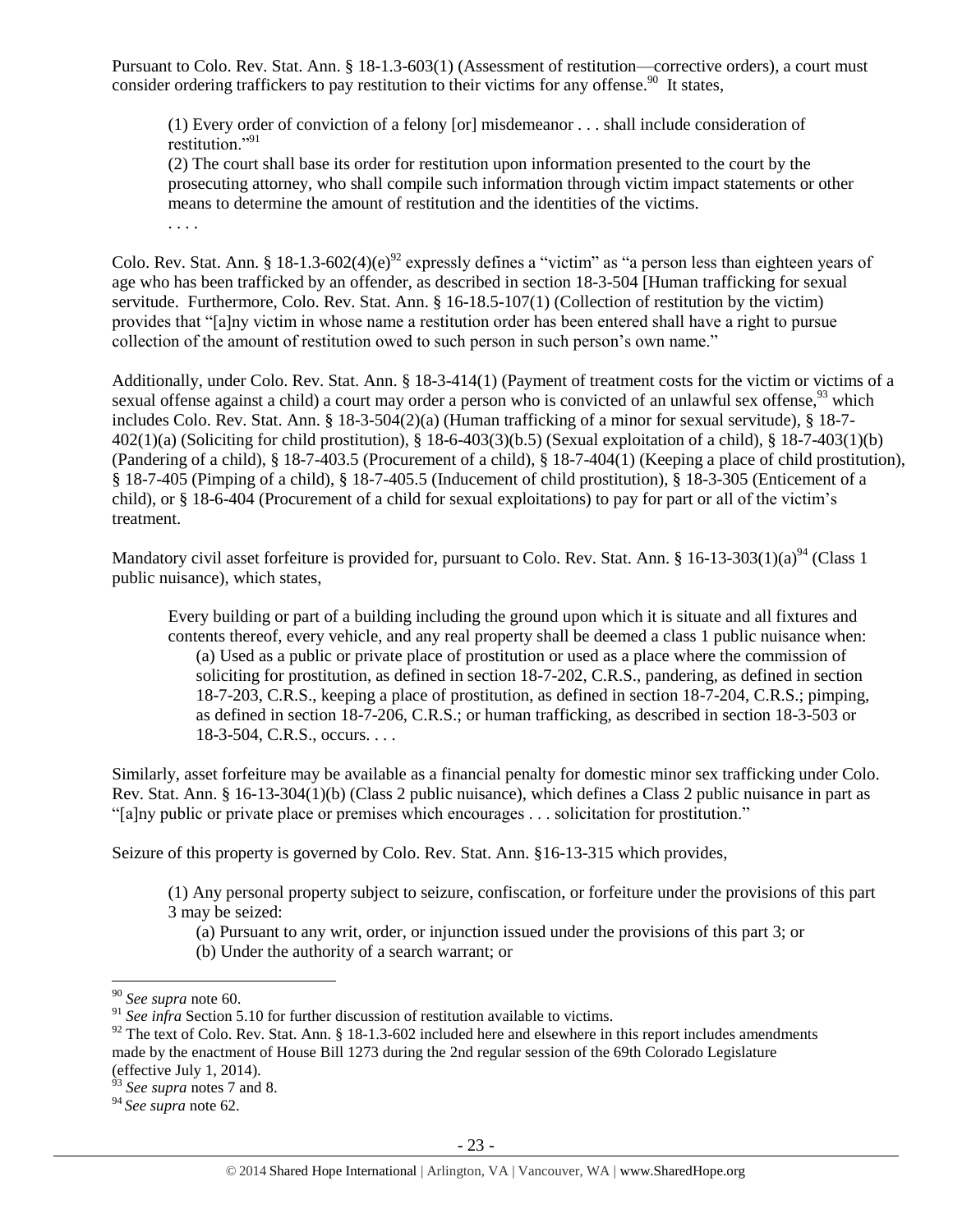(c) By any peace officer or agent of a seizing agency with probable cause to believe that such property is a public nuisance or otherwise subject to confiscation and forfeiture under this part 3 if the seizure is incident to a lawful search or arrest.

Disposition of forfeited property is governed by Colo. Rev. Stat. Ann. §16-13-311 which provides, in relevant part,

(3) . . . Property forfeited under this section or proceeds therefrom shall be distributed or applied in the following order:

(I) To payment of the balances due on any liens . . . the order of their priority;

(II) To compensate an innocent partial owner for the fair market value of his or her interest in the property;

(III) To any person who suffers bodily injury, property damage, or property loss as a result of the conduct constituting a public nuisance that resulted in such forfeiture, if said person petitions the court therefor prior to the hearing dividing the proceeds pursuant to this section and the court finds that such person suffered said damages as a result of the subject acts that resulted in the forfeiture; (IV) To the law enforcement agency in possession of the property for reasonable fees and costs of sale, maintenance, and storage of the property;

(V) To the district attorney for actual and reasonable expenses related to the costs of prosecuting the forfeiture proceeding and title transfer not to exceed ten percent of the value of the property; (VI) One percent of the value of the property to the clerk of the court for administrative costs associated with compliance with this section;

(VII) The balance shall be delivered, upon order of the court, as follows:

(A) Fifty percent to the general fund of the governmental body or bodies with budgetary authority over the seizing agency for public safety purposes or, if the seizing agency was a multijurisdictional task force, fifty percent to be distributed in accordance with the appropriate intergovernmental agreement; and

(B) The remaining amount to the managed service organization contracting with the unit within the department of human services that administers behavioral health programs and services, including those related to mental health and substance abuse, serving the judicial district where the forfeiture proceeding was prosecuted to fund detoxification and substance abuse treatment. Moneys appropriated to the managed service organization shall be in addition to, and shall not be used to supplant, other funding appropriated to such unit.

*3.5 Convicted traffickers are required to register as sex offenders.*

Traffickers convicted under Colo. Rev. Stat. Ann. § 18-3-504(2) (Human trafficking of a minor for sexual servitude) or any of the Colorado CSEC laws applicable to traffickers will be required to register as sex offenders. Under Colo. Rev. Stat. Ann. § 16-22-103(1)(a),

Effective July 1, 1998, the following persons shall be required to register pursuant to the provisions of section 16-22-108 and shall be subject to the requirements and other provisions specified in this article: (a) Any person who was convicted on or after July 1, 1991, in the state of Colorado, of an unlawful sexual offense, as defined in section 18-3-411  $(1)$ , <sup>95</sup> C.R.S., enticement of a child, as described in section 18-3-305, C.R.S., or internet luring of a child, as described in section 18-3-306, C.R.S.

The definition of "unlawful sexual offense" in Colo. Rev. Stat. Ann. § 18-3-411 includes Colo. Rev. Stat. Ann. § 18-3-504 (Human trafficking for sexual servitude) and all of the CSEC laws applicable to traffickers.<sup>96</sup>

 $\overline{a}$ <sup>95</sup> See supra notes [7](#page-1-0) and [8](#page-2-0) for the definition of "unlawful sexual offense."

<sup>&</sup>lt;sup>96</sup> See supra Section 3.1 for the CSEC offenses applicable to traffickers.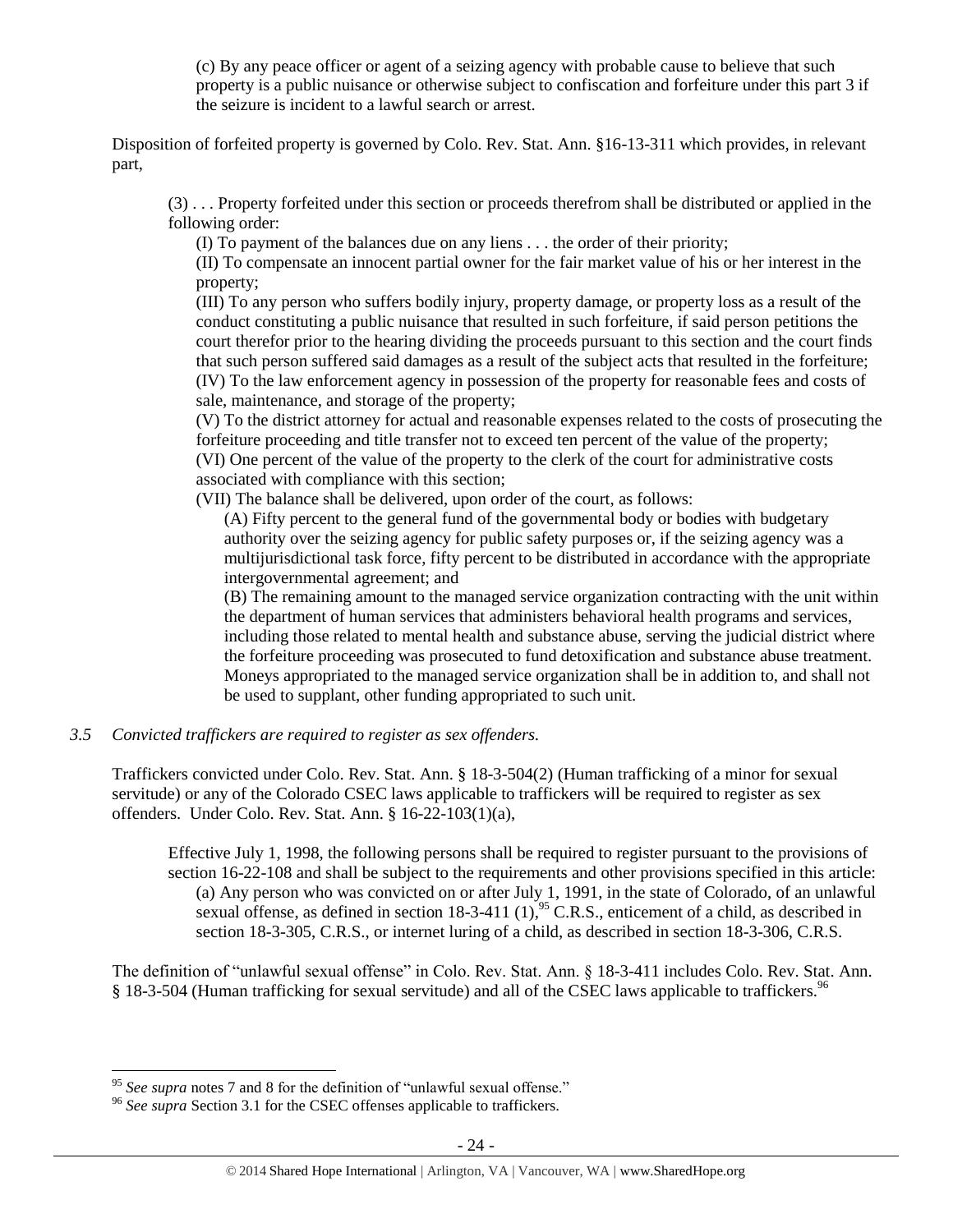*3.6 Laws relating to termination of parental rights for certain offenses include sex trafficking or commercial sexual exploitation of children (CSEC) offenses in order to remove the children of traffickers from their control and potential exploitation.* 

Colorado's laws relating to the termination of parental rights do not expressly include a violation of Colo. Rev. Stat. Ann. § 18-3-504(2) (Human trafficking of a minor for sexual servitude) or any of Colorado's CSEC laws as grounds for terminating parental rights. However, Colorado allows a parent to file an objection to parenting time with the court if the other parent is convicted of trafficking or CSEC offenses. Colo. Rev. Stat. Ann. § 14-10-129(3)(a)<sup>97</sup> (Modification of parenting time) states that

If a parent has been convicted of any of the crimes listed in paragraph (b) of this subsection (3) or convicted in another state or jurisdiction, including but not limited to a military or federal jurisdiction, of an offense that . . . constitutes a potential threat or endangerment to the child, the other parent, or any other person who has been granted custody of a parental responsibility for the child pursuant to court order may file an objection to the parenting time with the court.

Colo. Rev. Stat. Ann. § 14-10-129(3)(b) specifies the offenses for which a parent may petition for termination of parenting time and includes

XI. Human trafficking of a minor for sexual servitude, as described in section 18-3-504(2), C.R.S.; XII. Sexual exploitation of children, as defined in section 18-6-403, C.R.S.; XIII. Procurement of a child for sexual exploitation, as defined in section 18-6-404, C.R.S.; XIV. Soliciting for child prostitution, as defined in section 18-7-402, C.R.S.; XV. Pandering for a child, as defined in section18-7-403, C.R.S.; XVI. Procurement of a child, as defined in section 18-7-403.5, C.R.S.; XVII. Keeping a place of child prostitution, as defined in section 18-7-404, C.R.S.; XVIII. Pimping of a child, as defined in section 18-7-405, C.R.S.; XIX. Inducement of child prostitution, as defined in section 18-7-405.5, C.R.S.; XX. Patronizing a prostituted child, as defined in section 18-7-406, C.R.S.

Additionally, Colo. Rev. Stat. Ann. § 19-3-604 (Criteria for termination) provides,

(1) The court may order a termination of the parent-child legal relationship upon the finding by clear and convincing evidence of any one of the following:

(b) That the child is adjudicated dependent or neglected and the court finds that no appropriate treatment plan can be devised to address the unfitness of the parent or parents. In making such a determination, the court shall find one of the following as the basis for unfitness:

. . . (II) A single incident resulting in serious bodily injury or disfigurement of the child; (III) Long-term confinement of the parent of such duration that the parent is not eligible for parole for at least six years after the date the child was adjudicated dependent or neglected or, in a county designated pursuant to section 19-1-123, if the child is under six years of age at the time a petition is filed in accordance with section 19-3-501 (2), the long-term confinement of the parent of such duration that the parent is not eligible for parole for at least thirty-six months after the date the child was adjudicated dependent or neglected and the court has found by clear and convincing evidence that no appropriate treatment plan can be devised to address the unfitness of the parent or parents;

 $\overline{\phantom{a}}$ 

. . .

<sup>. . .</sup> 

 $97$  The text of Colo. Rev. Stat. Ann. § 14-10-129 included here and elsewhere in this report includes amendments made by the enactment of House Bill 1273 during the 2nd regular session of the 69th Colorado Legislature (effective July 1, 2014).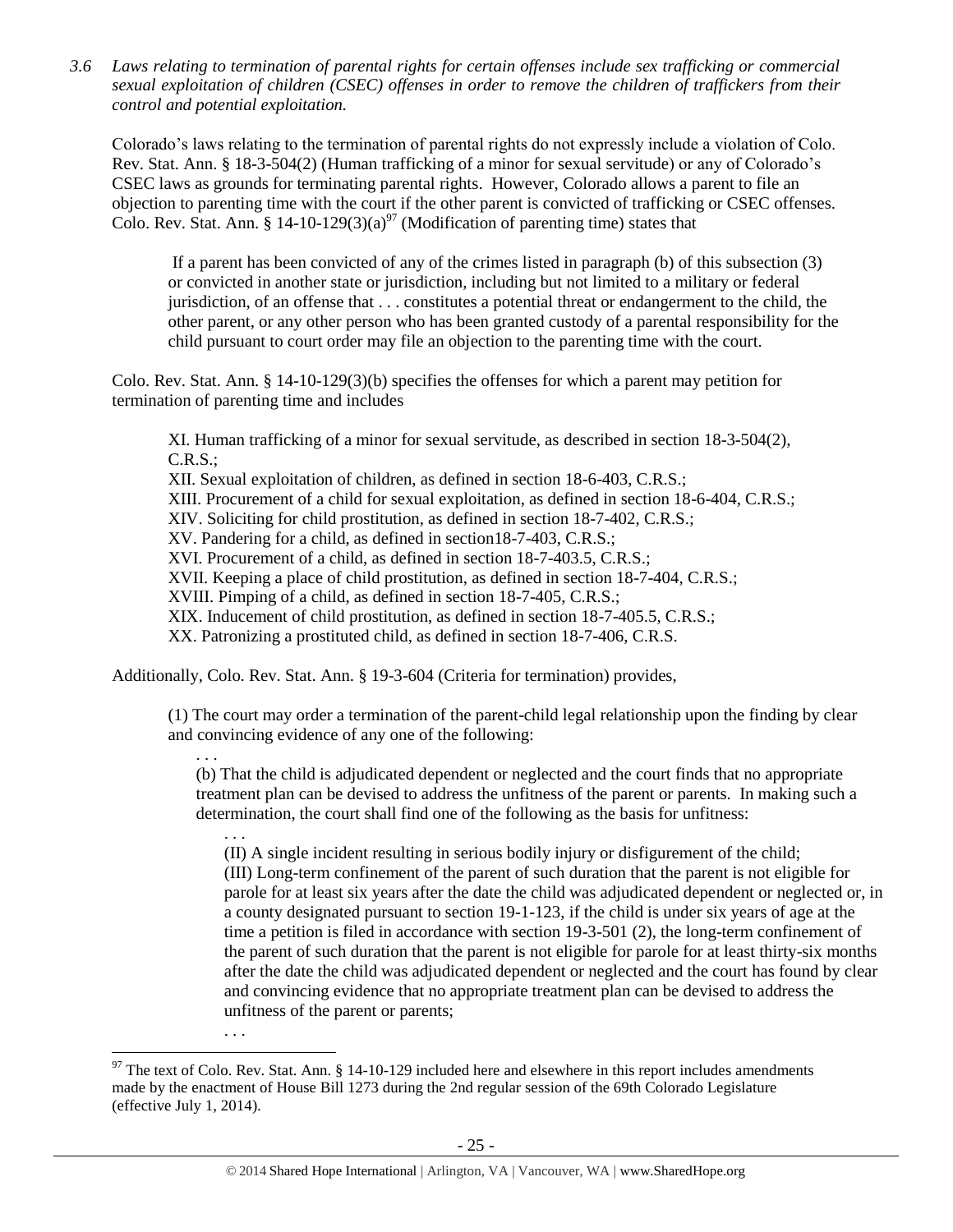(V) An identifiable pattern of habitual abuse to which the child or another child has been subjected and, as a result of which, a court has adjudicated another child as neglected or dependent based upon allegations of sexual or physical abuse, or a court of competent jurisdiction has determined that such abuse has caused the death of another child; (VI) An identifiable pattern of sexual abuse of the child; or

(VII) The torture of or extreme cruelty to the child, a sibling of the child, or another child of either parent;

(2) In determining unfitness, conduct, or condition for purposes of paragraph (c) of subsection (1) of this section, the court shall find that continuation of the legal relationship between parent and child is likely to result in grave risk of death or serious bodily injury to the child or that the conduct or condition of the parent or parents renders the parent or parents unable or unwilling to give the child reasonable parental care to include, at a minimum, nurturing and safe parenting sufficiently adequate to meet the child's physical, emotional, and mental health needs and conditions. In making such determinations, the court shall consider, but not be limited to, the following:

(b) Conduct towards the child of a physically or sexually abusive nature; . . . .

. . . .

. . . .

. . .

Additionally, Colo. Rev. Stat. Ann. § 18-3-405(4) (Sexual assault on a child) terminates parental rights for children conceived as a result of sexual assault on a child, stating,

(4) A person who is convicted on or after July 1, 2013, of sexual assault on a child under this section, upon conviction, shall be advised by the court that the person has no right: (a) To notification of the termination of parental rights and no standing to object to the termination of parental rights for a child conceived as a result of the commission of that offense; (b) To allocation of parental responsibilities, including parenting time and decision-making responsibilities for a child conceived as a result of the commission of that offense; (c) Of inheritance from a child conceived as a result of the commission of that offense; and (d) To notification of or the right to object to the adoption of a child conceived as a result of the commission of that offense.

3.6.1 Recommendation: Amend Colo. Rev. Stat. Ann. § 19-3-604(1) (Criteria for termination) to include a violation of Colo. Rev. Stat. Ann. § 18-3-504(2) (Human trafficking of a minor for sexual servitude) and Colorado's CSEC laws as grounds for terminating parental rights.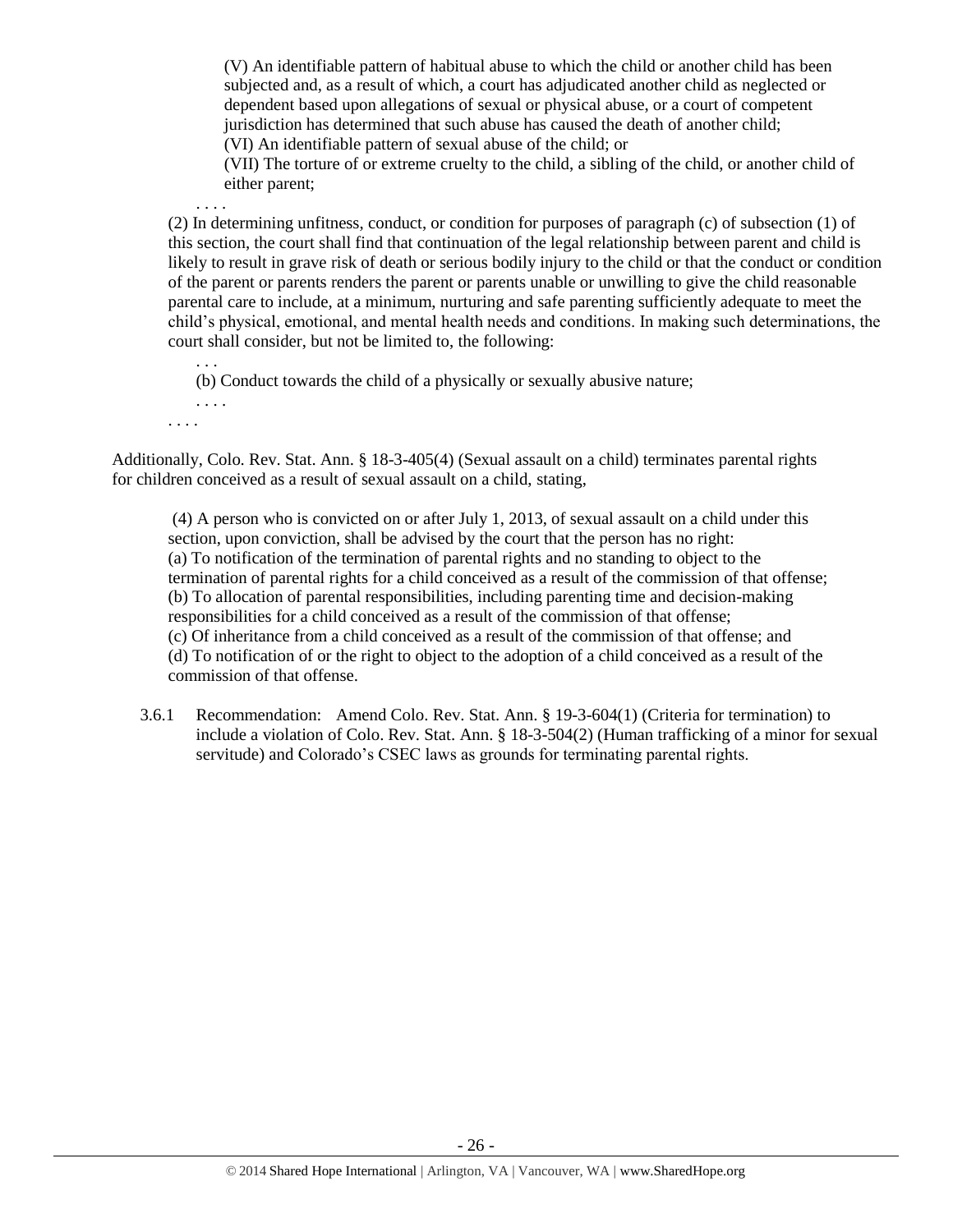#### **FRAMEWORK ISSUE 4: CRIMINAL PROVISIONS FOR FACILITATORS**

#### *Legal Components:*

- *4.1 The acts of assisting, enabling, or financially benefitting from child sex trafficking are included as criminal offenses in the state sex trafficking statute.*
- *4.2 Financial penalties, including asset forfeiture laws, are in place for those who benefit financially from or aid and assist in committing domestic minor sex trafficking.*
- *4.3 Promoting and selling child sex tourism is illegal.*
- *4.4 Promoting and selling child pornography is illegal.*

## *Legal Analysis:*

*4.1 The acts of assisting, enabling, or financially benefitting from child sex trafficking are included as criminal offenses in the state sex trafficking statute.*

*\_\_\_\_\_\_\_\_\_\_\_\_\_\_\_\_\_\_\_\_\_\_\_\_\_\_\_\_\_\_\_\_\_\_\_\_\_\_\_\_\_\_\_\_\_\_\_\_\_\_\_\_\_\_\_\_\_\_\_\_\_\_\_\_\_\_\_\_\_\_\_\_\_\_\_\_\_\_\_\_\_\_\_\_\_\_\_\_*

Colo. Rev. Stat. Ann. § 18-3-504(2)(a) (Human trafficking of a minor for sexual servitude) does not apply to facilitators who assist, enable or financially benefit from domestic minor sex trafficking. However, Colo. Rev. Stat. Ann. § 18-7-403.5 (Procurement of a child) and § 18-7-404(1) (Keeping a place of child prostitution), both Class 3 felonies, may be used to prosecute facilitators. Colo. Rev. Stat. Ann. §§ 18-7-403.5, 18-7-404(2). A facilitator who "[d]irects another to a place knowing such direction is for the purpose of prostitution of a child or by a child," could face prosecution under Colo. Rev. Stat. Ann. § 18-7-402(1)(c) (Soliciting for child prostitution), also a Class 3 felony. Colo. Rev. Stat. Ann. § 18-7-402(2). A Class 3 felony is punishable by imprisonment for 4–12 years, a fine of \$3,000–\$750,000, or both. Colo. Rev. Stat. Ann. § 18-1.3-  $401(1)(a)(III)(A), (1)(a)(V)(A).^{98}$ 

A facilitator also could be prosecuted under Colo. Rev. Stat. Ann.  $\S 18-5-309(1)$  (Money laundering).<sup>99</sup> A conviction under Colo. Rev. Stat. Ann. § 18-5-309(1) is punishable as a Class 3 felony by imprisonment for 4–12 years, a fine of \$3,000–\$750,000, or both. Colo. Rev. Stat. Ann. §§ 18-5-309(2), 18-1.3-  $401(1)(a)(III)(A), (1)(a)(V)(A).$ 

Lastly, it is unlawful under Colo. Rev. Stat. Ann. § 12-48.5-110(f)<sup>100</sup> (Unlawful acts) for a massage parlor to fail to post a notice explaining the illegality of minors on the premises, except under limited circumstances, and warnings about human trafficking fines and penalties.

- 4.1.1 Recommendation: Amend Colo. Rev. Stat. Ann. § 18-3-504(2)(a) (Trafficking a minor for sexual servitude) to include those who assist, enable, or financially benefit from domestic minor sex trafficking.
- *4.2 Financial penalties, including asset forfeiture laws, are in place for those who benefit financially from or aid and assist in committing domestic minor sex trafficking.*

Facilitators convicted of Colo. Rev. Stat. Ann. § 18-7-402 (Soliciting for child prostitution), § 18-7-403.5 (Procurement of a child), § 18-7-404(1) (Keeping a place of child prostitution), or § 18-5-309(1) (Money laundering), all Class 3 felonies, may be required to pay fines of \$3,000–\$750,000. Colo. Rev. Stat. Ann.

 $\overline{a}$ 

<sup>98</sup> *See supra* note [5.](#page-1-1)

<sup>99</sup> *See supra* Section 3.1 for the definition of "money laundering."

<sup>&</sup>lt;sup>100</sup> The text of Colo. Rev. Stat. Ann. § 18-3-504 included here and elsewhere in this report includes amendments made by the enactment of House Bill 1273 during the 2nd regular session of the 69th Colorado Legislature (effective July 1, 2014).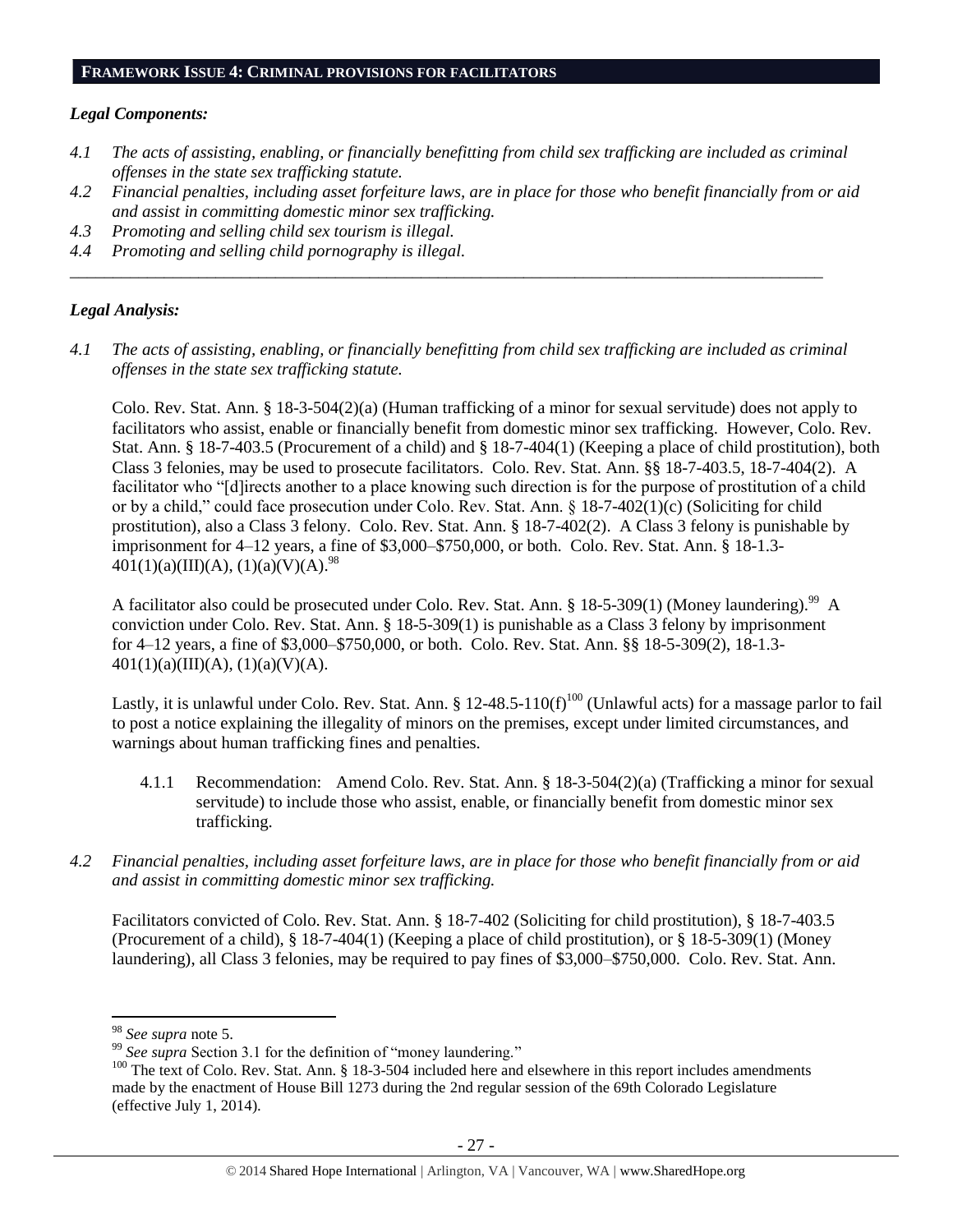$\S$ § 18-7-402(2), 18-7-403.5, 18-7-404(2), 18-5-309(2), 18-1.3-401(1)(a)(III)(A).<sup>101</sup> A facilitator convicted of violating Colo. Rev. Stat. Ann. § 18-17-104 (Prohibited activities), a Class 2 felony, may be required to pay a fine of \$5,000–\$1,000,000 and an additional fine of up to \$25,000 or, where the facilitator "derived pecuniary value, or . . . caused personal injury or property damage or other loss" the greater of 3 times "the gross value gained" or "the gross loss caused." Colo. Rev. Stat. Ann. §§ 18-17-105(1), (2), 18-1.3-401(1)(a)(III)(A).

When a facilitator is convicted of any offense, the court must consider ordering restitution for the victims.<sup>102</sup> Colo. Rev. Stat. Ann. § 18-1.3-603(1) (Assessment of restitution—corrective orders) requires the court in any conviction for a felony or misdemeanor to consider ordering restitution. Furthermore, Colo. Rev. Stat. Ann. § 16-18.5-107(1) (Collection of restitution by the victim) provides that "[a]ny victim in whose name a restitution order has been entered shall have a right to pursue collection of the amount of restitution owed to such person in such person's own name."

Additionally, under Colo. Rev. Stat. Ann. § 18-3-414(1) (Payment of treatment costs for the victim or victims of a sexual offense against a child),<sup>103</sup> when a defendant is convicted of an unlawful sexual offense<sup>104</sup> and the victim is under the age of 15, a court may order the defendant to pay all or part of the victim's treatment.

Facilitators who permit their property to be used for minor sex trafficking shall face mandatory, civil asset forfeiture under Colo. Rev. Stat. Ann. § 16-13-303(1)(a)<sup>105</sup> (Class 1 public nuisance), which provides,

Every building or part of a building including the ground upon which it is situate and all fixtures and contents thereof, every vehicle, and any real property shall be deemed a class 1 public nuisance when: (a) Used as a public or private place of prostitution or used as a place where the commission of soliciting for prostitution, as defined in section 18-7-202, C.R.S., pandering, as defined in section 18-7-203, C.R.S., keeping a place of prostitution, as defined in section 18-7-204, C.R.S.; pimping, as defined in section 18-7-206, C.R.S.; or human trafficking, as described in section 18-3-503 or 18-3-504, C.R.S., occurs. . . .;

Similarly, asset forfeiture may be available as a financial penalty for facilitators of domestic minor sex trafficking under Colo. Rev. Stat. Ann. § 16-13-304(1)(b), which defines a Class 2 public nuisance in part as "[a]ny public or private place or premises which encourages . . . solicitation for prostitution."

Seizure of this property is governed by Colo. Rev. Stat. Ann. §16-13-315 which provides,

(1) Any personal property subject to seizure, confiscation, or forfeiture under the provisions of this part 3 may be seized:

(a) Pursuant to any writ, order, or injunction issued under the provisions of this part 3; or

(b) Under the authority of a search warrant; or

(c) By any peace officer or agent of a seizing agency with probable cause to believe that such property is a public nuisance or otherwise subject to confiscation and forfeiture under this part 3 if the seizure is incident to a lawful search or arrest.

Disposition of forfeited property is governed by Colo. Rev. Stat. Ann. §16-13-311 which provides, in relevant part,

(3) . . . Property forfeited under this section or proceeds therefrom shall be distributed or applied in the following order:

 $\overline{a}$ 

<sup>101</sup> *See supra* not[e 5.](#page-1-1)

<sup>102</sup> *See supra* not[e 60.](#page-15-1)

<sup>&</sup>lt;sup>103</sup> *See supra* Section 2.8 for the provisions of Colo. Rev. Stat. Ann. § 18-3-414(1).

<sup>104</sup> *See supra* note[s 7](#page-1-0) and [8.](#page-2-0)

<sup>105</sup> *See supra* not[e 62.](#page-15-2)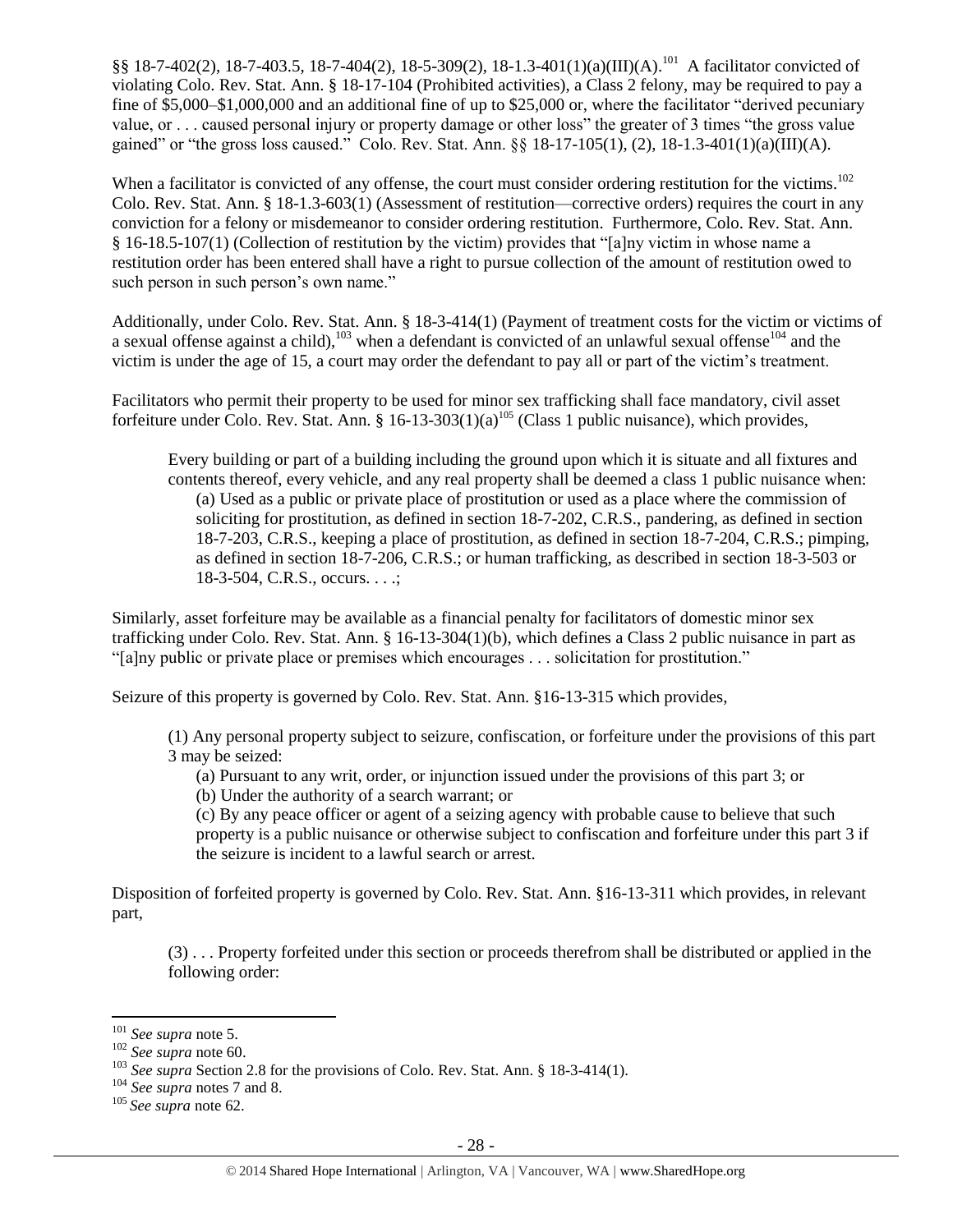(I) To payment of the balances due on any liens . . . the order of their priority;

(II) To compensate an innocent partial owner for the fair market value of his or her interest in the property;

(III) To any person who suffers bodily injury, property damage, or property loss as a result of the conduct constituting a public nuisance that resulted in such forfeiture, if said person petitions the court therefor prior to the hearing dividing the proceeds pursuant to this section and the court finds that such person suffered said damages as a result of the subject acts that resulted in the forfeiture; (IV) To the law enforcement agency in possession of the property for reasonable fees and costs of sale, maintenance, and storage of the property;

(V) To the district attorney for actual and reasonable expenses related to the costs of prosecuting the forfeiture proceeding and title transfer not to exceed ten percent of the value of the property; (VI) One percent of the value of the property to the clerk of the court for administrative costs associated with compliance with this section;

(VII) The balance shall be delivered, upon order of the court, as follows:

(A) Fifty percent to the general fund of the governmental body or bodies with budgetary authority over the seizing agency for public safety purposes or, if the seizing agency was a multijurisdictional task force, fifty percent to be distributed in accordance with the appropriate intergovernmental agreement; and

(B) The remaining amount to the managed service organization contracting with the unit within the department of human services that administers behavioral health programs and services, including those related to mental health and substance abuse, serving the judicial district where the forfeiture proceeding was prosecuted to fund detoxification and substance abuse treatment. Moneys appropriated to the managed service organization shall be in addition to, and shall not be used to supplant, other funding appropriated to such unit.

*4.3 Promoting and selling child sex tourism is illegal.*

There is no provision in the Colorado statutes prohibiting child sex tourism.

- 4.3.1 Recommendation: Enact a law that prohibits selling or offering to sell travel services that include or facilitate travel for the purpose of engaging in commercial sexual exploitation of a minor or prostitution of a minor, if the travel is sold or occurs in Colorado.
- *4.4 Promoting and selling child pornography is illegal.*

Colo. Rev. Stat. Ann. § 18-6-403(3)(b), (c) (Sexual exploitation of a child) criminalizes the promotion and sale of child pornography. Specifically Colo. Rev. Stat. Ann. § 18-6-403(3) provides,

A person commits sexual exploitation of a child if, for any purpose, he or she knowingly:

. . . (b) Prepares, arranges for, publishes, including but not limited to publishing through digital or electronic means, produces, promotes, makes, sells, finances, offers, exhibits, advertises, deals in, or distributes, including but not limited to distributing through digital or electronic means, any sexually exploitative material;<sup>106</sup> or

. . . (c) Possesses with the intent to deal in, sell, or distribute, including but not limited to distributing through digital or electronic means, any sexually exploitative material; . . . .

 $\overline{\phantom{a}}$ <sup>106</sup> See supra not[e 10](#page-2-2) for the definition of "sexually exploitative material."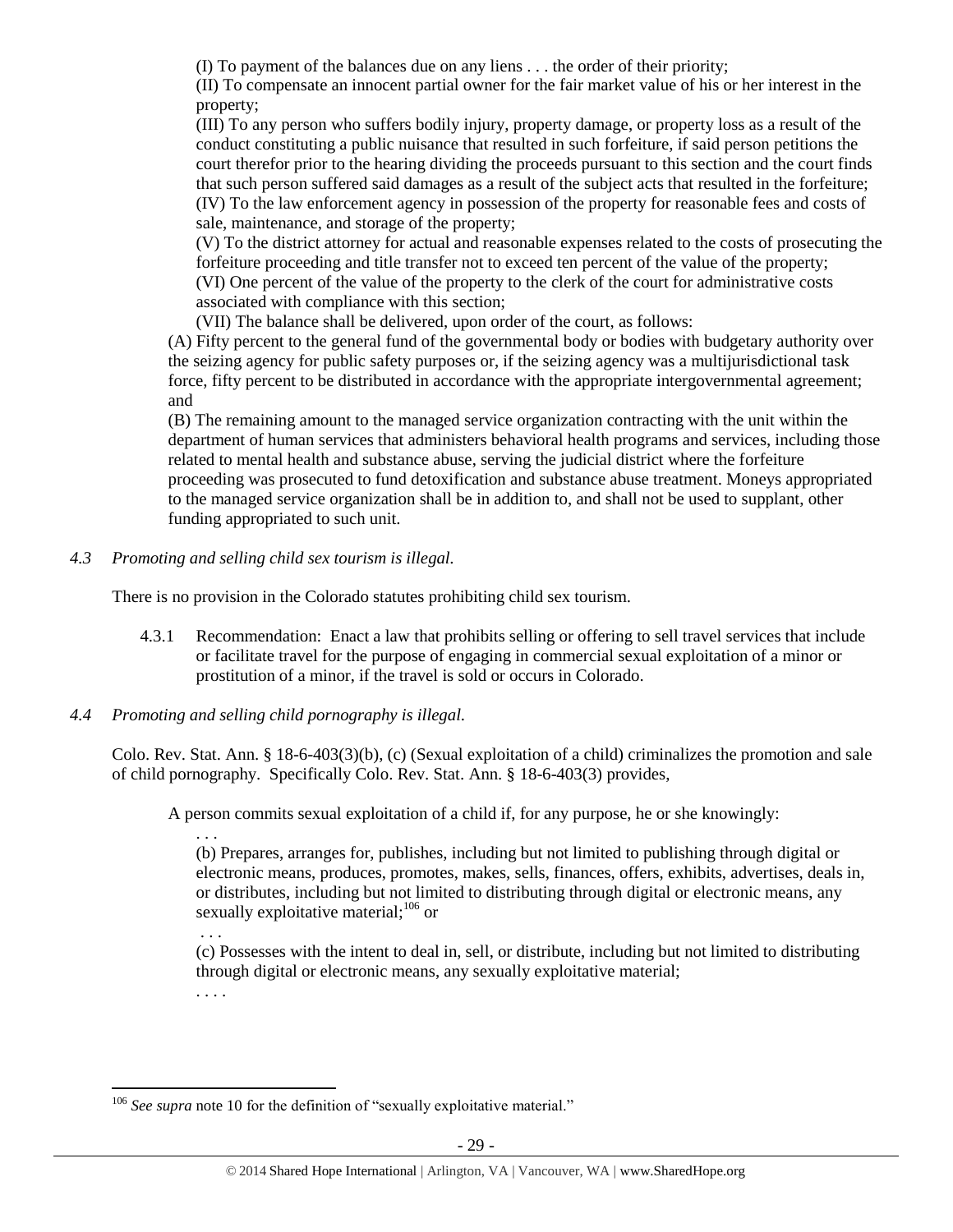A conviction under Colo. Rev. Stat. Ann. § 18-6-403(3)(b), (c) is punishable as a Class 3 felony by imprisonment for 4–12 years, a fine of \$3,000–\$750,000, or both.<sup>107</sup> Colo. Rev. Stat. Ann. §§ 18-6-403(5)(a),  $18-1.3-401(1)(a)(III)(A), (1)(a)(V)(A).$ 

Colo. Rev. Stat. Ann. § 18-6-404 (Procurement of a child for sexual exploitation) also may apply to facilitators, including those who transport a child for the purpose of sexual exploitation of a child. Colo. Rev. Stat. Ann. § 18-6-404 criminalizes when a person "intentionally gives, transports, provides, or makes available, or who offers to give, transport, provide, or make available, to another person a child for the purpose of sexual exploitation of a child." A conviction under Colo. Rev. Stat. Ann. § 18-6-404 is punishable as a Class 3 felony by imprisonment for 4–12 years, a fine of \$3,000–\$750,000, or both. Colo. Rev. Stat. Ann. §§ 18-6-404, 18-  $1.3-401(1)(a)(III)(A), (1)(a)(V)(A).$ 

 $107$  If the defendant "caused bodily injury to the victim or . . . used threat, intimidation, or force against the victim," enhanced penalties apply under Colo. Rev. Stat. Ann. § 18-1.3-406 (Mandatory sentences for violent crimes). Colo. Rev. Stat. Ann. § 18-1.3-406(2)(b)(I). *See supra* not[e 7](#page-1-0) for the provisions of Colo. Rev. Stat. Ann. § 18-1.3-406.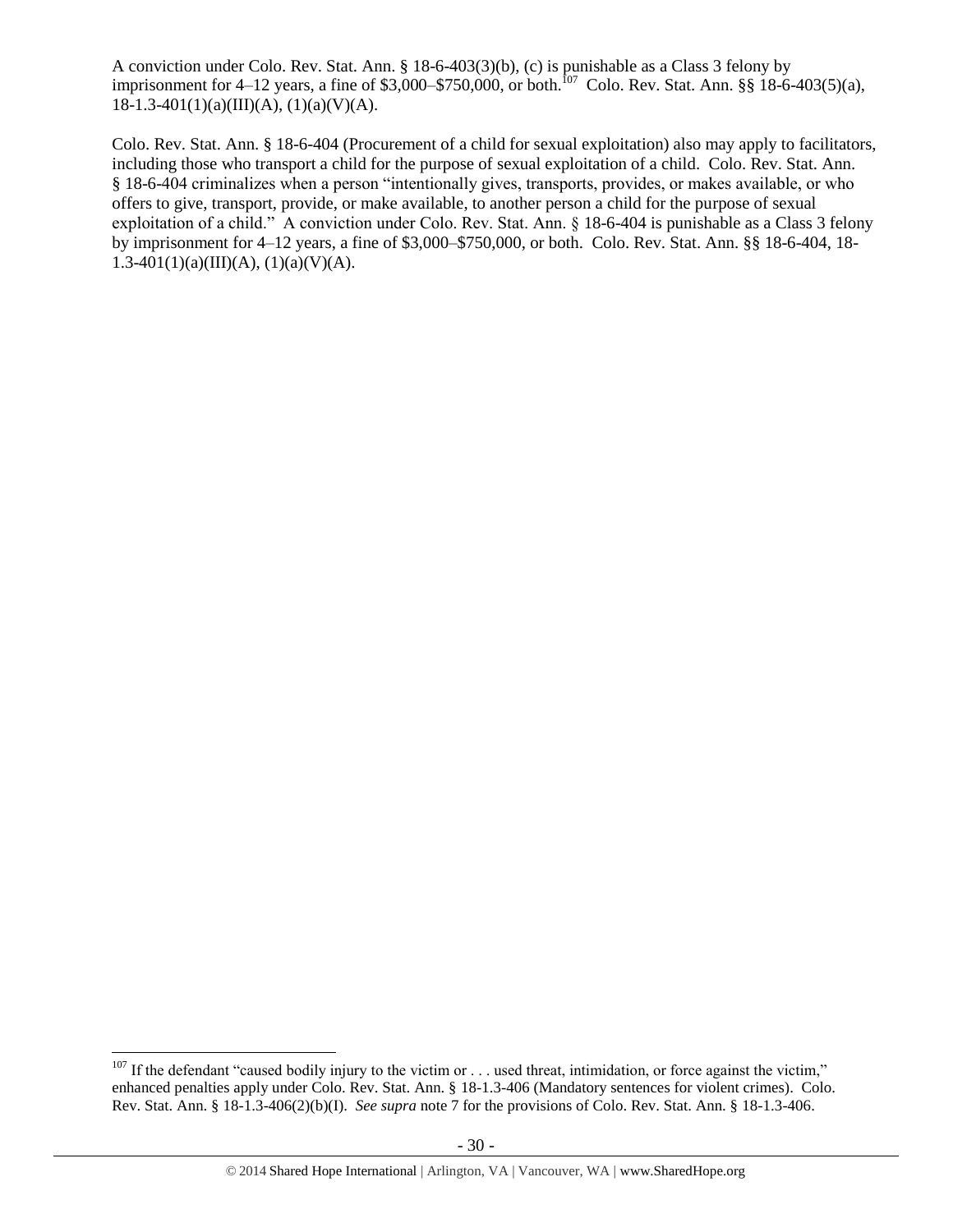## **FRAMEWORK ISSUE 5: PROTECTIVE PROVISIONS FOR THE CHILD VICTIMS**

#### *Legal Components:*

- *5.1 Statutorily-mandated victim services define "victim" to specifically include victims of domestic minor sex trafficking or commercial sexual exploitation of children (CSEC) to ensure prompt identification and access to victims' rights and services.*
- *5.2 The state sex trafficking statute expressly prohibits a defendant from raising consent of the minor to the commercial sex acts as a defense.*
- *5.3 Prostitution laws apply only to adults, making minors under 18 specifically immune from this offense.*
- *5.4 Child victims of sex trafficking or commercial sexual exploitation are provided with a child protection response, including specialized shelter and services, and are not detained in juvenile detention facilities.*
- *5.5 Commercial sexual exploitation is identified as a type of abuse and neglect within child protection statutes.*
- *5.6 The definition of "caregiver" (or similar term) in the child welfare statutes is broad enough to include a trafficker who has custody or control of a child in order to bring a trafficked child into protection of child protective services.*
- *5.7 Crime victims' compensation is specifically available to a child victim of sex trafficking or commercial sexual exploitation of children (CSEC) without regard to ineligibility factors.*
- *5.8 Victim-friendly procedures and protections are provided in the trial process for minors under 18.*
- *5.9 Expungement or sealing of juvenile delinquency records resulting from arrests or adjudications for prostitution-related offenses committed as a result of, or in the course of, the commercial sexual exploitation of a minor is available within a reasonable time after turning 18.*
- *5.10 Victim restitution and civil remedies for victims of domestic minor sex trafficking or commercial sexual exploitation of children (CSEC) are authorized by law.*

*\_\_\_\_\_\_\_\_\_\_\_\_\_\_\_\_\_\_\_\_\_\_\_\_\_\_\_\_\_\_\_\_\_\_\_\_\_\_\_\_\_\_\_\_\_\_\_\_\_\_\_\_\_\_\_\_\_\_\_\_\_\_\_\_\_\_\_\_\_\_\_\_\_\_\_\_\_\_\_\_\_\_\_\_\_\_\_\_*

*5.11 Statutes of limitations for civil and criminal actions for child sex trafficking or commercial sexual exploitation of children (CSEC) offenses are eliminated or lengthened sufficiently to allow prosecutors and victims a realistic opportunity to pursue criminal action and legal remedies.*

## *Legal Analysis:*

*5.1 Statutorily-mandated victim services define "victim" to specifically include victims of domestic minor sex trafficking or commercial sexual exploitation of children (CSEC) to ensure prompt identification and access to victims' rights and services.*

Under the definitions section in the chapter criminalizing human trafficking, Colo. Rev. Stat. Ann.  $§$  18-3-502<sup>108</sup> (Definitions) defines "victim" as "a person who is alleged to have been, or who has been, subjected to human trafficking, as described in section 18-3-503 or section 18-3-504." Colo. Rev. Stat. Ann. § 18-3-502(12).

For purposes of Colorado's laws relating to restitution, Colo. Rev. Stat. Ann. § 18-1.3-602(4)(e)<sup>109</sup> (Definitions) states, "Notwithstanding any other provision of this section, 'victim' includes a person less than eighteen years of age who has been trafficked by an offender, as described in section . . . 18-3-504 [Human trafficking for sexual servitude]."

Under the Crime Victim Compensation Act, Colo. Rev. Stat. Ann. § 24-4.1-102(10) (Definitions),

 $\overline{\phantom{a}}$  $108$  The text of Colo. Rev. Stat. Ann. § 18-3-502 included here and elsewhere in this report includes amendments made by the enactment of House Bill 1273 during the 2nd regular session of the 69th Colorado Legislature (effective July 1, 2014).

<sup>109</sup> *See supra* not[e 92.](#page-22-0)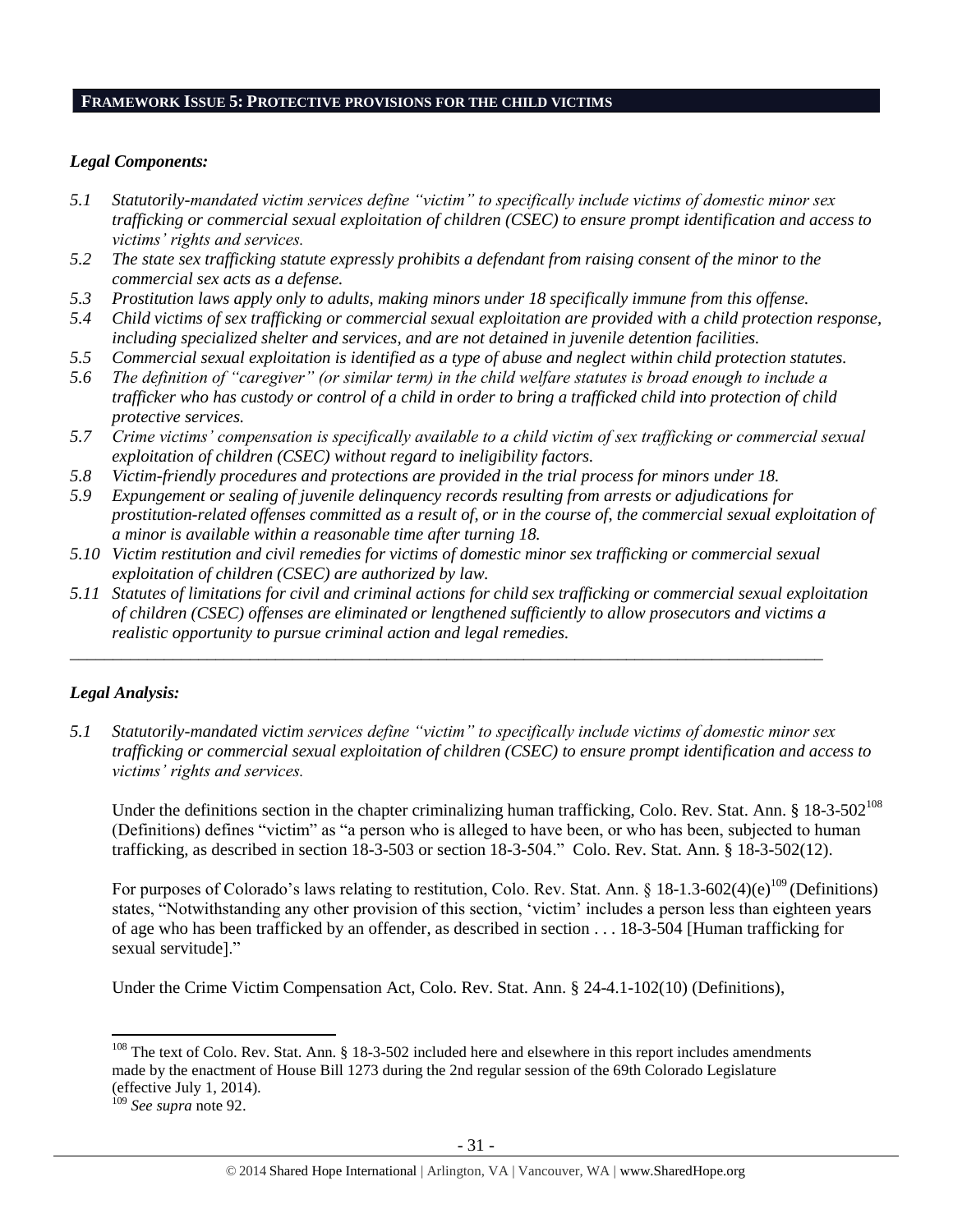(a) "Victim" means any of the following persons who suffer property damage, economic loss, injury, or death as a result of a compensable crime<sup>110</sup> perpetrated or attempted in whole or in part in this state:

(I) Any person against whom a compensable crime is perpetrated or attempted. Such person shall be referred to as a "primary victim".

. . . .

(b) "Victim" also means a person who suffers injury or death, the proximate cause of which is a compensable crime perpetrated or attempted in the person's presence against a primary victim. (c) "Victim" also means a person who is a resident of this state and who is a victim of a crime that occurred outside of this state, where the crime would be a compensable crime had it occurred in this state and where the state or country in which the crime occurred does not have a crime victim compensation program for which the person would be eligible.

. . . .

For purposes of rights afforded to victims of crime, "victim" is defined under, Colo. Rev. Stat. Ann. § 24-4.1-  $302(5)^{111}$  (Definitions) to be

[A]ny natural person against whom any crime has been perpetrated or attempted, unless the person is accountable for the crime or a crime arising from the same conduct or plan as crime is defined under the laws of this state or the United States, or if such person is deceased or incapacitated, the person's spouse, parent, legal guardian, child sibling, grandparent, grandchild, significant other, or other lawful representative.

For purposes of this section only, "crime" is defined under Colo. Rev. Stat. Ann. § 24-4.1-302(1) (Definitions) to include

. . . .

(ii) Human trafficking, in violation of section 18-3-503 [Human trafficking for involuntary servitude] or 18-3-504 [Human trafficking for sexual servitude] C.R.S.;

. . .

. . . .

(ll) Child prostitution, in violation of section 18-7-401, C.R.S.; soliciting for child prostitution, in violation of section 18-7-402, C.R.S.; procurement of a child for sexual exploitation, in violation of section 18-7-405, C.R.S., pimping of a child, in violation of section 18-7-405, C.R.S.; inducement of child prostitution, in violation of section 18-7-405.5, C.R.S.; or patronizing a prostituted child, in violation of section 18-7-406, C.R.S.

Lastly, as used within Colo. Rev. Stat. Ann. § 18-3-405 (Sexual assault on a child) and § 18-3-405.4 (Internet sexual exploitation of a child), Colo. Rev. Stat. Ann. § 18-3-401(7) (Definitions) defines a "victim" as "the person alleging to have been subjected to a criminal sexual assault."

*5.2 The state sex trafficking statute expressly prohibits a defendant from raising consent of the minor to the commercial sex acts as a defense.*

Colorado specifically prohibits raising consent as a defense to a trafficking charge. Colo. Rev. Stat. Ann. § 18-  $3-504(2)(c)$  (Human trafficking of a minor for sexual servitude) provides it is not a defense that "[t]he minor

 $\overline{a}$ <sup>110</sup> Colo. Rev. Stat. Ann. § 24-4.1-102(4)(a)(I) defines "compensable crime" in part as "[a]n intentional, knowing, reckless, or criminally negligent act of a person . . . that results in residential property damage to or bodily injury or death of another person or results in loss of or damage to eyeglasses, dentures, hearing aids, or other prosthetic or medically necessary devices and which, if committed by a person of full legal capacity, is punishable as a crime in this state."

 $111$  The text of Colo. Rev. Stat. Ann. § 24-4.1-302 included here and elsewhere in this report includes amendments made by the passage of House Bills 1273 (effective July 1, 2014) and House Bill 1148 (effective August 6, 2014) during the 2nd regular session of the 69th Colorado Legislature.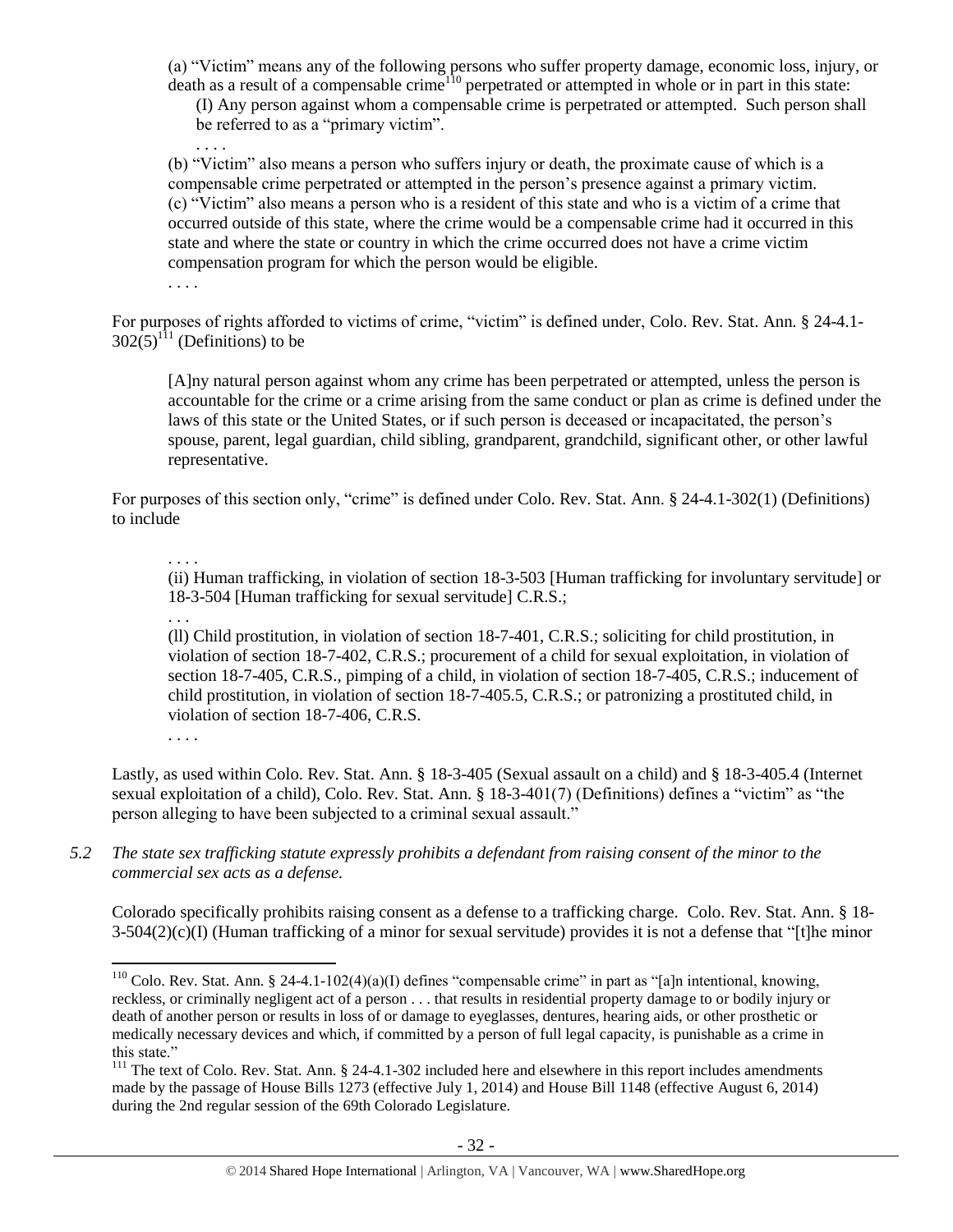consented to being sold, recruited, harbored, transported, transferred, isolated, enticed, provided, received, obtained, or maintained by the defendant for the purpose of engaging in commercial sexual activity."

*5.3 Prostitution laws apply only to adults, making minors under 18 specifically immune from this offense.*

Colorado's law prohibiting prostitution, Colo. Rev. Stat. Ann. § 18-7-201(1) (Prostitution prohibited), is ageneutral, stating that "[a]ny person who performs or offers or agrees to perform any act of sexual intercourse, fellatio, cunnilingus, masturbation, or anal intercourse with any person not his spouse in exchange for money or other thing of value commits prostitution."

However, minor victims of Colo. Rev. Stat. Ann. § 18-3-504(2) (Human trafficking of a minor for sexual servitude) and Colorado's CSEC laws may be able to assert a defense under Colo. Rev. Stat. Ann. § 18-1-604 (Exemptions from liability based upon behavior of another) which states, "[u]nless otherwise provided by the statute defining the offense, a person shall not be legally accountable for behavior of another constituting an offense if he is a victim of that offense or the offense is so defined that his conduct is inevitably incidental to its commission." While this provision does not prohibit arrest and prosecution of minors for prostitution offenses, a minor victim should be able to avoid a criminal justice outcome by asserting a defense that the violation of Colo. Rev. Stat. Ann. § 18-7-201(1) was "inevitably incidental to" the minor's victimization under Colo. Rev. Stat. Ann. § 18-3-504(2) (Human trafficking of a minor for sexual servitude) and Colorado's CSEC laws.

- 5.3.1 Recommendation: Amend Colo. Rev. Stat. Ann. § 18-7-201 (Prostitution prohibited) to expressly make this offense inapplicable to minors.
- *5.4 Child victims of sex trafficking or commercial sexual exploitation are provided with a child protection response, including specialized shelter and services, and are not detained in juvenile detention facilities.*

## **Child Identified as Neglected or Dependent**

Pursuant to Colo. Rev. Stat. Ann. § 19-1-103(1)(a)(II),<sup>112</sup> a sexually exploited child is likely to be identified as neglected or dependent. Colorado uses the term "custodian" in its child welfare statutes, and if a child is identified as neglected or dependent, the definition of "custodian" under Colo. Rev. Stat. Ann. § 19-1-103(35)<sup>113</sup> is not sufficiently broad to involve Child Protective Services in investigations where the child is in the custody or control of a non-family trafficker.

Colo. Rev. Stat. Ann. § 19-3-304(1)(a) (Persons required to report child abuse or neglect) requires certain medical professionals, social workers, school employees, and members of the clergy, among others, who have "reasonable cause to know or suspect that a child has been subjected to abuse or neglect . . . shall immediately upon receiving such information report or cause a report to be made . . . to the county department, or the local law enforcement agency, or through the child abuse reporting hotline system as set forth in section 26-5-111, C.R.S."

Reports of known or suspected child abuse must "be made immediately to the county department, the local law enforcement agency or through the child abuse reporting hotline system as set forth in section 26-5-111, C.R.S., and shall be followed promptly by a written report prepared by those persons required to report." Colo. Rev. Stat. Ann. § 19-3-307 $(1)$ .<sup>114</sup> "The county department shall respond immediately upon receipt of any report of a known or suspected incident of intrafamilial abuse<sup>115</sup> or neglect to assess the abuse involved and the appropriate

 $\overline{\phantom{a}}$  $112$  See *infra* section 5.5 for a full analysis of the definition of "abuse" as it relates to identification of sexually exploited children.

See *infra* section 5.6 for a full analysis of the definition of "custodian."

<sup>&</sup>lt;sup>114</sup> The text of Colo. Rev. Stat. Ann. § 19-3-307 included here and elsewhere in this report includes amendments made by the passage of House Bill 1271 during the 1st regular session of the 69th Colorado Legislature.

<sup>115</sup> Colo. Rev. Stat. Ann. § 19-1-103(67) provides,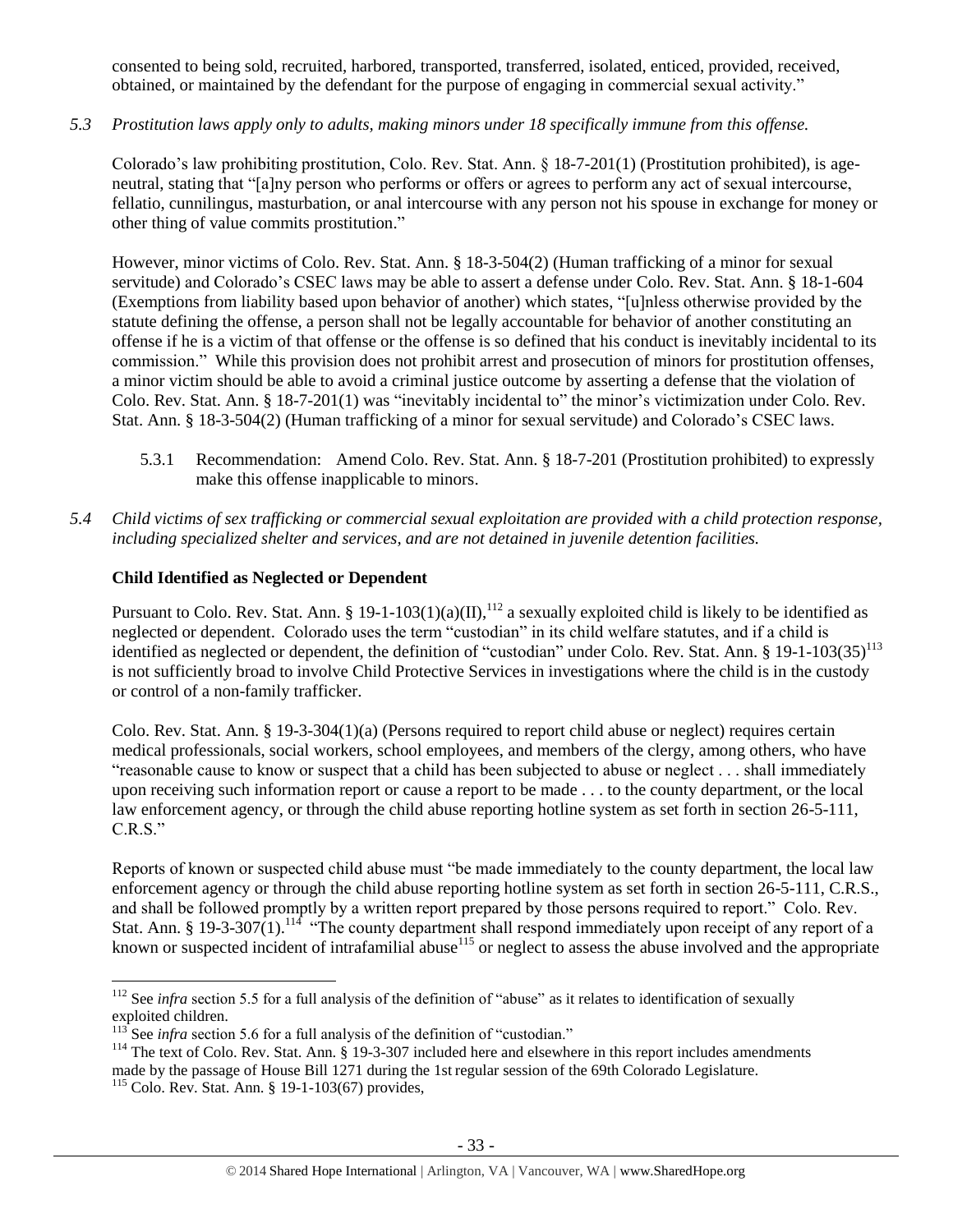response to the report." Colo. Rev. Stat. Ann. § 19-3-308(1)(a). However, where the abuse reported is not intrafamilial, Colo. Rev. Stat. Ann. § 19-3-308(5.3)(a) provides in part,

Local law enforcement agencies shall have the responsibility for the coordination and investigation of all reports of third-party abuse or neglect<sup>116</sup> by persons ten years of age or older. Upon receipt of a report, if the local law enforcement agency reasonably believes that the protection and safety of a child is at risk due to an act or omission on the part of persons responsible for the child's care, such agency shall notify the county department of social services for an assessment regarding neglect or dependency. In addition, the local law enforcement agency shall refer to the county department of social services any report of third-party abuse or neglect in which the person allegedly responsible for such abuse or neglect is under age ten. Upon the completion of an investigation, the local law enforcement agency shall forward a copy of its investigative report to the county department of social services. The county department shall review the law enforcement investigative report and shall determine whether the report contains information that constitutes a case of confirmed child abuse and requires it to be submitted to the state department . . . .

Child protective services may also be available to a minor victim of third party abuse while investigation by law enforcement is pending if requested by law enforcement pursuant to Colo. Rev. Stat. Ann. § 19-3-308(5.3)(b), which provides, "If, before an investigation is completed, the local law enforcement agency determines that social services are necessary for the child and, if applicable, the child's family or that assistance from the county department of social services is otherwise required, the agency may request said services or assistance from the county department. The county department shall immediately respond to a law enforcement agency's request for services or assistance in a manner deemed appropriate by the county department." Colorado law also encourages the creation of child protection teams<sup>117</sup> to review investigatory reports of abuse. Colo. Rev. Stat. Ann. § 19-3-308(6)(a), (b). The team must "meet no later than one week after receipt of a report to evaluate such report of child abuse." Colo. Rev. Stat. Ann. § 19-3-308(9).

*I. Initial Custody:* 

 $\overline{\phantom{a}}$ 

a. Authority for initial custody

Colo. Rev. Stat. Ann. § 19-3-401 (Taking children into custody) provides in part,

(1) A child may be taken into temporary custody by a law enforcement officer without order of the court:

<sup>&</sup>quot;Intrafamilial abuse", as used in part 3 of article 3 of this title, means any case of abuse, as defined in subsection (1) of this section, that occurs within a family context by a child's parent, stepparent, guardian, legal custodian, or relative, by a spousal equivalent, as defined in subsection (101) of this section, or by any other person who resides in the child's home or who is regularly in the child's home for the purpose of exercising authority over or care for the child; except that "intrafamilial abuse" shall not include abuse by a person who is regularly in the child's home for the purpose of rendering care for the child if such person is paid for rendering care and is not related to the child.

<sup>&</sup>lt;sup>116</sup> Colo. Rev. Stat. Ann. § 19-1-103(108) defines "third-party abuse" as "a case in which a child is subjected to abuse, as defined in subsection (1) of this section, by any person who is not a parent, stepparent, guardian, legal custodian, spousal equivalent, as defined in subsection (101) of this section, or any other person not included in the definition of intrafamilial abuse, as defined in subsection (67) of this section."

<sup>&</sup>lt;sup>117</sup> Pursuant to Colo. Rev. Stat. Ann. § 19-1-103(22), a "child protection team" is defined as a "multidisciplinary team consisting, where possible, of a physician, a representative of the juvenile court or the district court with juvenile jurisdiction, a representative of a local law enforcement agency, a representative of the county department, a representative of a mental health clinic, a representative of a county, district, or municipal public health agency, an attorney, a representative of a public school district, and one or more representatives of the lay community, at least one of whom shall be a person who serves as a foster parent in the county."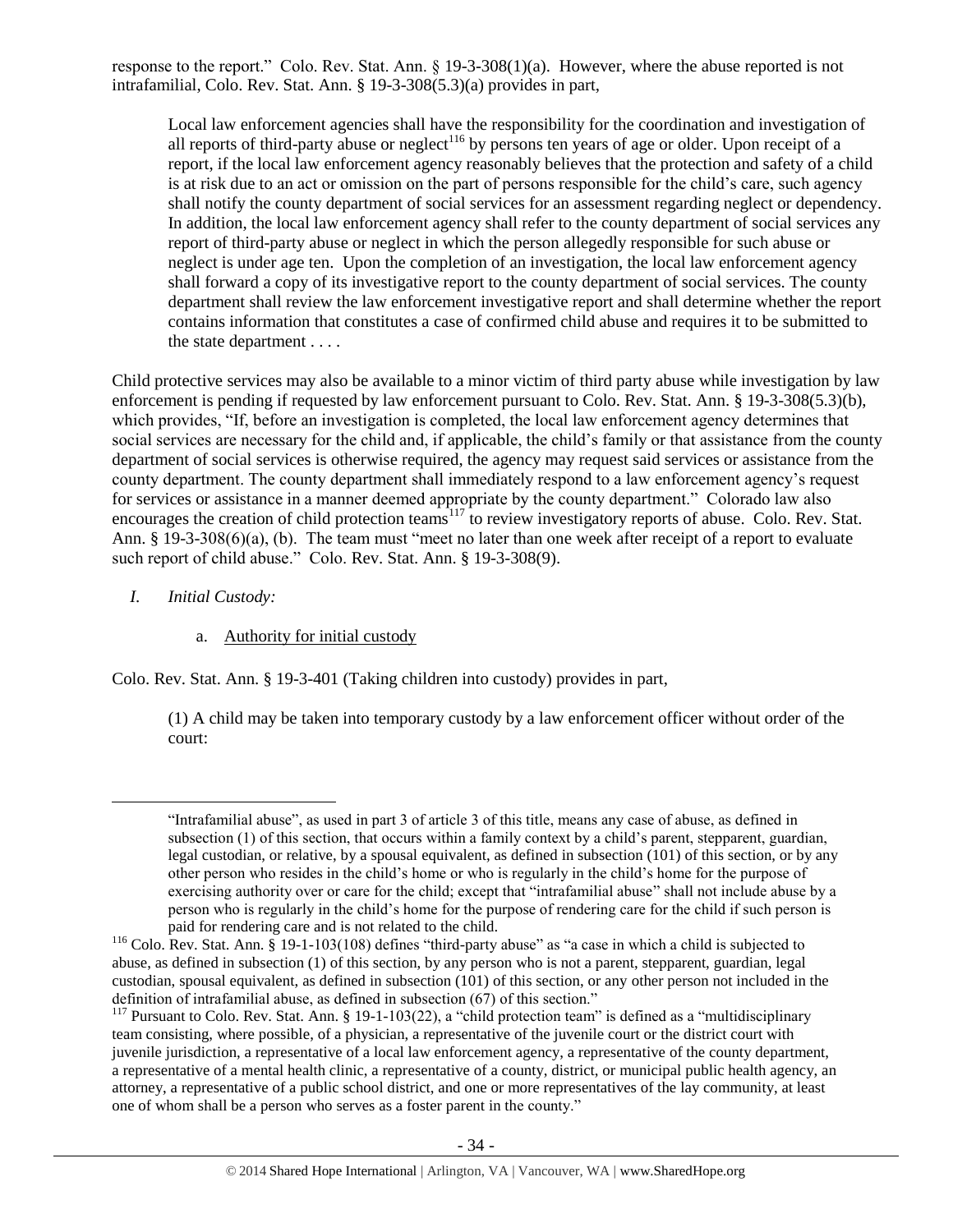(a) When the child is abandoned, lost, or seriously endangered in such child's surroundings or seriously endangers others and immediate removal appears to be necessary for such child's protection or the protection of others

(b) When there are reasonable grounds to believe that such child has run away or escaped from such child's parents, guardian, or legal custodian and the child's parents, guardian, or legal custodian has not made a report to a law enforcement agency that the child has run away from home; or

(1.3) A child shall be taken into temporary custody by a law enforcement officer without order of the court when there are reasonable grounds to believe the child has run away from the child's parents, guardian, or legal custodian and the child's parents, guardian, or legal custodian has made a report to a law enforcement agency that the child has run away from home. …

(1.5) An emergency exists and a child is seriously endangered as described in paragraph (a) of subsection (1) of this section whenever the safety or well-being of a child is immediately at issue and there is no other reasonable way to protect the child without removing the child from the child's home. If such an emergency exists, a child shall be removed from such child's home and placed in protective custody regardless of whether reasonable efforts to preserve the family have been made. . . . .

Protective custody may also be available to protect commercially sexually exploited children pursuant to Colo. Rev. Stat. Ann. § 19-3-405(1), (2) (Temporary protective custody), which authorizes the court to issue temporary custody orders when law enforcement, social services, or a hospital administrator requests one based on a reasonable belief that the child has been abused or neglected.

## b. Placement:

. . .

Unless it is in the child's best interest to remain outside the home, the child must then be released to the care of parents or other responsible adult. Colo. Rev. Stat. Ann. § 19-3-402(2). If the child is not released, then the child will "be taken directly to the court or to the place of detention, or a temporary holding facility, or a shelter designated by the court without unnecessary delay." Colo. Rev. Stat. Ann. § 19-3-402(3)(b). A child may be placed in detention where the child requires physical restraint. Colo. Rev. Stat. Ann. § 19-3-403(2).

# *II. Process following initial custody:*

When a child is taken into temporary custody, Colo. Rev. Stat. Ann. § 19-3-402(1) (Duty of officer notification—release or detention) requires the detaining law enforcement officer to notify the child's parent, guardian, or legal custodian.

To commence the process for a child to be declared a neglected or dependent child<sup>118</sup> by the court,<sup>119</sup> Colo. Rev. Stat. Ann. § 19-3-501(2)(a) (Petition initiation—preliminary investigation—informal adjustment) provides,

(b) The child lacks proper parental care through the actions or omissions of the parent, guardian, or legal custodian;

(c) The child's environment is injurious to his or her welfare;

 $\overline{\phantom{a}}$  $118$  Colo. Rev. Stat. Ann. § 19-3-102 (Neglected or dependent child) provides,

<sup>(1)</sup> A child is neglected or dependent if:

<sup>(</sup>a) A parent, guardian, or legal custodian has abandoned the child or has subjected him or her to mistreatment or abuse or a parent, guardian, or legal custodian has suffered or allowed another to mistreat or abuse the child without taking lawful means to stop such mistreatment or abuse and prevent it from recurring;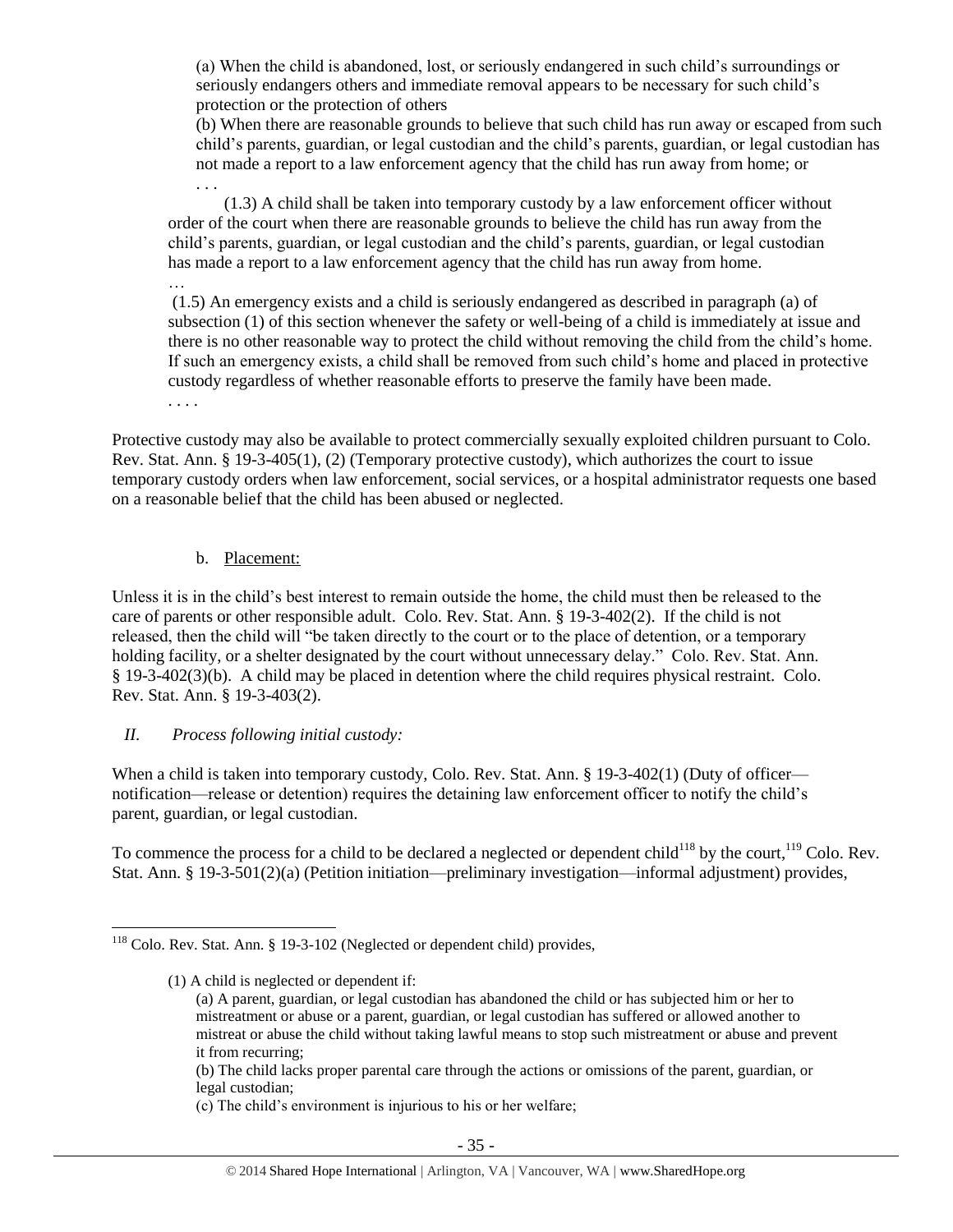"Upon receipt of a report filed by a law enforcement agency, or any other person required to report pursuant to section 19-3-304(2) indicating that a child has suffered abuse as defined in section 19-1-103 (1) and that the best interests of the child require that he be protected from risk of further such abuse, the court shall then authorize and may order the filing of a petition." Additionally, Colo. Rev. Stat. Ann. § 19-3-501(2)(b) provides, "Upon receipt of a report, as described in paragraph (a) of this subsection (2), from any person other than those specified in said paragraph (a), the court, after such investigation as may be reasonable under the circumstances, may authorize and may order the filing of a petition."<sup>120</sup>

## *III. Placement process pending adjudication/ investigation:*

If the child is placed in a "shelter facility or a temporary holding facility not operated by the department of human services designated by the court," a hearing must be held within 48 hours to decide whether the child requires further detention; however, if the child "is placed with the county department of social services pursuant to this section or section 19-3-405 [Temporary protective custody]," a hearing must be held within 72 hours. Colo. Rev. Stat. Ann. § 19-3-403(2), (3.5). However, children who are alleged runaways from another state "may be held in a shelter care or other appropriate facility for up to seven days." Colo. Rev. Stat. Ann. § 19-3-403(3.7).

Prior to the adjudicatory hearing, the court may release the child to his or her parents, or place the child with grandparents, other relatives, or in a shelter facility.<sup>121</sup>

*IV. Adjudication or referral to alternate process:* 

 $\overline{\phantom{a}}$ 

(f) The child has run away from home or is otherwise beyond the control of his or her parent, guardian, or legal custodian;

(2) A child is neglected or dependent if:

. . . .

(a) A parent, guardian, or legal custodian has subjected another child or children to an identifiable pattern of habitual abuse; and

(b) Such parent, guardian, or legal custodian has been the respondent in another proceeding under this article in which a court has adjudicated another child to be neglected or dependent based upon allegations of sexual or physical abuse, or a court of competent jurisdiction has determined that such parent's, guardian's, or legal custodian's abuse or neglect has caused the death of another child; and (c) The pattern of habitual abuse described in paragraph (a) of this subsection (2) and the type of abuse described in the allegations specified in paragraph (b) of this subsection (2) pose a current threat to the child.

<sup>119</sup> Pursuant to Colo. Rev. Stat. Ann. § 19-1-104(1)(a), (b) (Jurisdiction), "Except as otherwise provided by law, the juvenile court shall have exclusive original jurisdiction in proceedings: (a) Concerning any child committing a delinquent act, as defined in section 19-1-103 (36); (b) Concerning any child who is neglected or dependent, as set forth in section 19-3-102."

<sup>120</sup> While Colo. Rev. Stat. Ann. § 19-3-501(2) seems to suggest that the court may commence a dependency proceeding based on any report of abuse submitted to the court, the court in *McCall v. District Court of County of Montezuma*, 651 P.2d 392, 394 (Colo. 1982) clarified by stating, "We conclude that the state is the exclusive party to bring neglect and dependency proceedings. The [private party] could request the county department of social services to bring such a proceeding or refer the matter to the juvenile court as provided in section 19-3-101(2)[Colo. Rev. Stat. Ann. § 19-3-101 has since been repealed by Laws 1996, H.B.96-1019, § 11, eff. March 20, 1996], but she could not bring a neglect and dependency petition on her own."

<sup>121</sup> *See* Colo. Rev. Stat. Ann. § 19-3-403 (Temporary custody - hearing - time limits - restriction – rules).

<sup>(</sup>d) A parent, guardian, or legal custodian fails or refuses to provide the child with proper or necessary subsistence, education, medical care, or any other care necessary for his or her health, guidance, or well-being;

<sup>(</sup>e) The child is homeless, without proper care, or not domiciled with his or her parent, guardian, or legal custodian through no fault of such parent, guardian, or legal custodian;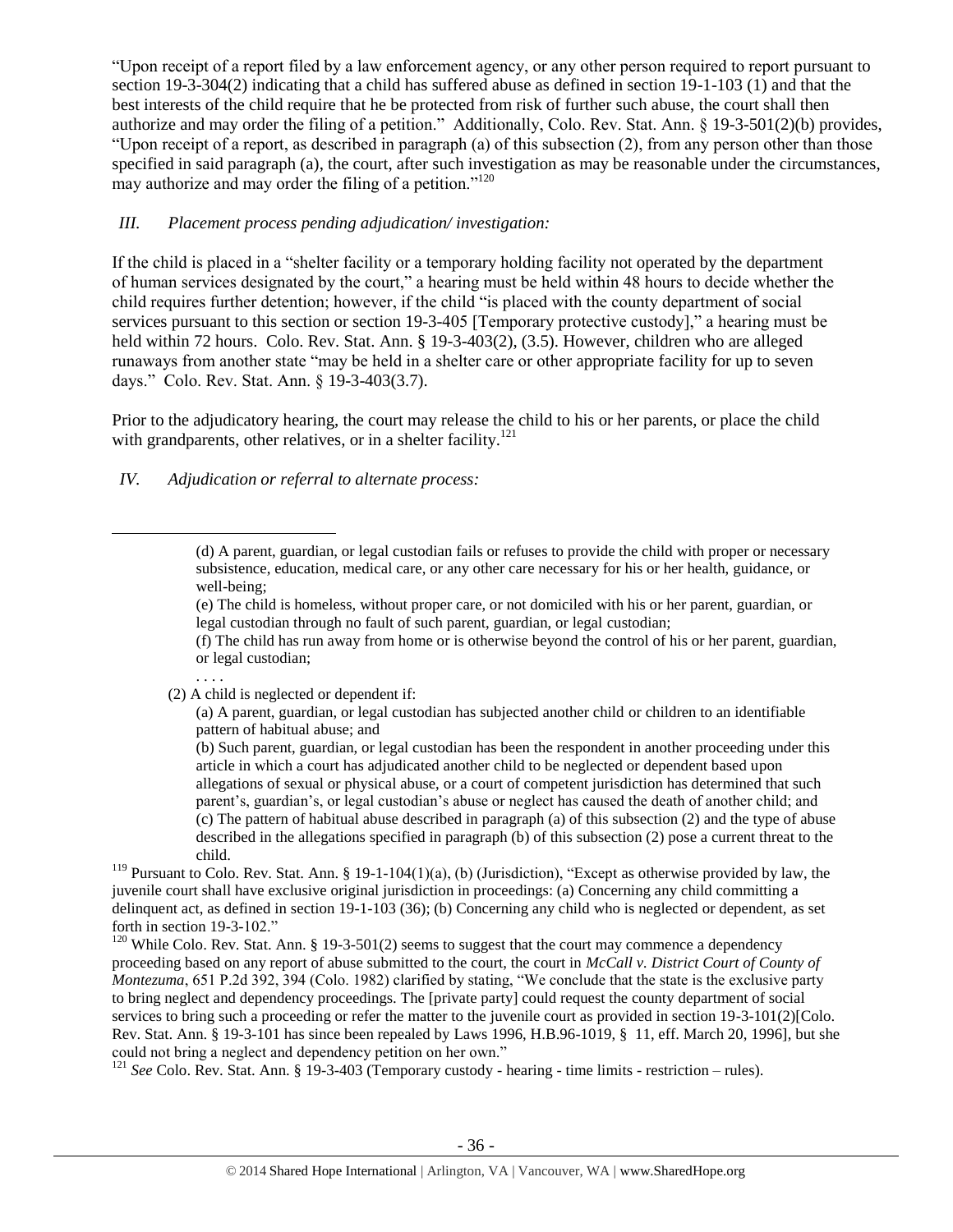a. Adjudication:

In accordance with Colo. Rev. Stat. Ann. § 19-3-505 (Adjudicatory hearing - findings – adjudication),

(1) At the adjudicatory hearing, the court shall consider whether the allegations of the petition are supported by a preponderance of the evidence...

…

(3) Adjudicatory hearings shall be held at the earliest possible time, but in no instance shall such hearing be held later than ninety days after service of the petition, or, in a county designated pursuant to section 19-1-123, if the child is under six years of age at the time a petition is filed in accordance with section 19-3-501 (2), in no instance shall such hearing be held later than sixty days after service of the petition unless the court finds that the best interests of the child will be served by granting a delay…

If a child is found to be neglected or dependent, a dispositional hearing must be held within thirty days after the adjudicatory hearing, unless good cause exists to postpone the hearing. Colo. Rev. Stat. Ann.  $§$  19-3-505 (7)(b).

*V. Outcomes*

 $\overline{\phantom{a}}$ 

If following the filing of a petition under Colo. Rev. Stat. Ann. § 19-3-501(2), the court adjudicates a child to be neglected or dependent, Colo. Rev. Stat. Ann. § 19-3-508(1)(a)–(c) (Neglected or dependent child disposition—concurrent planning) authorizes the court to, among other things, place the child in the custody of his or her parents, a relative, or the county department of social services for placement in foster care.

Colorado requires counties to provide certain services to eligible children pursuant to Colo. Rev. Stat. Ann. §19-3-208 (Services - county required to provide – rules). These services are designed to accomplish multiple goals, including promoting the immediate health, safety and well-being of eligible children, and reducing the risk of future maltreatment of children.<sup>122</sup> The list of services required by Colo. Rev. Stat. Ann. §19-3-208(b) include:

- (I) Screening, assessments, and individual case plans;
- (II) Home-based family and crisis counseling;
- (III) Information and referral services to available public and private assistance resources;
- (IV) Visitation services for parents with children in out-of-home placement; and
- (V) Placement services including foster care and emergency shelter.

Other services provided by the county (if funds are available) are set forth in Colo. Rev. Stat. Ann. §19-3- 208(d). This list includes:

- (I) Transportation to these services when other appropriate transportation is not available;
- (II) Child care as needed according to a case plan, when other child care is not available;
- (III) In-home supportive homemaker services;

 $122$  Colo. Rev. Stat. Ann. §19-3-208(2)(a) states, "Services' shall be designed to accomplish the following goals: (I) Promote the immediate health, safety, and well-being of children eligible for these services based upon the case assessment and individual case plan; (II) Reduce the risk of future maltreatment of children who have previously been abused or neglected and protect the siblings of such children and other children who are members of the same household who may be subjected to maltreatment; (III) Avoid the unnecessary placement of children into foster care resulting from child abuse and neglect, voluntary decisions by families, or the commission of status offenses; (IV) Facilitate, if appropriate, the speedy reunification of parents with any of their children who have been placed in outof-home placement; (V) Ensure that the placement of a child is neither delayed nor denied due to consideration of the race, color, or national origin of the child or any other person unless such consideration is permitted pursuant to federal law; and (VI) Promote the best interests of the child."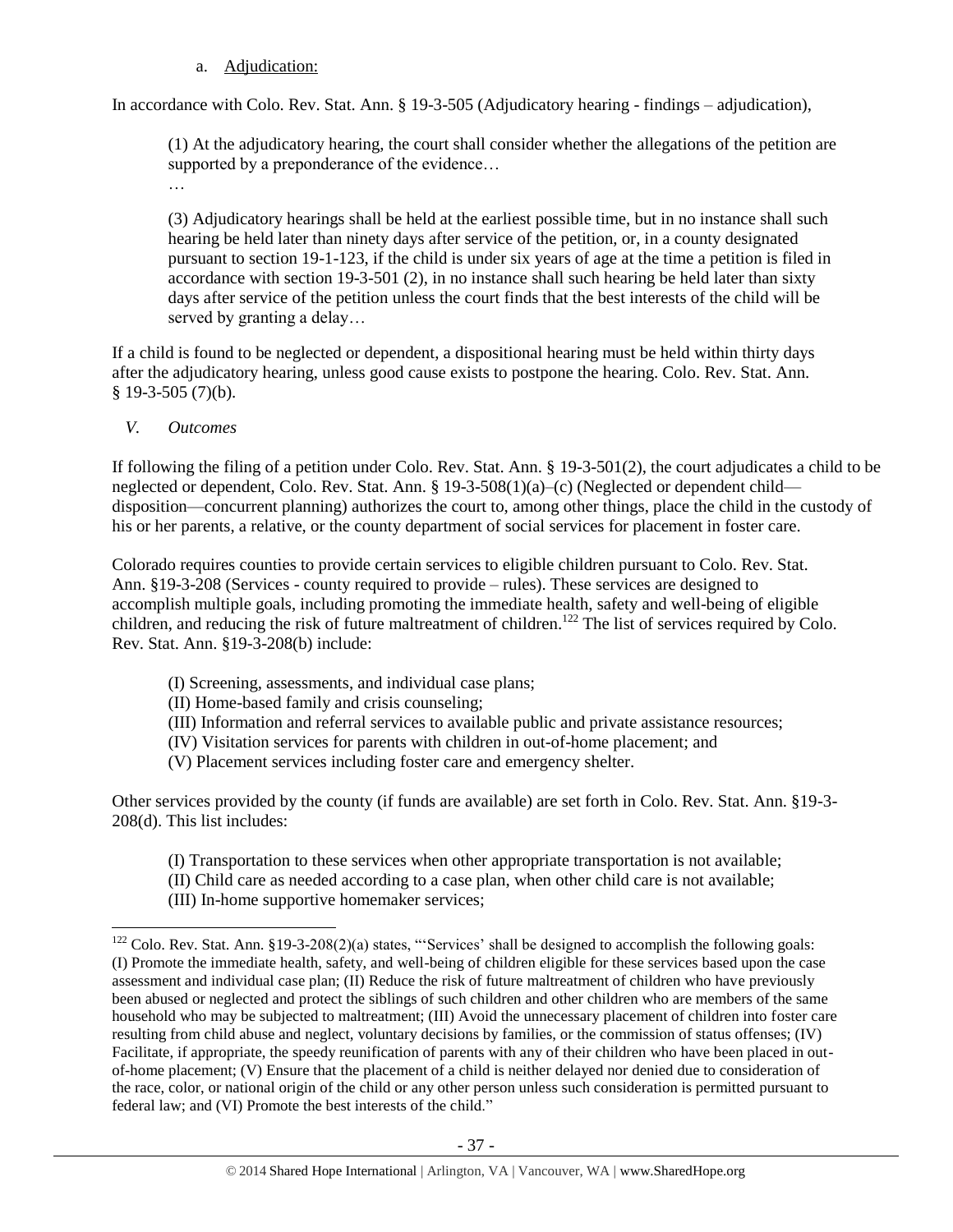(IV) Diagnostic, mental health, and health care services; (V) Drug and alcohol treatment services; (VI) After care services to prevent a return to out-of-home placement; (VII) Family support services while a child is in out-of-home placement including home-based services, family counseling, and placement alternative services; (VIII) Financial services in order to prevent placement; and (IX) Family preservation services….

## **Child Identified as Delinquent**

A commercially sexually exploited child may be detained for conduct committed as a result of the child's exploitation. Colo. Rev. Stat. Ann. § 19-1-103(36) (Definitions) defines a "delinquent act" as "a violation of any statute, ordinance, or order enumerated in section 19-2-104(1)(a) [Jurisdiction]." Offenses listed under Colo. Rev. Stat. Ann. § 19-2-104(1)(a)(I) include "[a]ny federal or state law, except nonfelony state traffic, game and fish, and parks and recreation laws or rules." Colo. Rev. Stat. Ann. § 19-1-103(71) defines a "juvenile delinquent" as "a juvenile who has been found guilty of a delinquent act." Under these definitions, a commercially sexually exploited child may be considered a juvenile delinquent for having violated Colo. Rev. Stat. Ann. § 18-7-201(1) (Prostitution prohibited).

- *I. Initial Custody* 
	- a. Authority for initial custody

Colo. Rev. Stat. Ann. § 19-2-502 (Taking juvenile into custody) provides,

(1) A juvenile may be taken into temporary custody by a law enforcement officer without order of the court when there are reasonable grounds to believe that he or she has committed a delinquent act. (2) A juvenile may be taken into temporary custody by a law enforcement officer executing a lawful warrant taking a juvenile into custody issued pursuant to section 19-2-503 [Issuance of a lawful warrant taking a juvenile into custody].

. . . .

(4) A juvenile may be detained temporarily by an adult other than a law enforcement officer if the juvenile has committed or is committing a delinquent act in the presence of such adult. Any person detaining a juvenile shall notify, without unnecessary delay, a law enforcement officer, who shall assume custody of said juvenile.

(5) The taking of a juvenile into temporary custody under this section is not an arrest, nor does it constitute a police record.

b. Placement:

Colo. Rev. Stat. Ann. § 19-2-507(2) allows the juvenile to be detained where "the law enforcement officer or the court determines that the juvenile's immediate welfare or the protection of the community require that the juvenile be detained." Otherwise, the juvenile must be released to the juvenile's parents or other responsible adult. Colo. Rev. Stat. Ann. § 19-2-507(3). If the juvenile is not released, the juvenile will "be taken directly to the court, or to a place of detention, a temporary holding facility or a shelter designated by the court." Colo. Rev. Stat. Ann. § 19-2-507(4)(b). Colo. Rev. Stat. Ann. § 19-2-508(1) (Detention and shelter—hearing—time limits—findings—reviews— confinement with adult offenders restrictions) provides that "[a] juvenile who must be taken from his or her home but who does not require physical restriction shall be given temporary care in a shelter facility designated by the court or the county department of social services and shall not be placed in detention."

*II. Process following initial custody*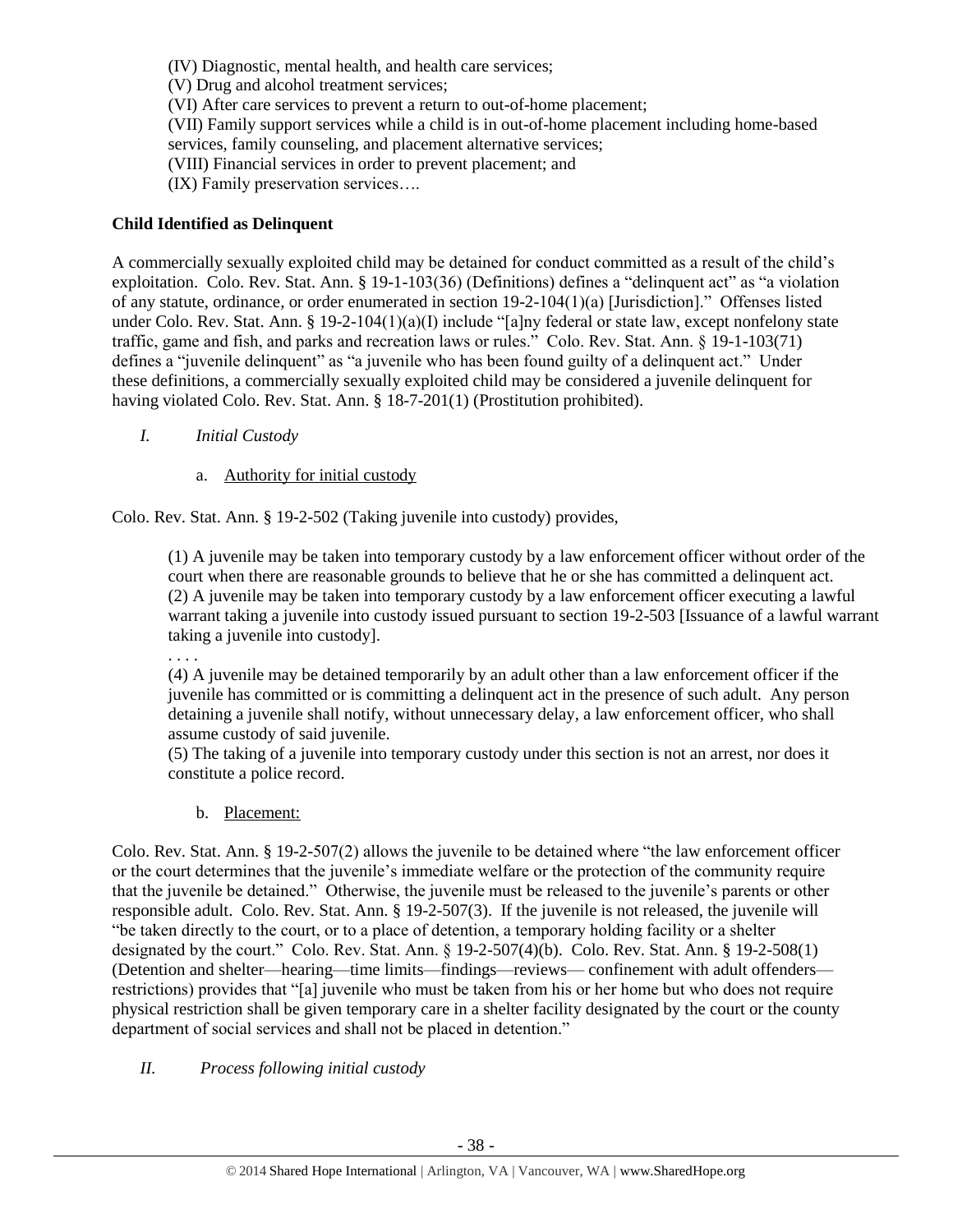When a juvenile is taken into custody under Colo. Rev. Stat. Ann. § 19-2-502, Colo. Rev. Stat. Ann. § 19- 2-507(1) (Duty of officer—screening teams—notification—release or detention) requires the detaining officer to notify a "screening team for the judicial district," which will "notify the juvenile's parent, guardian, or legal custodian without unnecessary delay and inform him or her that, if the juvenile is placed in detention or a temporary holding facility, all parties have a right to a prompt hearing to determine whether the juvenile is to be detained further."

Pursuant to Colo. Rev. Stat. Ann. § 19-2-512(1), "If the district attorney determines that the interests of the juvenile or of the community require that further action be taken, the district attorney may file a petition in delinquency…"

## *III. Placement process pending adjudication*

When a juvenile is detained, a detention hearing must be held within 48 hours and "the court may further detain the juvenile if the court is satisfied from the information provided at the hearing that the juvenile is a danger to himself or herself or to the community." Colo. Rev. Stat. Ann. § 19-2-508(3)(a)(I), (III). After the detention hearing, pursuant to Colo. Rev. Stat. Ann. § 19-2-508(3)(a)(IV),

[T]he court shall enter one of the following orders:

(A) That the juvenile be released to the custody of a parent, guardian, or legal custodian without the posting of bond;

(B) That the juvenile be placed in a shelter facility;

(C) That bail be set and that the juvenile be released upon the posting of that bail;

(D) That no bail be set and that the juvenile be detained without bail upon a finding that such juvenile is a danger to himself or herself or to the community.  $\dots$ 

(E) That no bail be set and that, upon the court's finding that the juvenile is a danger to himself or herself or to the community, the juvenile be placed in a preadjudication service program established pursuant to section 19-2-302. . . .

Colo. Rev. Stat. Ann. § 19-2-508(4)(b) provides that "[w]henever a juvenile is held pursuant to a direct filing or transfer in a facility where adults are held, the juvenile shall be physically segregated from the adult offenders," while Colo. Rev. Stat. Ann.  $\S$  19-2-508(4)(g) specifies,

A juvenile court shall not order a juvenile offender who is under eighteen years of age at the time of sentencing to enter a secure setting or secure section of an adult jail or lockup as a disposition for an offense or as a means of modifying the juvenile offender's behavior.

*IV. Adjudication or referral to alternate process*

a. Adjudication:

An adjudicatory trial must be held within sixty days following the entry of a plea of not guilty. Colo. Rev. Stat. Ann. § 19-2-708 (Entry of plea).

Pursuant to Colo. Rev. Stat. Ann. § 19-2-804 (Procedures at trial),

(1) At the adjudicatory trial, which shall be conducted as provided in section 19-1-106, the court shall consider whether the allegations of the petition are supported by evidence beyond a reasonable doubt…

(3) If the juvenile is found guilty after an adjudicatory trial, the court may proceed to sentencing or direct that the matter be set for a separate sentencing hearing within forty-five days following completion of the adjudicatory trial.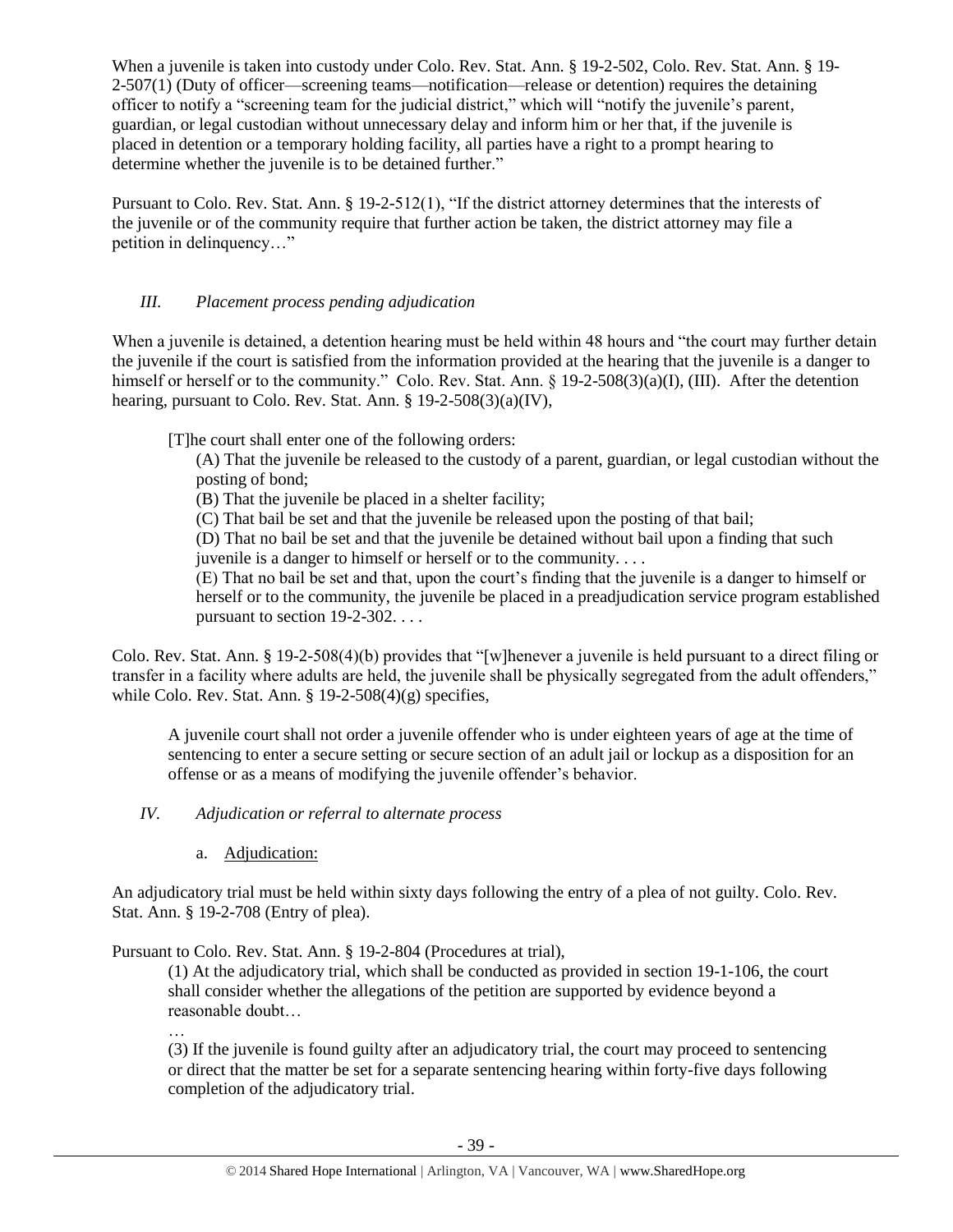## b. Diversion:

Juveniles may avoid an adjudication of delinquency and detention through both diversion<sup>123</sup> and restorative justice programs.<sup>124</sup> Under Colo. Rev. Stat. Ann. § 19-2-704 (Diversion), "As an alternative to a petition filed pursuant to section 19-2-512, an adjudicatory trial pursuant to part 8 of this article, or disposition of a juvenile delinquent pursuant to section 19-2-907, the district attorney may agree to allow a juvenile to participate in a diversion program established in accordance with section 19-2-303 [Juvenile diversion program—authorized]."

## *V. Outcomes (Final permanent placement)*

Upon completion of the hearing, pursuant to 19-2-906, the court shall enter a decree of sentence or commitment imposing any of the following sentences or combination of sentences, as appropriate:

> (a) Commitment to the department of human services, as provided in section 19-2-909 [authorizing the court to commit a juvenile for up to 2 years where adjudicated a juvenile delinquent for an offense constituting a misdemeanor or felony if committed by an adult];

(b) Confinement in the county jail or in community corrections, as provided in section 19-2-910;

(c) Detention, as provided in section 19-2-911;

(d) Placement of legal custody of the juvenile with a relative or other suitable person, as provided in section 19-2-912;

(e) Probation, as provided in section 19-2-913;

(f) Commitment to the community accountability program, as provided in section 19-2-914;

(g) Placement of legal custody of the juvenile in the county department of social services or a child placement agency, as provided in section 19-2-915;

. . .

 $\overline{a}$ 

(l) Participation in an evaluation to determine whether the juvenile would be suitable for restorative justice practices that would be a part of the juvenile's sentence;  $\dots$ 

5.4.1 Recommendation: Establish a mandatory response law directing any minor involved in prostitution, pornography or sexual performance away from the criminal justice system and into a protective system.

<sup>124</sup> Colo. Rev. Stat. Ann. § 19-1-103(94.1) (Definitions) defines "restorative justice" as

those practices that emphasize repairing the harm to the victim and the community caused by criminal acts. Restorative justice practices may include victim-offender conferences attended voluntarily by the victim, a victim advocate, the offender, community members, and supporters of the victim or the offender that provide an opportunity for the offender to accept responsibility for the harm caused to those affected by the crime and to participate in setting consequences to repair the harm. Consequences recommended by the participants may include, but need not be limited to, apologies, community service, restoration, and counseling. The selected consequences are incorporated into an agreement that sets time limits for completion of the consequences and is signed by all participants.

 $123$  Colo. Rev. Stat. Ann. § 19-1-103(44) (Definitions) defines "diversion" as

a decision made by a person with authority or a delegate of that person that results in specific official action of the legal system not being taken in regard to a specific juvenile or child and in lieu thereof providing individually designed services by a specific program. The goal of diversion is to prevent further involvement of the juvenile or child in the formal legal system. Diversion of a juvenile or child may take place either at the prefiling level as an alternative to the filing of a petition pursuant to section 19-2-512 [Petition initiation] or at the postadjudication level as an adjunct to probation services following an adjudicatory hearing pursuant to section 19-3-505 [Adjudicatory hearing] or a disposition as a part of sentencing pursuant to section 19-2-907 [Sentencing schedule—options]. . . .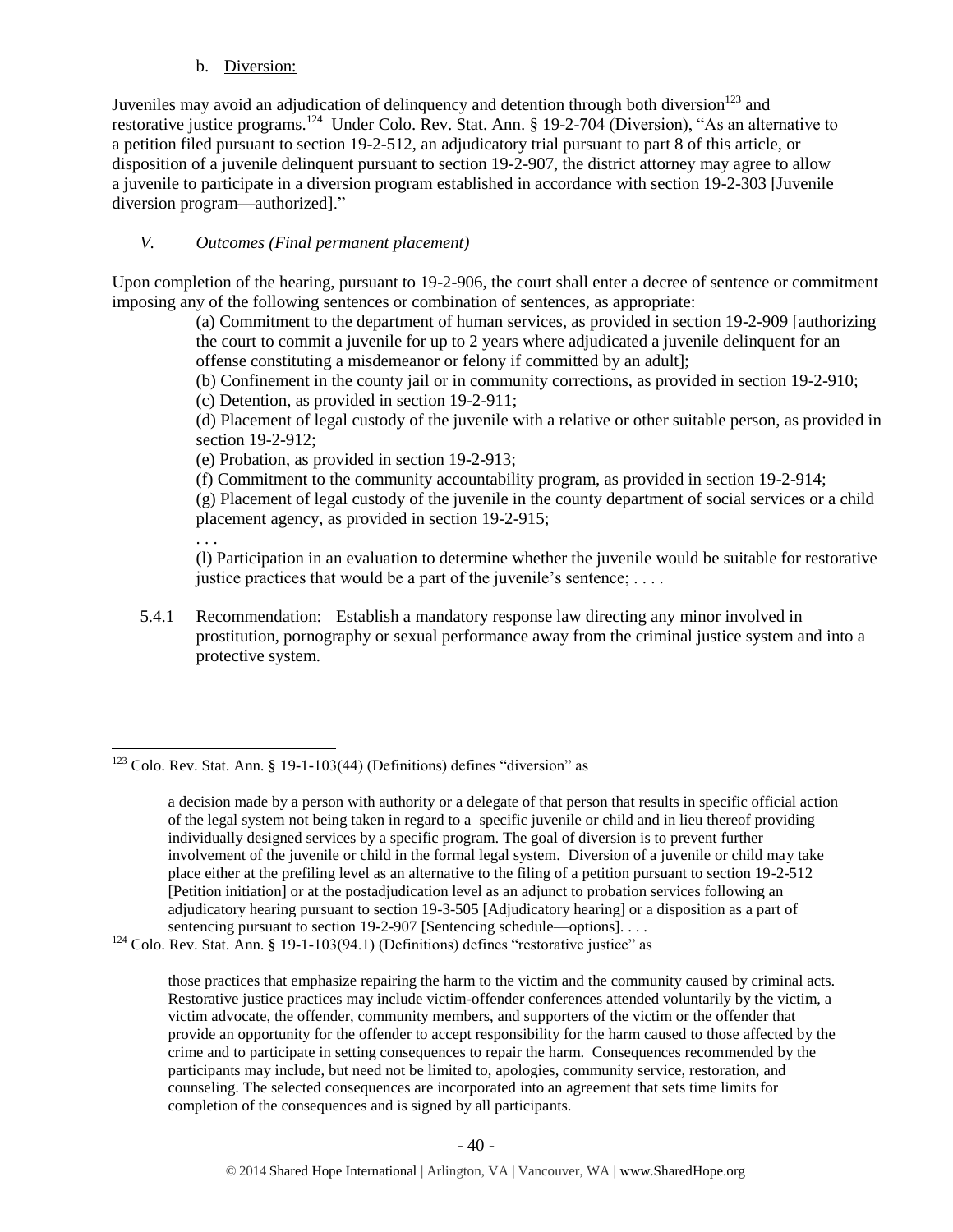## *5.5 Commercial sexual exploitation is identified as a type of abuse and neglect within child protection statutes.*

Human trafficking of a minor for sexual servitude and crimes involving commercial sexual exploitation of children are identified as abuse and neglect under Colorado's child protection statutes. Colo. Rev. Stat. Ann. § 19-1-103(1)(a)(II) defines "abuse" and "child abuse or neglect" for purposes of Colorado's laws on child abuse or neglect, as "an act or omission in one of the following categories that threatens the health or welfare of a child," including "[a]ny case in which a child is subjected to unlawful sexual behavior as defined in section 16-22-102(9), C.R.S. [Definitions]." Colo. Rev. Stat. Ann. § 16-22-102(9)<sup>125</sup> includes violations of Colo. Rev. Stat. Ann. § 18-3-504(2) (Human trafficking of a minor for sexual servitude), § 18-3-405 (Sexual assault on a child), § 18-3-305 (Enticement of a child), § 18-6-403 (Sexual exploitation of children), § 18-6-404 (Procurement of a child for sexual exploitation), § 18-7-402 (Soliciting for child prostitution), § 18-7-403 (Pandering of a child), § 18-7-403.5 (Procurement of a child), § 18-7-404 (Keeping a place of child prostitution), § 18-7-405 (Pimping of a child), § 18-7-405.5 (Inducement of child prostitution), § 18-7-406 (Patronizing a prostituted child), § 18-3-306(3) (Internet luring of a child) (where a Class 4 felony), and § 18-3- 405.4 (Internet sexual exploitation of a child) within the definition of "unlawful sexual behavior."

*5.6 The definition of "caregiver" (or similar term) in the child welfare statutes is broad enough to include a trafficker who has custody or control of a child in order to bring a trafficked child into protection of child protective services.*

Colo. Rev. Stat. Ann. § 19-1-103(35) (Definitions) defines a "custodian" as "a person who has been providing shelter, food, clothing, and other care for a child in the same fashion as a parent would, whether or not by order of court." This definition is broad enough to include a trafficker (pimp) in custody or control of a child in order to bring a trafficked child into child protective services.

*5.7 Crime victims' compensation is specifically available to a child victim of sex trafficking or commercial sexual exploitation of children (CSEC) without regard to ineligibility factors.*

Crime victims' compensation may be available to domestic minor sex trafficking victims pursuant to Colo. Rev. Stat. Ann. § 24-4.1-102(10)(a) (Definitions) to the extent that the victim<sup>126</sup> suffers "property damage, economic loss, injury, or death as a result of a compensable crime." A "compensable crime" is defined in part as "[a]n intentional, knowing, reckless or criminally negligent act . . . that results in residential property damage to or bodily injury or death of another person." Colo. Rev. Stat. Ann.  $\S$  24-4.1-102(4)(a)(I).

Even where a domestic minor sex trafficking victim is eligible to be an applicant for compensation, certain criteria in Colo. Rev. Stat. Ann. § 24-4.1-108 (Awarding compensation) may limit the ability of a commercially exploited child to obtain compensation. Under Colo. Rev. Stat. Ann. § 24-4.1-108(1)(b), (f),<sup>127</sup> to receive an award, a victim must have reported the crime to law enforcement within 72 hours of the crime's commission and file a claim for compensation within 1 year of the crime unless the board finds good cause for failure to do so. Colo. Rev. Stat. Ann.  $\S 24-4.1-108(1)(c)$  further requires the victim to have "cooperated fully with law enforcement officials in the apprehension and prosecution of the assailant [unless] the board has found good cause exists for the failure to cooperate." Lastly, Colo. Rev. Stat. Ann. § 24-4.1-108(1)(e) requires that "[t]he death of or injury to the victim was not substantially attributable to [the victim's] wrongful act or substantial provocation of his assailant." Despite these limitations, Colo. Rev. Stat. Ann. § 24-4.1-108(2) authorizes the board to waive any of the requirements for compensation if justice so requires.

 $\overline{a}$ 

<sup>125</sup> *See supra* not[e 70.](#page-17-0)

<sup>&</sup>lt;sup>126</sup> *See supra* Section 5.1 for the definition of "victim."

<sup>&</sup>lt;sup>127</sup> As amended by House Bill 1053, Colo. Rev. Stat. Ann. § 24-4.1-108(f) further states, "For purposes of this paragraph (f), 'good cause' may include but is not limited to circumstances in which a crime has remained unsolved for more than one year."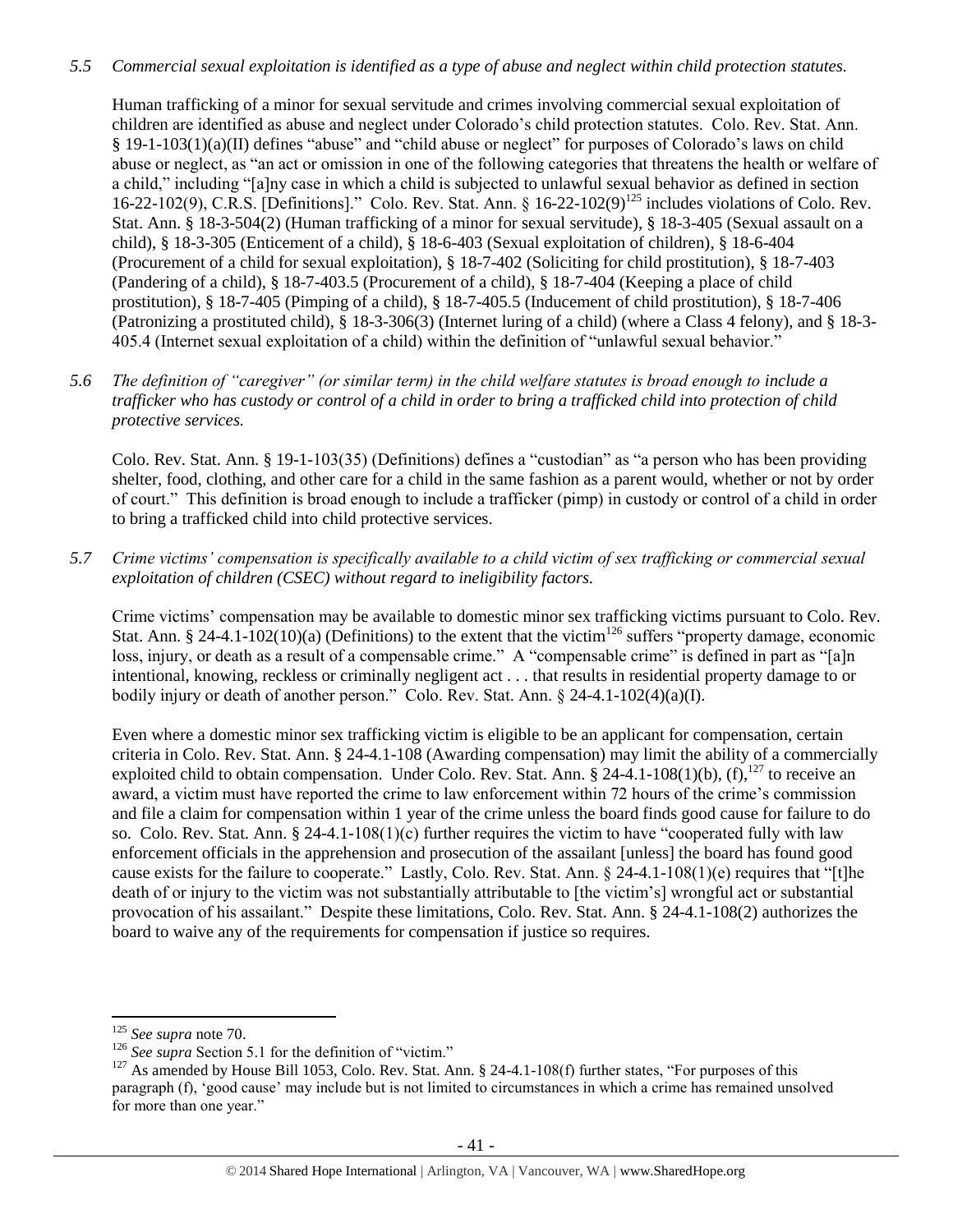5.7.1 Recommendation: Amend Colo. Rev. Stat. Ann. § 24-4.1-108 (Awarding compensation) to create exceptions for victims of domestic minor sex trafficking to the ineligibility criteria in Colo. Rev. Stat. Ann. § 24-4.1-108(1).

## *5.8 Victim-friendly procedures and protections are provided in the trial process for minors under 18.*

Colorado affords some protections to commercially exploited children who are victims of Colo. Rev. Stat. Ann. § 18-3-504(2) (Human trafficking of a minor for sexual servitude) and Colorado's CSEC crimes.

Colo. Rev. Stat. Ann. § 18-3-411(3)–(5) (Sex offenses against children) provides certain protections to victims of an "unlawful sexual offense."  $^{128}$  Colo. Rev. Stat. Ann. § 18-3-411(3)–(5) provides,

(3) Out-of-court statements made by a child describing any act of sexual contact, intrusion, or penetration, as defined in section 18-3-401 [Definitions], performed with, by, or on the child declarant, not otherwise admissible by a statute or court rule which provides an exception to the objection of hearsay, may be admissible in any proceeding in which the child is a victim of an unlawful sexual offense pursuant to the provisions of section 13-25-129 [Statements of child victim of unlawful sexual offense against a child or of child abuse—hearsay exception], C.R.S.

(4) All cases involving the commission of an unlawful sexual offense shall take precedence before the court; the court shall hear these cases as soon as possible after they are filed.

(5) The statutory privilege between the husband and the wife shall not be available for excluding or refusing testimony in any prosecution of an unlawful sexual offense.

Additionally, Colo. Rev. Stat. Ann. § 18-3-413 (Video tape depositions—children—victims of sexual offenses) provides,

(1) When a defendant has been charged with an unlawful sexual offense . . . and when the victim at the time of the commission of the act is a child less than fifteen years of age, the prosecution may apply to the court for an order that a deposition be taken of the victim's testimony and that the deposition be recorded and preserved on video tape.

. . . .

(3) Upon timely receipt of the application, the court shall make a preliminary finding regarding whether, at the time of trial, the victim is likely to be medically unavailable or otherwise unavailable within the meaning of rule 804(a) of the Colorado rules of evidence. Such finding shall be based on, but not be limited to, recommendations from the child's therapist or any other person having direct contact with the child, whose recommendations are based on specific behavioral indicators exhibited by the child. If the court so finds, it shall order that the deposition be taken, pursuant to rule 15 (d) of the Colorado rules of criminal procedure, and preserved on video tape. . . .

(4) If at the time of trial the court finds that further testimony would cause the victim emotional trauma so that the victim is medically unavailable or otherwise unavailable within the meaning of rule 804 (a) of the Colorado rules of evidence, the court may admit the video tape of the victim's deposition as former testimony under rule 804 (b) (1) of the Colorado rules of evidence.

(5) Nothing in this section shall prevent the admission into evidence of any videotaped statements of children which would qualify for admission pursuant to section 13-25-129, C.R.S., or any other statute or rule of evidence.

Colo. Rev. Stat. Ann. § 18-3-417 (Reports of sexual assault by applicants, registrants, or licensed professionals) makes victims' advocates available to victims of Colo. Rev. Stat. Ann. § 18-3-405 (Sexual assault on a child), § 18-3-405.4 (Internet sexual exploitation of a child), or any unlawful sexual offense. Colo. Rev. Stat. Ann. § 18-3-417 requires a victim's advocate to "make reasonable efforts to advise the victim of the right to pursue criminal action, the right to pursue civil action, the applicable statutes of limitations, and contact information for

 $\overline{\phantom{a}}$ <sup>128</sup> See supra notes [7](#page-1-0) and [8](#page-2-0) for the definition of "unlawful sexual offense."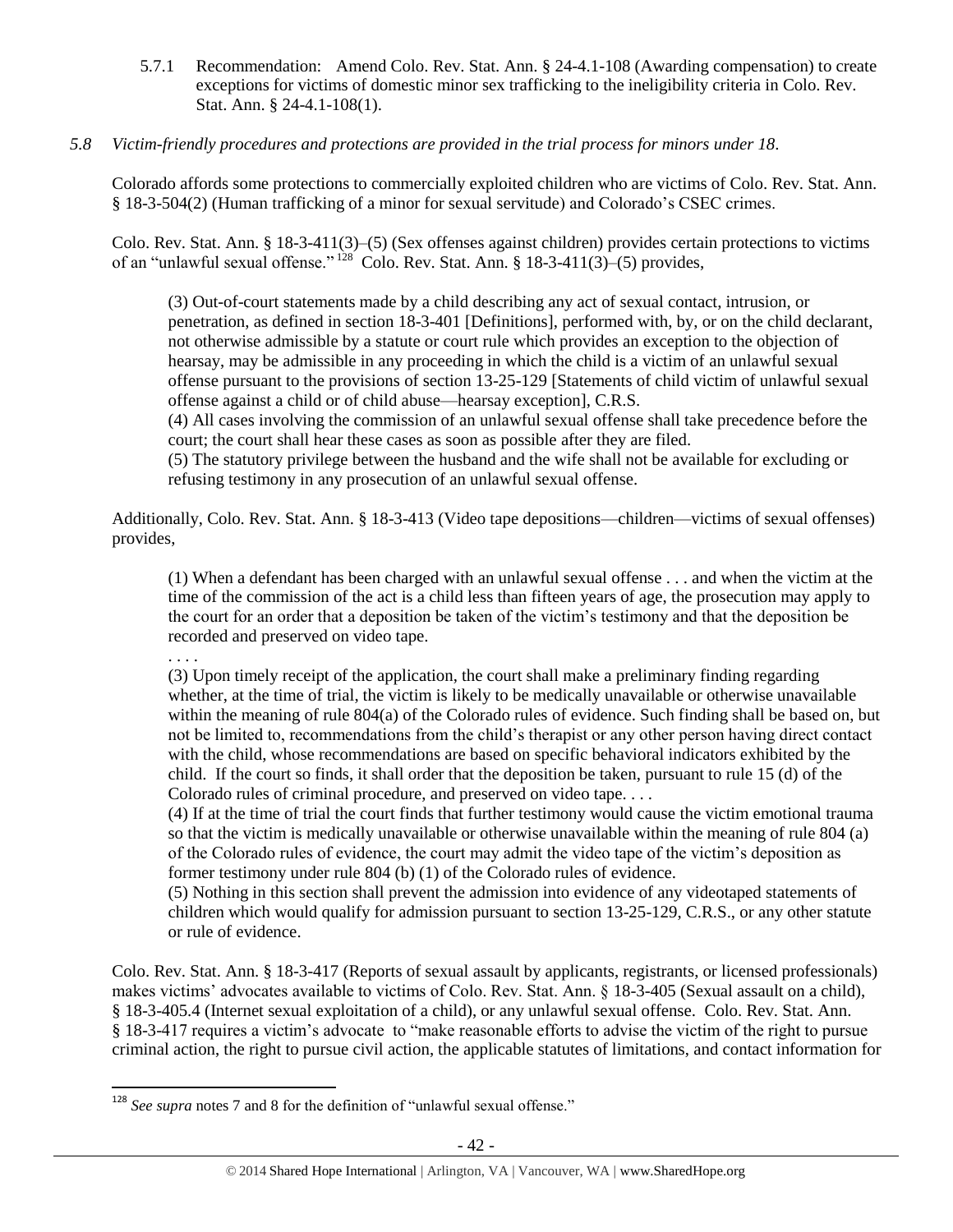the police, sheriff, and community-based resources in the jurisdiction where the alleged offense occurred." When a victim is under the age of 15, pursuant to Colo. Rev. Stat. Ann. § 18-3-414 (Payment of treatment costs for the victim or victims of a sexual offense against a child), a court may order an offender convicted of "an unlawful sexual offense<sup>"129</sup> to pay for the victim's treatment.

Pursuant to Colo. Rev. Stat. Ann. § 18-3-407(1)<sup>130</sup> (Victim's and witness's prior history—evidentiary hearing victim's identity—protective order),

(1) Evidence of specific instances of the victim's or a witness's prior or subsequent sexual conduct, opinion evidence of the victim's or a witness's sexual conduct, and reputation evidence of the victim's or a witness's sexual conduct may be admissible only at trial and shall not be admitted in any other proceeding except at a proceeding pursuant to paragraph (c) of subsection (2) of this section. At trial, such evidence shall be presumed to be irrelevant except:

(a) Evidence of the victim's or witness' prior or subsequent sexual conduct with the actor; (b) Evidence of specific instances of sexual activity showing the source or origin of semen, pregnancy, disease, or any similar evidence of sexual intercourse offered for the purpose of showing that the act or acts charged were or were not committed by the defendant.

In prosecutions of "class 4 felony internet luring of a child, as described in section 18-3-306(3) . . . and 18-6- 404 [Procurement of a child for sexual exploitation], and any offense described in Part 4 of Article 7 of this Title<sup>7131</sup> among other sex offenses, Colo. Rev. Stat. Ann. § 18-3-407(2) provides that "evidence, that is not excepted under subsection (1) of this section, of specific instances of the victim's or a witness's prior or subsequent sexual conduct, or opinion evidence of the victim's or a witness's sexual conduct, or reputation evidence of the victim's or a witness's sexual conduct, or evidence that the victim or a witness has a history of false reporting of sexual assaults," shall only be admitted upon the following of certain procedures set out in the statute.

Other rights are more generally afforded to all victims of crimes. Colo. Rev. Stat. Ann. § 24-4.1-302.5(1) (Rights afforded to victims) provides certain enumerated rights for victims, including the following:

(b.7) For a victim of a sex offense, the right to be informed of the filing of a petition by the perpetrator of the offense to terminate sex offender registration . . .

(c) (I) Except as otherwise provided in subparagraph (II) of this paragraph (c):

(A) The right to be informed, upon request by the victim, when a person who is accused or convicted of a crime against the victim is released or discharged from county jail; (B) The right to be informed, upon written request by the victim, when a person who is accused or convicted of a crime against the victim is released or discharged from custody other than county jail, is paroled, escapes from a secure or nonsecure correctional facility or program, or absconds from probation or parole.

. . . .

. . . .

. . .

*5.9 Expungement or sealing of juvenile delinquency records resulting from arrests or adjudications for prostitution-related offenses committed as a result of, or in the course of, the commercial sexual exploitation of a minor is available within a reasonable time after turning 18.*

 $\overline{a}$ 

<sup>129</sup> *See supra* note[s 7](#page-1-0) and [8.](#page-2-0)

<sup>&</sup>lt;sup>130</sup> The text of Colo. Rev. Stat. Ann. § 18-3-407 included here and elsewhere in this report includes amendments made by the enactment of House Bill 1273 during the 2nd regular session of the 69th Colorado Legislature (effective July 1, 2014).

 $^{131}$  See supra section 1.2 (Part 4 of Article 7 of Title 18 includes many of the CSEC offenses listed in section 1.2.).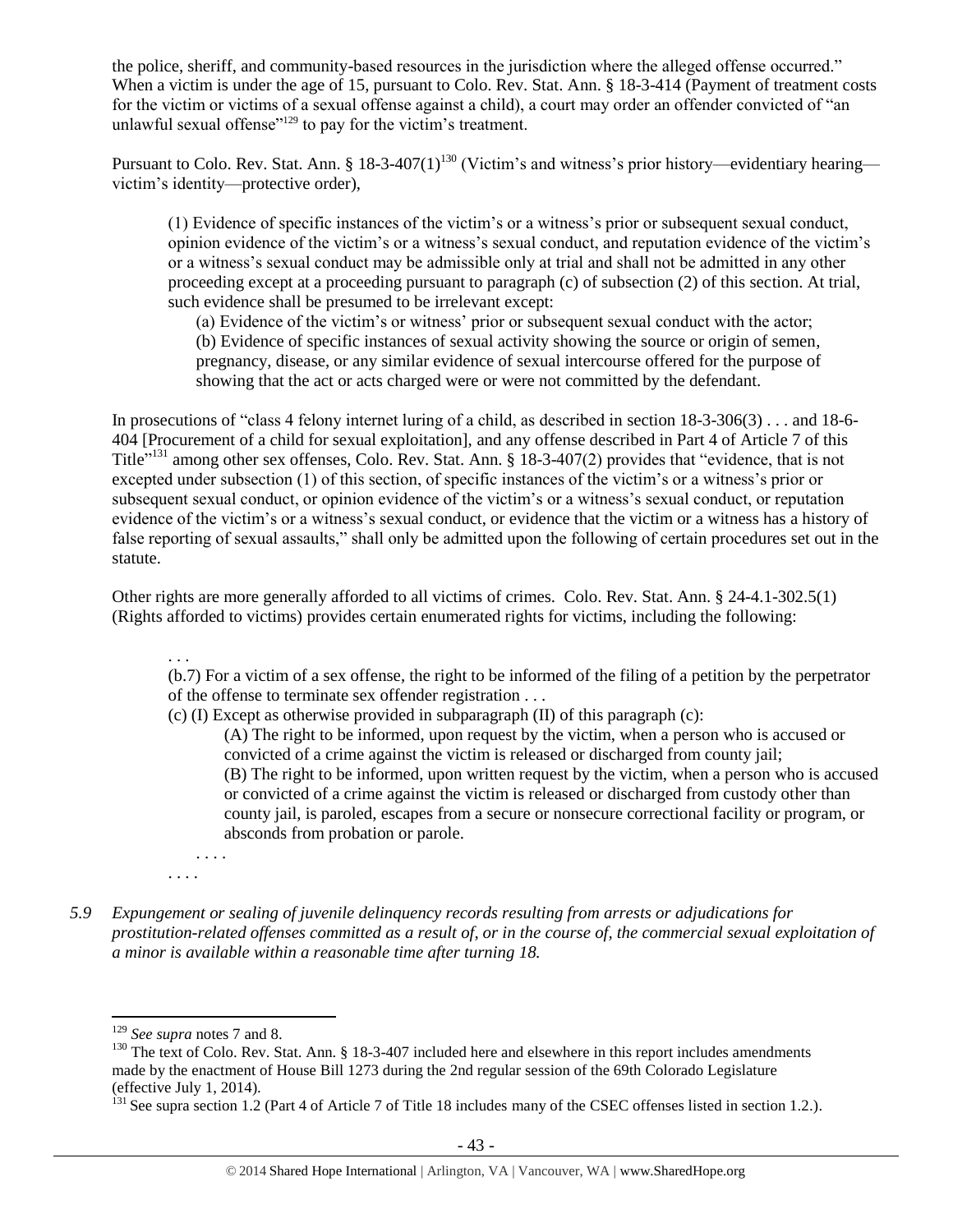Colo. Rev. Stat. Ann. § 19-1-306<sup>132</sup> (Expungement of juvenile delinquent records) sets forth the criteria establishing when a minor may expunge juvenile delinquent records.<sup>133</sup> Under Colo. Rev. Stat. Ann. § 19-1- $306(5)(d)$ ,

The court shall order expunged all records in the custody of the court and any record in the custody of any other agency or official that pertain to the petitioner's conviction for prostitution, as described in section 18-7-201, C.R.S.; soliciting for prostitution, as described in section 18-7-202, C.R.S.; keeping a place of prostitution, as described in section 18-7-204, C.R.S.; public indecency, as described in section 18-7-301, C.R.S.; soliciting for child prostitution, as described in section 18-7-402, C.R.S., or any corresponding municipal code or ordinance if, at the hearing, the court finds that the petitioner who is the subject of the hearing has established by a preponderance of the evidence that, at the time he or she committed the offense, he or she:

(I) Had been trafficked by another person, as described in section 18-3-503 [Human trafficking for involuntary servitude] or 18-3-504 [Human trafficking for sexual servitude], C.R.S., for the purpose of performing the offense; or

(II) Was coerced by another person, as described in section 18-3-503 [Coercion of involuntary servitude], C.R.S., to perform the offense.

Under Colo. Rev. Stat. Ann. § 19-1-306(6),

 $\overline{\phantom{a}}$ 

A person is eligible to petition for an expungement order:

. . . . (a.5) At any time for the purposes described in paragraph (d) of subsection (5) of this section; . . . .

Colo. Rev. Stat. Ann.  $\S$  19-1-306(5)(c) further provides,

The court may order expunged all records in the petitioner's case in the custody of the court and any records in the custody of any other agency or official if at the hearing the court finds that:

(2) If a petition is filed pursuant to subsection (1) of this section for the sealing of a record of conviction for prostitution, as described in section 18-7-201, C.R.S.; keeping a place of prostitution, as described in section 18-7- 204, C.R.S., or public indecency, as described in section 18-7-301, C.R.S.; the court shall order the record sealed after:

. . . (c) The defendant established by a preponderance of the evidence that, at the time he or she committed the offense, he or she had been trafficked by another person, as described in section 18-3-503 [Human trafficking for involuntary servitude] or 18-3-504 [Human trafficking for sexual servitude], C.R.S., for the purpose of performing the offense.

The text of Colo. Rev. Stat. Ann. § 24-72-706 included here and elsewhere in this report includes amendments made by the enactment of Senate Bill 206 during the 2nd regular session of the 69th Colorado Legislature (effective August 1, 2014).

 $132$  The text of Colo. Rev. Stat. Ann. § 19-1-306 included here and elsewhere in this report includes amendments made by the passage of House Bill 1273 during the 1st regular session of the 70th Colorado Legislature (Effective July 1, 2014).

 $^{133}$  If a victim is adjudicated in the criminal justice system, Colo. Rev. Stat. Ann. § 24-72-706 (Sealing of criminal conviction records information for offenses committed by victims of human trafficking) provides for the sealing of conviction records:

<sup>(1)</sup> A defendant may petition the district court of the district in which any conviction records pertaining to the defendant's conviction for prostitution, as described in section 18-7-201, C.R.S.; soliciting for prostitution, as described in section 18-7-202, C.R.S.; keeping a place of prostitution, as described in section 18-7-204, C.R.S.; or any corresponding municipal code or ordinance are located for the sealing of the conviction records, except for basic identifying information.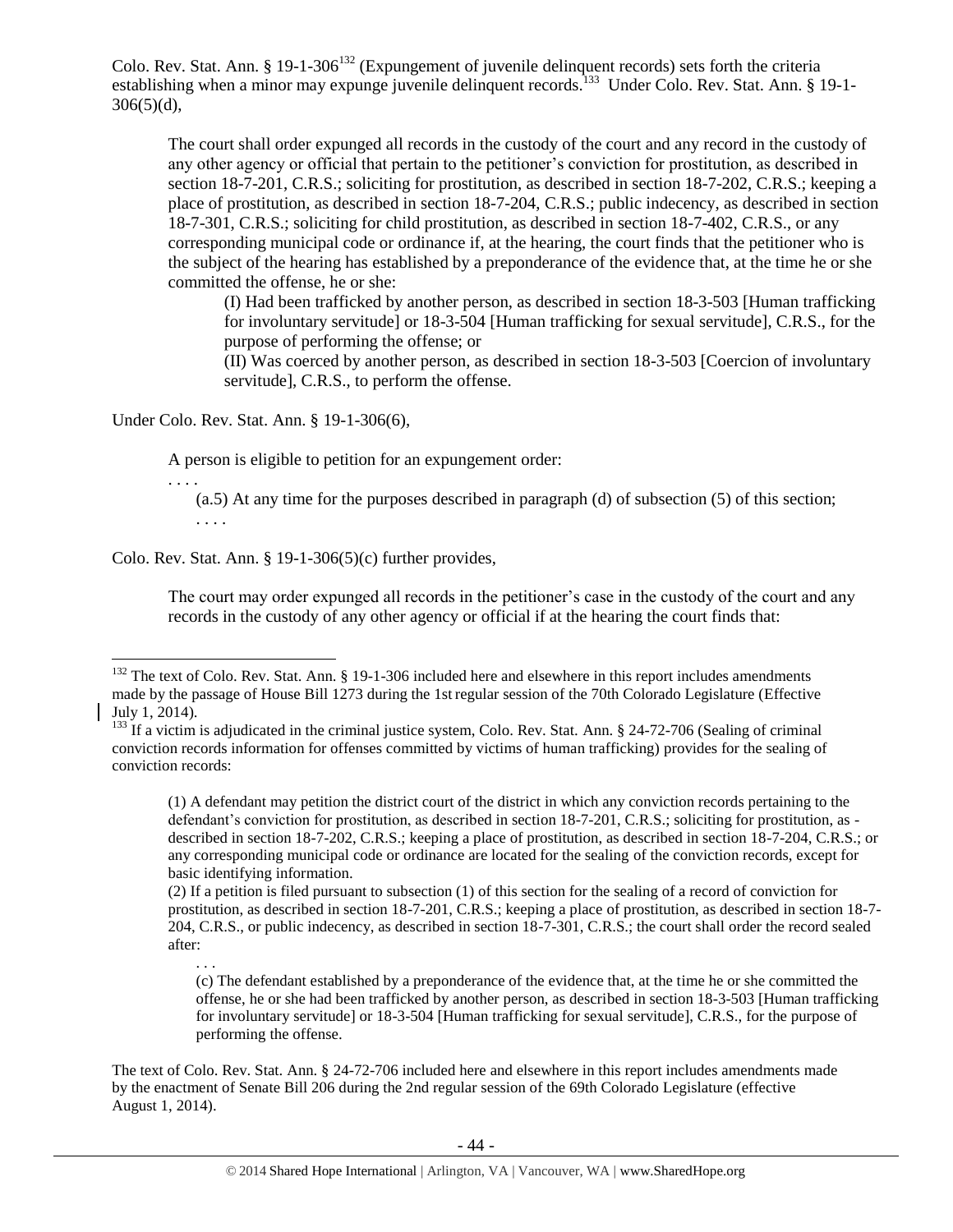(I) The petitioner who is the subject of the hearing has not been convicted of or adjudicated a juvenile delinquent for, any felony offense or a misdemeanor offense involving domestic violence, unlawful sexual behavior, or possession of a weapon; since the termination of the court's jurisdiction or the petitioner's unconditional release from parole supervision; (II) No proceeding concerning a felony, misdemeanor, or delinquency action is pending or being

instituted against the petitioner; (III) The rehabilitation of the petitioner has been attained to the satisfaction of the court; and (IV) The expungement is in the best interests of the petitioner and the community.

## *5.10 Victim restitution and civil remedies for victims of domestic minor sex trafficking or commercial sexual exploitation of children (CSEC) are authorized by law.*

Restitution for victims of human trafficking is mandatory following a conviction for a trafficking offense in Colorado. Colo. Rev. Stat. Ann. § 18-1.3-603<sup>134</sup> (Assessment of restitution – corrective orders) establishes that

For a conviction for human trafficking for involuntary servitude, as described in section 18-3-503, or human trafficking for sexual servitude, as described in section 18-3-504, the court shall order restitution, if appropriate, pursuant to this section even if the victim is unavailable to accept payment of restitution.

Additionally, Colo. Rev. Stat. Ann.  $\S 18-1.3-602(4)(e)$  expressly defines a "victim" as "a person less than eighteen years of age who has been trafficked by an offender, as described in section . . . 18-3-504 [Trafficking for sexual servitude]." Colo. Rev. Stat. Ann. § 18-1.3-603(1) (Assessment of restitution—corrective orders) states,

Every order of conviction of a felony, misdemeanor, petty, or traffic misdemeanor offense, except any order of conviction for a state traffic misdemeanor offense issued by a municipal or county court in which the prosecuting attorney is acting as a special deputy district attorney pursuant to an agreement with the district attorney's office, shall include consideration of restitution. Each such order shall include one or more of the following:

(a) An order of a specific amount of restitution be paid by the defendant;

(b) An order that the defendant is obligated to pay restitution, but that the specific amount of restitution shall be determined within the ninety-one days immediately following the order of conviction, unless good cause is shown for extending the time period by which the restitution amount shall be determined;

(c) An order, in addition to or in place of a specific amount of restitution, that the defendant pay restitution covering the actual costs of specific future treatment of any victim of the crime; or (d) Contain a specific finding that no victim of the crime suffered a pecuniary loss and therefore no order for the payment of restitution is being entered.

Colo. Rev. Stat. Ann. § 16-18.5-107(1) (Collection of restitution by the victim) provides that "[a]ny victim in whose name a restitution order has been entered shall have a right to pursue collection of the amount of restitution owed to such person in such person's own name." Under Colo. Rev. Stat. Ann. § 16-18.5-109(1), (2) (Declined or unclaimed restitution), even if the victim initially declines restitution or cannot be located when an order for restitution is entered, the victim can receive restitution within 2 years of the final determination of the case.

Additionally, under Colo. Rev. Stat. Ann. § 18-3-414 (Payment of treatment costs for the victim or victims of a sexual offense against a child), when the victim is under the age of 15 the offender may be required to pay for all or part of the victim's treatment if the offender is convicted of an unlawful sexual offense.<sup>[35</sup>]

 $\overline{a}$ 

<sup>134</sup> *See supra* not[e 59.](#page-15-0)

<sup>&</sup>lt;sup>135</sup> See supra notes [7](#page-1-0) and [8](#page-2-0) for the definition of "unlawful sex offense."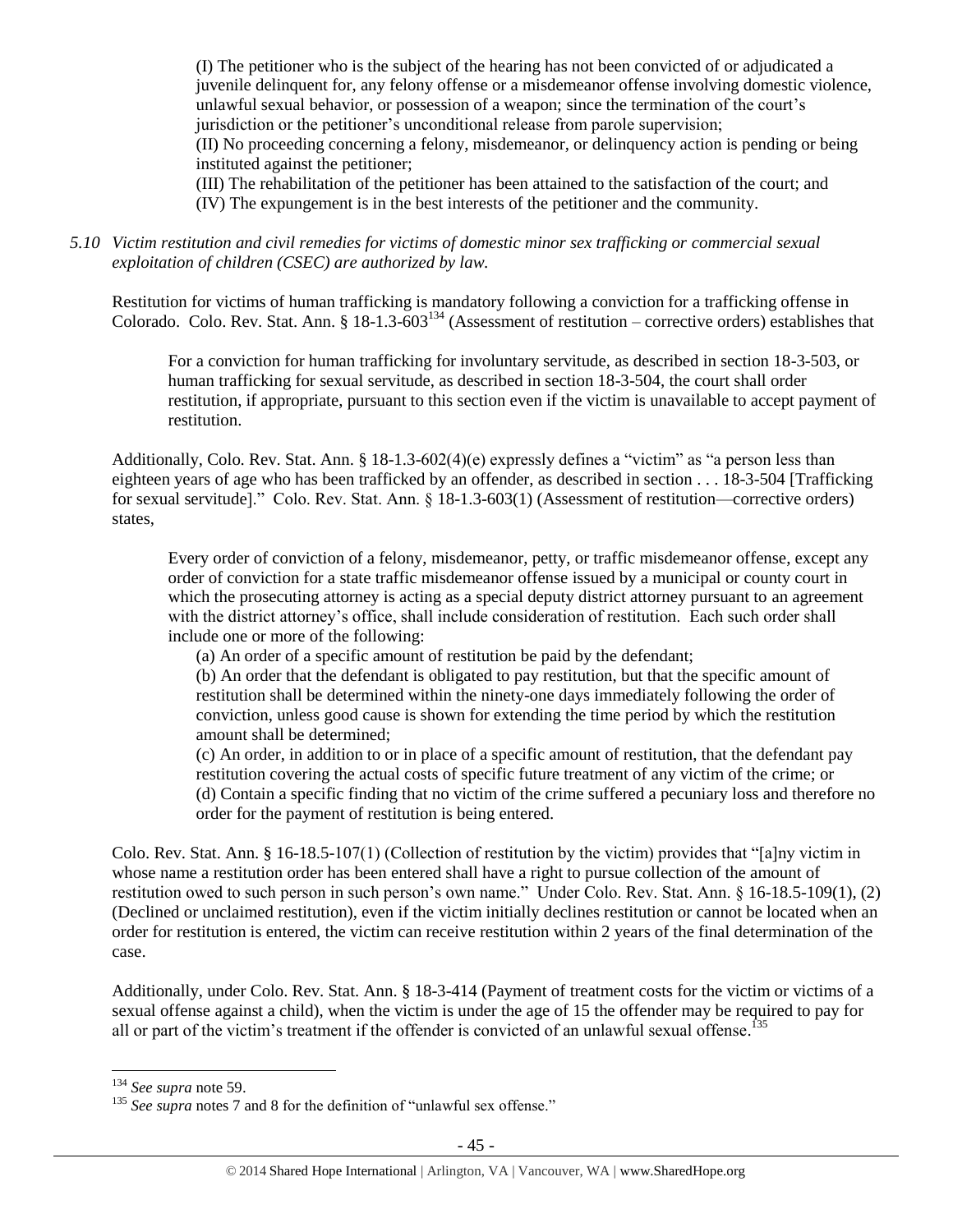Additionally, where the offender is convicted of Colo. Rev. Stat. Ann. § 18-17-104 (Prohibited activities), Colo. Rev. Stat. Ann. § 18-17-106 (Civil remedies) authorizes the victim to file a civil action. Under Colo. Rev. Stat. Ann. § 18-17-106(7), the victim may be able to receive triple damages, attorney fees and the costs of the investigation to a victim in a civil action.

Colo. Rev. Stat. Ann § 13-21-127(1)<sup>136</sup> states that a minor is "entitled to recover damages proximately caused by any person who commits . . . human trafficking for sexual servitude, as described in section 18-3-504, C.R.S." The defendant in the civil action need not have been convicted for trafficking in order for the victim to sustain their cause of action. Colo. Rev. Stat. Ann. § 13-21-127(2).

*5.11 Statutes of limitations for civil and criminal actions for child sex trafficking or commercial sexual exploitation of children (CSEC) offenses are eliminated or lengthened sufficiently to allow prosecutors and victims a realistic opportunity to pursue criminal action and legal remedies.*

Colorado has no statute of limitations for criminal prosecutions of Colo. Rev. Stat. Ann. § 18-3-504Human trafficking of a minor for sexual servitude) or for any of Colorado's CSEC laws. Colo. Rev. Stat. Ann. § 16-5-  $401(1)(a)$  (Limitation for commencing criminal proceedings and juvenile delinquency proceedings)<sup>137</sup> provides that no statute of limitations applies to "any sex offense against a child" or any "attempt, conspiracy, or solicitation to commit any sex offense against a child."<sup>138</sup>

In regard to civil claims, Colo. Rev. Stat. Ann. § 13-80-103.7 (General limitation of actions—sexual assault or sexual offense against a child—six years) provides for a six year statute of limitation. The statue provides,

(1) Notwithstanding any other statute of limitations specified in this article, or any other provision of law that can be construed to reduce the statutory period set forth in this section, any civil action based on a sexual assault or a sexual offense against a child shall be commenced within six years after a disability has been removed for a person under disability, as such term is defined in subsection (3.5) of this section, or within six years after a cause of action accrues, whichever occurs later, and not thereafter. . . .

. . . .

(3) For the purposes of this section, "sexual offense against a child" shall include all offenses listed in section 18-3-411, C.R.S.

(3.5) (a) For the purpose of this section, "person under disability" means any person who is a minor under eighteen years of age, a mental incompetent, or a person under other legal disability and who does not have a legal guardian. . . . For the purpose of this section, where the plaintiff is a victim of a series of sexual assaults or sexual offenses against a child, the plaintiff need not establish which act of a series of acts caused the plaintiff's injury, and the statute of limitations set forth in this section shall commence with the last in the series of acts, subject to the provisions of this section regarding disability. However, as elements of the cause of action, a person under disability who is psychologically or emotionally unable to acknowledge the assault or offense and the harm resulting therefrom shall have the burden of proving that the assault or offense occurred and that such person was actually

 $\overline{a}$ <sup>136</sup> The text of Colo. Rev. Stat. Ann. § 13-21-127 included here and elsewhere in this report includes amendments made by the enactment of House Bill 1273 during the 2nd regular session of the 69th Colorado Legislature (effective July 1, 2014).

<sup>&</sup>lt;sup>137</sup> "It is the intent of the general assembly in enacting the provisions of paragraph (a) of subsection (1) of this section concerning sex offenses against children to apply an unlimited statute of limitations to sex offenses against children committed on or after July 1, 1996, and to sex offenses against children committed before July 1, 1996, for which the applicable statute of limitations in effect prior to July 1, 2006, has not yet run on July 1, 2006." Colo. Rev. Stat. Ann. § 16-5-401(1.5)(c).

<sup>&</sup>lt;sup>138</sup> Colo. Rev. Stat. Ann. § 16-5-401(1)(c)(IV) states that a "sex offense against a child" has the same meaning as an "unlawful sexual offense" in Colo. Rev. Stat. Ann. § 18-3-411(1). *See supra* notes [7](#page-1-0) an[d 8](#page-2-0) for crimes that constitute an "unlawful sexual offense."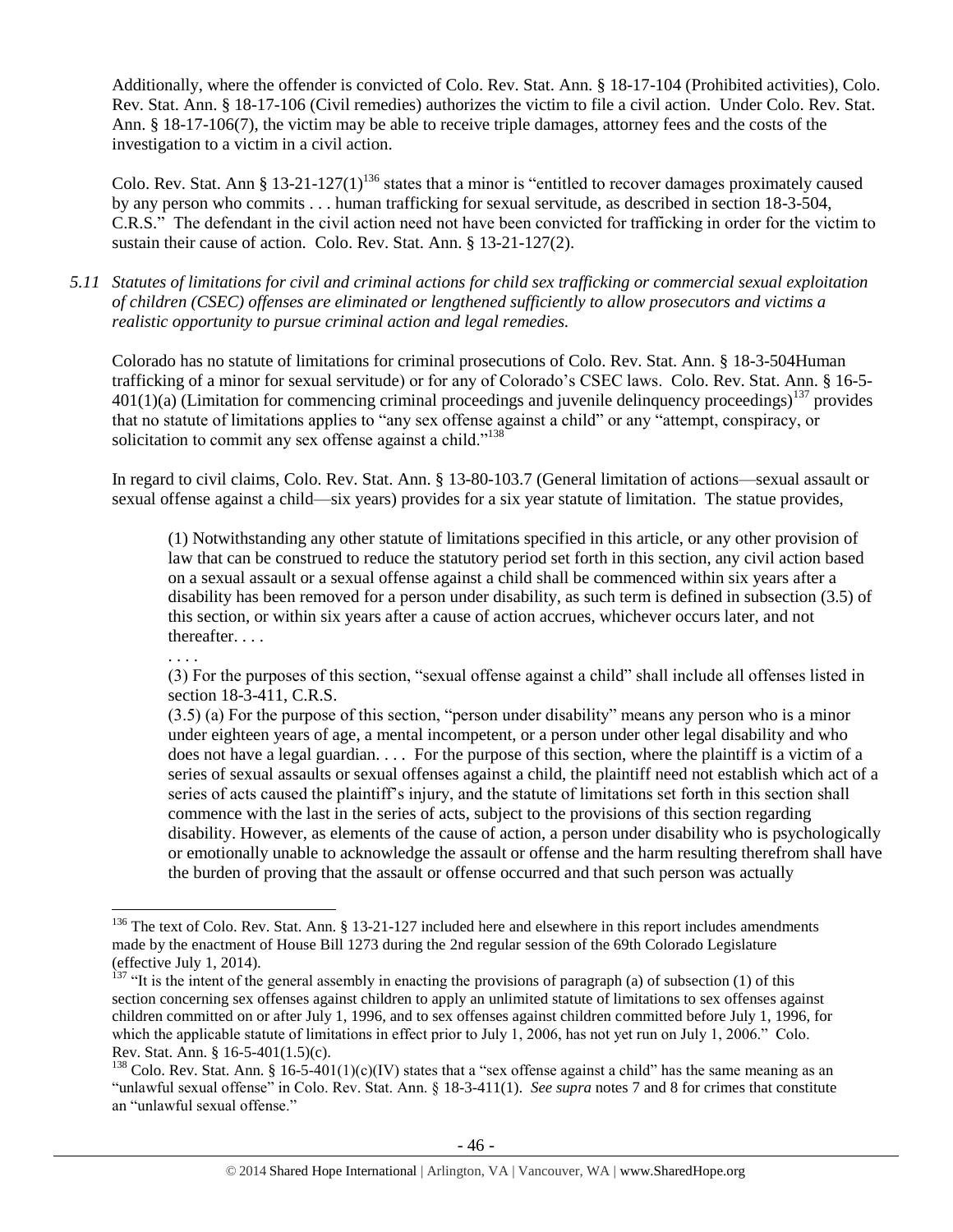psychologically or emotionally unable to acknowledge the assault or offense and the harm resulting therefrom.

. . . .

(c) If the plaintiff brings a civil action under this subsection (3.5) fifteen years or more after the plaintiff attains the age of eighteen, the plaintiff may only recover damages for medical and counseling treatment and expenses, plus costs and attorney fees.

. . . .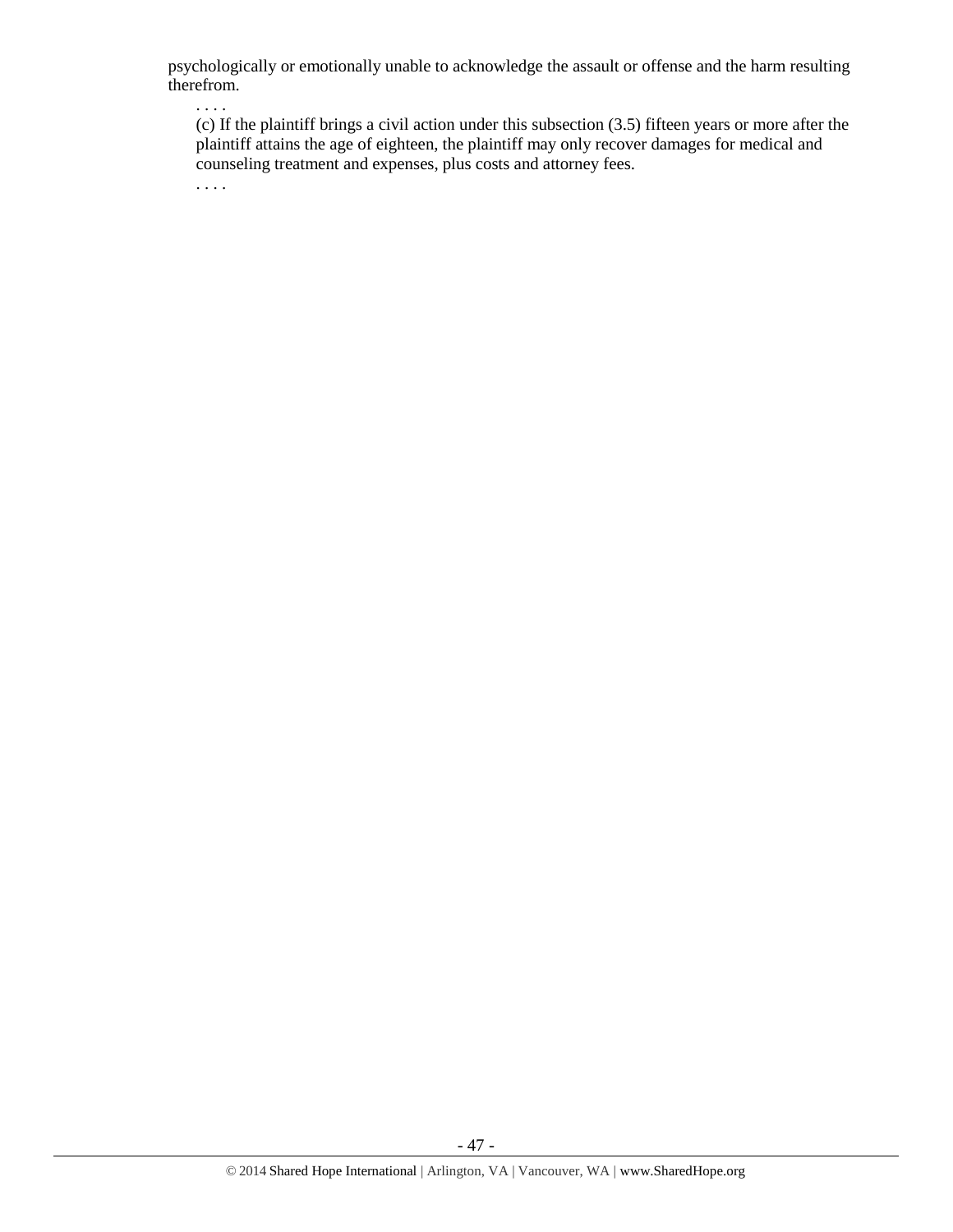#### **FRAMEWORK ISSUE 6: CRIMINAL JUSTICE TOOLS FOR INVESTIGATION AND PROSECUTIONS**

## *Legal Components:*

- *6.1 Training on human trafficking and domestic minor sex trafficking for law enforcement is statutorily mandated or authorized.*
- *6.2 Single party consent to audiotaping is permitted in law enforcement investigations.*
- *6.3 Wiretapping is an available tool to investigate domestic minor sex trafficking.*
- *6.4 Using a law enforcement posing as a minor to investigate buying or selling of commercial sex acts is not a defense to soliciting, purchasing, or selling sex with a minor.*

*\_\_\_\_\_\_\_\_\_\_\_\_\_\_\_\_\_\_\_\_\_\_\_\_\_\_\_\_\_\_\_\_\_\_\_\_\_\_\_\_\_\_\_\_\_\_\_\_\_\_\_\_\_\_\_\_\_\_\_\_\_\_\_\_\_\_\_\_\_\_\_\_\_\_\_\_\_\_\_\_\_\_\_\_\_\_\_\_*

- *6.5 Using the Internet to investigate buyers and traffickers is a permissible investigative technique.*
- *6.6 Law enforcement and child welfare agencies are mandated to promptly report missing and recovered children.*

## *Legal Analysis:*

 $\overline{\phantom{a}}$ 

*6.1 Training on human trafficking and domestic minor sex trafficking for law enforcement is statutorily mandated or authorized.*

The establishment of law enforcement training requirements falls under the P.O.S.T. board's (peace officers standards and training board) oversight. Colo. Rev. Stat. Ann. § 24-31-303(1). Colo. Rev. Stat. Ann. § 24-31- 303, which sets out the P.O.S.T board's duties, does not specifically mandate that the P.O.S.T. board establish requirements for law enforcement training on human trafficking or domestic minor sex trafficking.<sup>139</sup>

- 6.1.1 Recommendation: Enact a law mandating training or authorizing the development of training curriculum on domestic minor sex trafficking for law enforcement.
- *6.2 Single party consent to audiotaping is permitted in law enforcement investigations.*

Colorado permits single party consent to audio-taping. Colo. Rev. Stat. Ann. § 18-9-304(1)(a) (Eavesdropping prohibited—penalty) provides that "[a]ny person not visibly present during a conversation or discussion commits eavesdropping if he: (a) Knowingly overhears or records such conversation or discussion without the consent of at least one of the principal parties thereto, or attempts to do so."

Similarly, Colo. Rev. Stat. Ann. § 18-9-303(1)(a) (Wiretapping prohibited—penalty) states,

Any person not a sender or intended receiver of a telephone or telegraph communication commits wiretapping if he:

(a) Knowingly overhears, reads, takes, copies, or records a telephone, telegraph, or electronic communication without the consent of either a sender or a receiver thereof or attempts to do so . . .

*6.3 Wiretapping is an available tool to investigate domestic minor sex trafficking.* 

Investigations related to violations of Colo. Rev. Stat. Ann. § 18-3-504(2)(a) (Human trafficking of a minor for sexual servitude) or any of Colorado's CSEC laws are not included as enumerated offenses in Colo. Rev. Stat.

<sup>&</sup>lt;sup>139</sup> Although P.O.S.T. certification for an officer does not require training on human trafficking, Colorado's human trafficking council is tasked with developing "training standards and curricula for . . . law enforcement agencies," indicating that some training may become available for law enforcement agencies. Colo. Rev. Stat. Ann. § 18-3- 505(4)(e).

The text of Colo. Rev. Stat. Ann. § 18-3-505 included here and elsewhere in this report includes amendments made by the enactment of House Bill 1273 during the 2nd regular session of the 69th Colorado Legislature (effective July 1, 2014).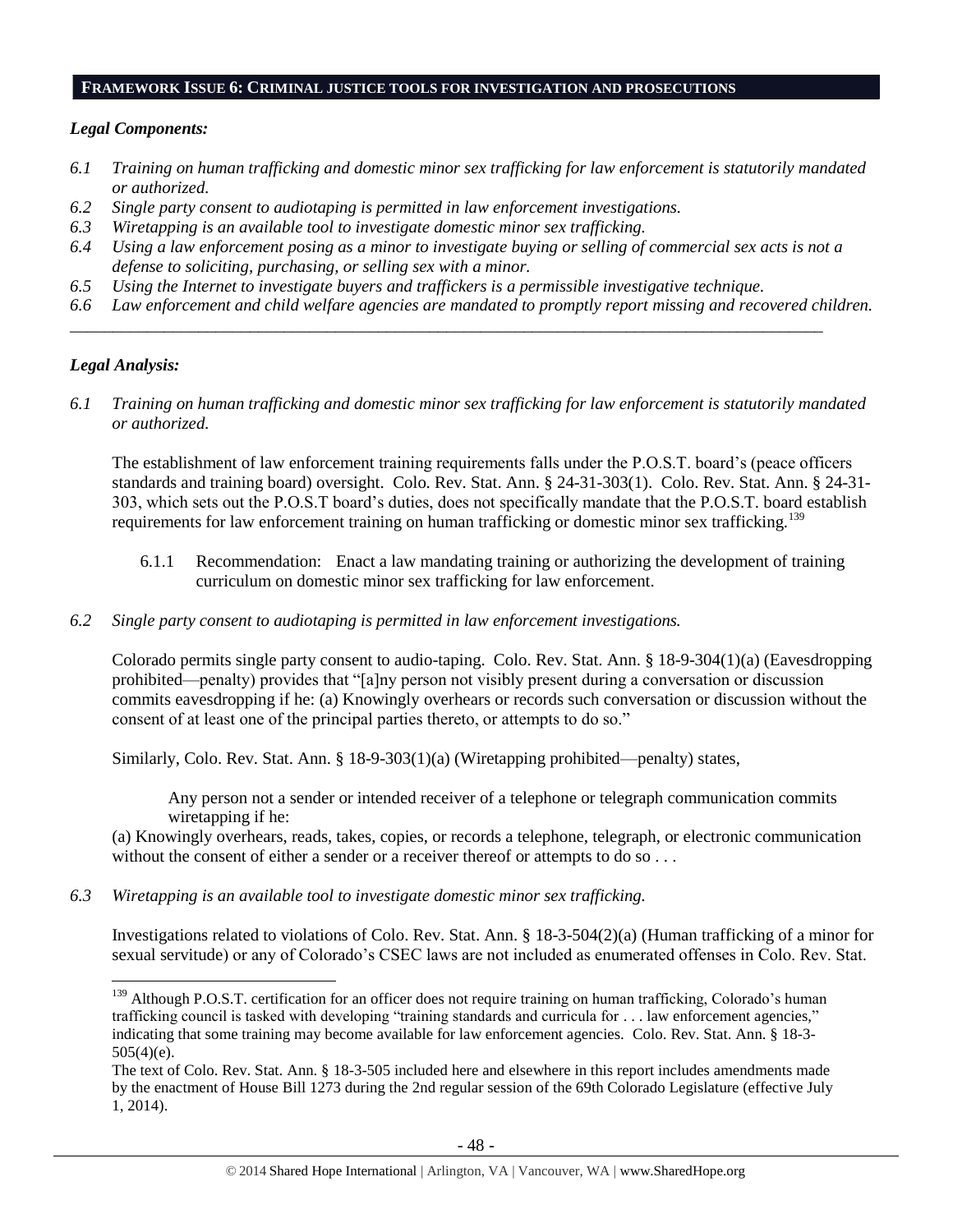Ann. § 16-15-102(1)(a) (Ex parte order authorizing the interception of wire, oral, or electronic communications) for which "the interception of any wire, oral, or electronic communication may be issued."

6.3.1 Recommendation: Add Colo. Rev. Stat. Ann. § 18-3-504 (Human trafficking of a minor for sexual servitude) and the statutes related to the prohibition of child prostitution codified in Title 18, Article 7, Part 4 to the enumerated list of crimes for which interception of communications is permitted in Colo. Rev. Stat. Ann. § 16-15-102(1) (Ex parte order authorizing the interception of wire, oral, or electronic communications).

## *6.4 Using a law enforcement posing as a minor to investigate buying or selling of commercial sex acts is not a defense to soliciting, purchasing, or selling sex with a minor.*

No statute expressly authorizes the use of a decoy by law enforcement in the investigation of prostitution or sex trafficking. However, a close analogy is the use of the Internet to investigate traffickers and buyers of minors. Under Colo. Rev. Stat. Ann. § 18-3-306(1) (Internet luring of a child), "An actor commits internet luring of a child if the actor knowingly communicates over a computer or computer network, telephone network, or data network or by a text message or instant message to a person who the actor knows or believes to be under fifteen years of age," which appears to contemplate a defendant communicating with a law enforcement decoy. Additionally, Colo. Rev. Stat. Ann. § 18-3-306(2) further provides, "It shall not be a defense to this section that a meeting did not occur." Similarly, Colo. Rev. Stat. Ann. § 18-3-405.4(1) (Internet sexual exploitation of a child) states in part, "An actor commits internet sexual exploitation of a child if the actor knowingly importunes, invites, or entices through communication via a computer network or system, telephone network, or data network or by a text message or instant message, a person whom the actor knows or believes to be under fifteen years of age and at least four years younger than the actor . . . ."

Colorado's entrapment statute, Colo. Rev. Stat. Ann. § 18-1-709 (Entrapment), does not specifically state that use of a decoy is not a defense to the purchase of sex with a minor and states in part that "[m]erely affording a person an opportunity to commit an offense is not entrapment even though representations or inducements calculated to overcome the offender's fear of detection are used."

- 6.4.1 Recommendation: Enact a statute explicitly permitting the use of a decoy to investigate domestic minor sex trafficking related crimes.
- *6.5 Using the Internet to investigate buyers and traffickers is a permissible investigative technique.*

Colorado law does not expressly authorize law enforcement officers to use the Internet to investigate buyers and traffickers of domestic minor sex trafficking; however, such tactics are likely permissible. Colo. Rev. Stat. Ann. § 18-3-405.4(1) (Internet sexual exploitation of a child) states in part, "An actor commits internet sexual exploitation of a child if the actor knowingly importunes, invites, or entices through communication via a computer network or system, telephone network, or data network or by a text message or instant message, a person whom the actor knows or believes to be under fifteen years of age and at least four years younger than the actor . . . ." Similarly, Colo. Rev. Stat. Ann. § 18-3-306 (Internet luring of a child) makes it a crime when a person

knowingly communicates over a computer or computer network . . . to a person who the actor knows or believes to be under fifteen years of age and, in that communication or in any subsequent communication . . . describes explicit sexual conduct . . . and, in connection with that description, makes a statement persuading or inviting the person to meet the actor for any purpose, and the actor is more than four years older than the person or than the age the actor believes the person to be.

The use of the language "believes to be under fifteen years of age" suggests that it is permissible for law enforcement to be involved in the investigation of Colo. Rev. Stat. Ann. § 18-3-405.4 and § 18-3-306.